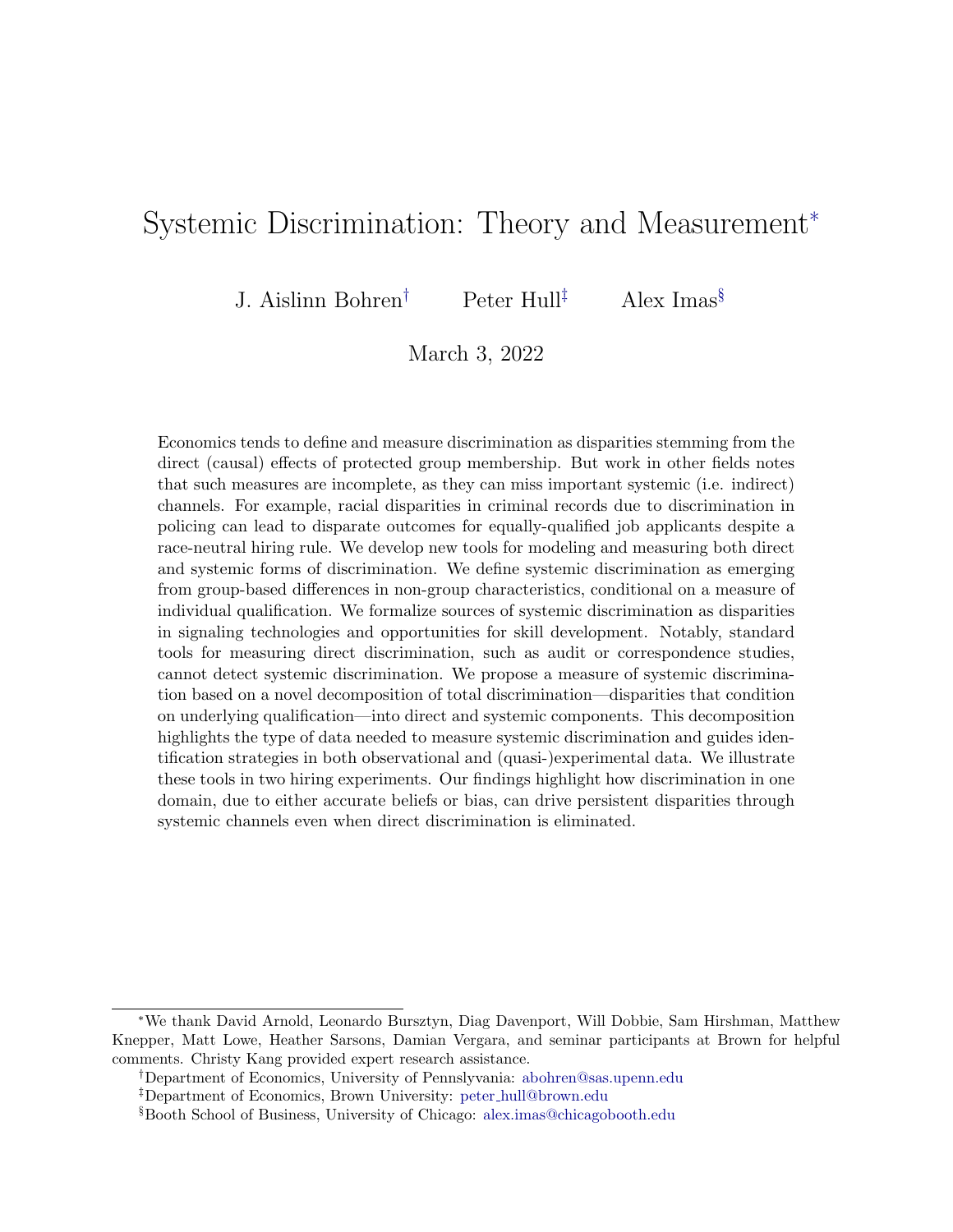# 1 Introduction

Disparities in treatments and outcomes across protected characteristics, such as race and gender, have been widely documented in many settings. Prominent examples include groupbased disparities in labor markets, housing, criminal justice, education, and healthcare.[1](#page-1-0)

In economics, both theoretical and empirical analyses of group-based disparities tend to focus on the possibility of direct discrimination: differential treatment on the basis of the protected characteristic itself, holding other characteristics fixed. Models of how perceived race and gender affect outcomes through people's preferences and beliefs—such as those with taste-based or statistical discrimination [\(Becker](#page-46-0) [1957;](#page-46-0) [Phelps](#page-50-0) [1972;](#page-50-0) [Bohren, Haggag,](#page-47-0) [Imas, and Pope](#page-47-0) [2020\)](#page-47-0)—have been the primary theoretical tools for studying the drivers of discrimination. The empirical literature has largely followed suit, developing and applying methods to measure the causal effect of protected characteristics on individual and institutional decision-making, holding other observable characteristics fixed.[2](#page-1-1)

A large body of work across many fields, however, takes a broader view of discrimination. Scholars of sociology and the law have long examined disparities through a systems-based approach, in which group-based treatment is seen as a cumulative outcome of both direct and indirect interactions between outcomes and evaluations across different stages and domains [\(Pincus](#page-50-1) [1996;](#page-50-1) [Powell](#page-50-2) [2007;](#page-50-2) [De Plevitz](#page-48-0) [2007\)](#page-48-0). Work on stratification economics argues that observed disparities are due to the incentives of the dominant group to maintain systems of advantage, where discrimination in one domain perpetuates inequity in others [\(Darity and](#page-48-1) [Mason](#page-48-1) [1998;](#page-48-1) [Darity](#page-48-2) [2005\)](#page-48-2). Computer scientists have studied how disparities in algorithmic treatments can arise indirectly from biased data collection and training systems [\(Angwin,](#page-46-1) [Larson, Mattu, and Kirchner](#page-46-1) [2016;](#page-46-1) [Rambachan and Roth](#page-50-3) [2020\)](#page-50-3). From these perspectives, analyses of direct discrimination that condition on non-group characteristics may fail to capture the full scope of inequity: non-group characteristics may themselves be a product of discrimination, through interactions with other individuals, markets, and domains.

To illustrate the limits of solely focusing on direct discrimination, consider a stylized labor market example. A recruiter discriminates against female job candidates by giving them lower wage offers than male candidates with identical qualifications. After workers are hired, a manager makes promotion decisions based on performance and salary histories. Unless the manager considers and adjusts for the recruiter's bias, seemingly non-discriminatory (even

<span id="page-1-0"></span><sup>&</sup>lt;sup>1</sup>Examples from these five settings include (i) [Gorman](#page-49-0) [\(2005\)](#page-49-0), [Darity and Mason](#page-48-1) [\(1998\)](#page-48-1), [Blau and Kahn](#page-47-1) [\(2017\)](#page-47-1); (ii) [Charles and Hurst](#page-47-2) [\(2002\)](#page-47-2), [Rugh and Massey](#page-51-0) [\(2010\)](#page-51-0), [Bayer, Ferreira, and Ross](#page-46-2) [\(2017\)](#page-46-2), [Yinger](#page-51-1) [\(1995\)](#page-51-1); (iii) [Mustard](#page-50-4) [\(2001\)](#page-50-4), [Rehavi and Starr](#page-50-5) [\(2014\)](#page-50-5), [Arnold, Dobbie, and Hull](#page-46-3) [\(2021b\)](#page-46-3); (iv) [Welch](#page-51-2) [\(1973\)](#page-51-2), [Card and Krueger](#page-47-3) [\(1992\)](#page-47-3), [Farkas](#page-48-3) [\(2003\)](#page-48-3); and (v) [Nazroo](#page-50-6) [\(2003\)](#page-50-6), [Chandra and Staiger](#page-47-4) [\(2010\)](#page-47-4).

<span id="page-1-1"></span><sup>2</sup>This includes both experimental methods such as audit and correspondence studies (for review, see [Bertrand and Duflo](#page-47-5) [\(2016\)](#page-47-5)) and non-experimental methods such as certain outcome-based tests [\(Knowles,](#page-49-1) [Persico, and Todd](#page-49-1) [2001;](#page-49-1) [Canay, Mogstad, and Mountjoy](#page-47-6) [2020\)](#page-47-6).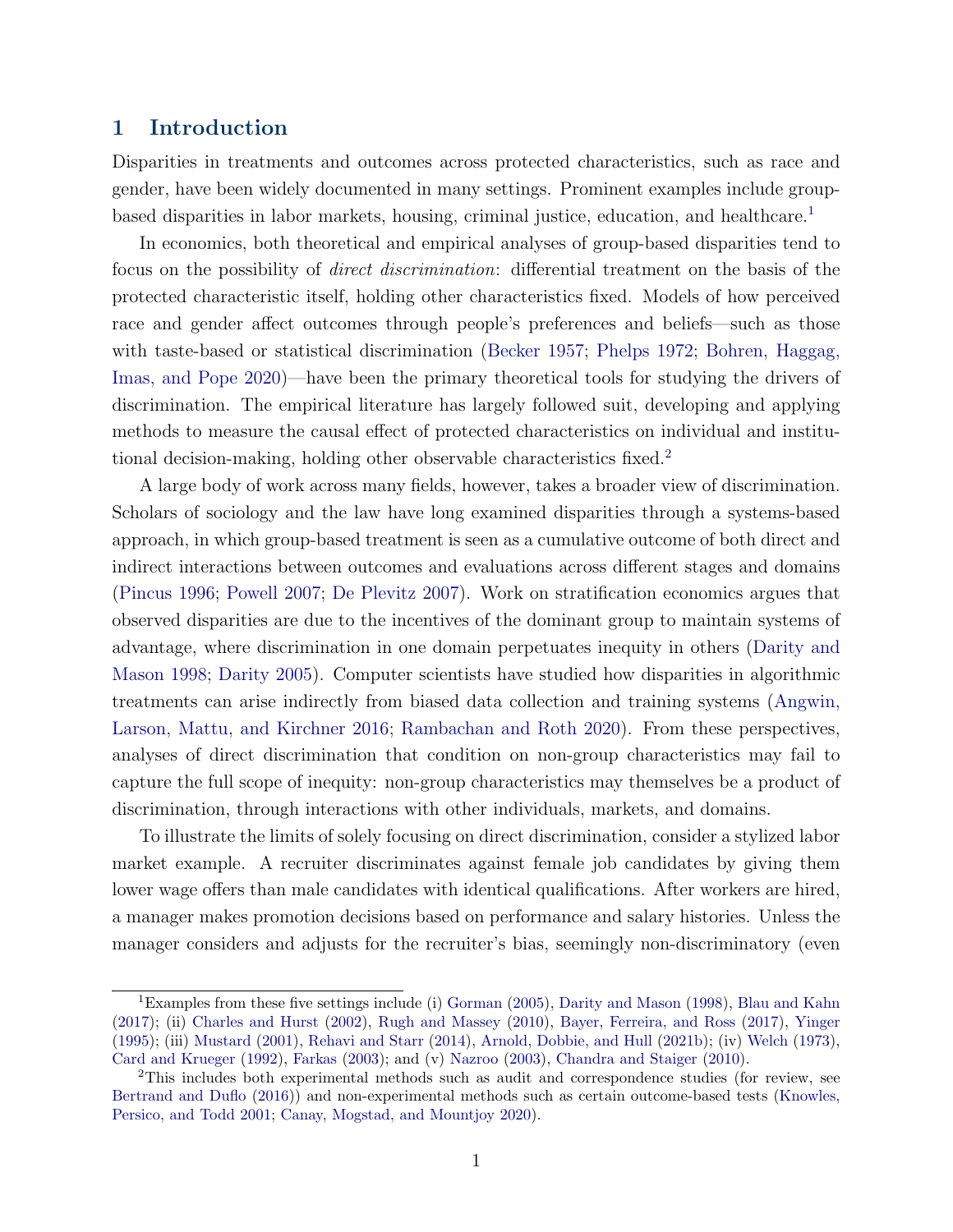gender-neutral) promotion rules will tend to lead to worse outcomes for female workers. That is, even if the manager does not directly discriminate against female workers conditional on their work histories, female workers will be disadvantaged because they have systematically lower salaries. Such *systemic* discrimination is due to gender-based differences in the nongender salary characteristic, conditional on the workers' initial qualifications.

A more concrete real-world example comes from Griggs v. Duke Power Co. (1970): a landmark Supreme Court decision on the interpretation of Title VII of the U.S. Civil Rights Act. Griggs argued that Duke Power's policy of requiring a high school diploma for any within-company transfer was discriminatory because it disadvantaged Black employees who were otherwise qualified but lacked a degree, in part due to existing discriminatory policies in secondary education. The Court agreed, noting that the high school degree requirement bore no relevance to an individual's ability to perform different jobs at the firm. Notably, discrimination was found despite the transfer policy being facially race-neutral white and Black employees with the same educational background had the same ability to transfer jobs at Duke Power. Standard economic measures that condition on observables like educational background would therefore have failed to capture the discrimination faced by white and Black workers with the same qualification (i.e., the ability to perform a specific job). Standard economic models of taste-based or statistical discrimination would similarly be inappropriate for describing this indirect form of discrimination.<sup>[3](#page-2-0)</sup>

This paper develops new tools to both model and measure systemic discrimination. We first develop a simple theoretical framework to distinguish direct discrimination—explicitly differential group-based treatment—and systemic discrimination: group-based differences in non-group characteristics that indirectly lead to unequal treatment. Both forms contribute to total discrimination: treatment disparities among equally qualified individuals. Depending on the selected measure of qualification, this framework can be used to study different sources of systemic discrimination. In the case of Griggs, for example, a researcher can align their analysis with the court's by considering disparities conditional on a workers' productivity at Duke Power. Broader notions of systemic discrimination are obtained by conditioning on upstream measures of qualification (or even a constant), thereby accounting for any systemic factors affecting the worker's current productivity itself.

Our framework considers direct and systemic discrimination at both the individual and institutional level, and is microfounded by different behavioral and informational structures. Individual direct discrimination can arise from accurate statistical discrimination or from biases in preferences and beliefs. Institutional direct discrimination is generated through

<span id="page-2-0"></span> $3Griqgs$  laid the foundation for disparate impact—which considers policies that lead to group-based disparities in outcomes, regardless of whether they are neutral with respect to the protected group—as the standard for discrimination in a host of contexts, including employment. We discuss the connections between disparate impact and our measures of discrimination below.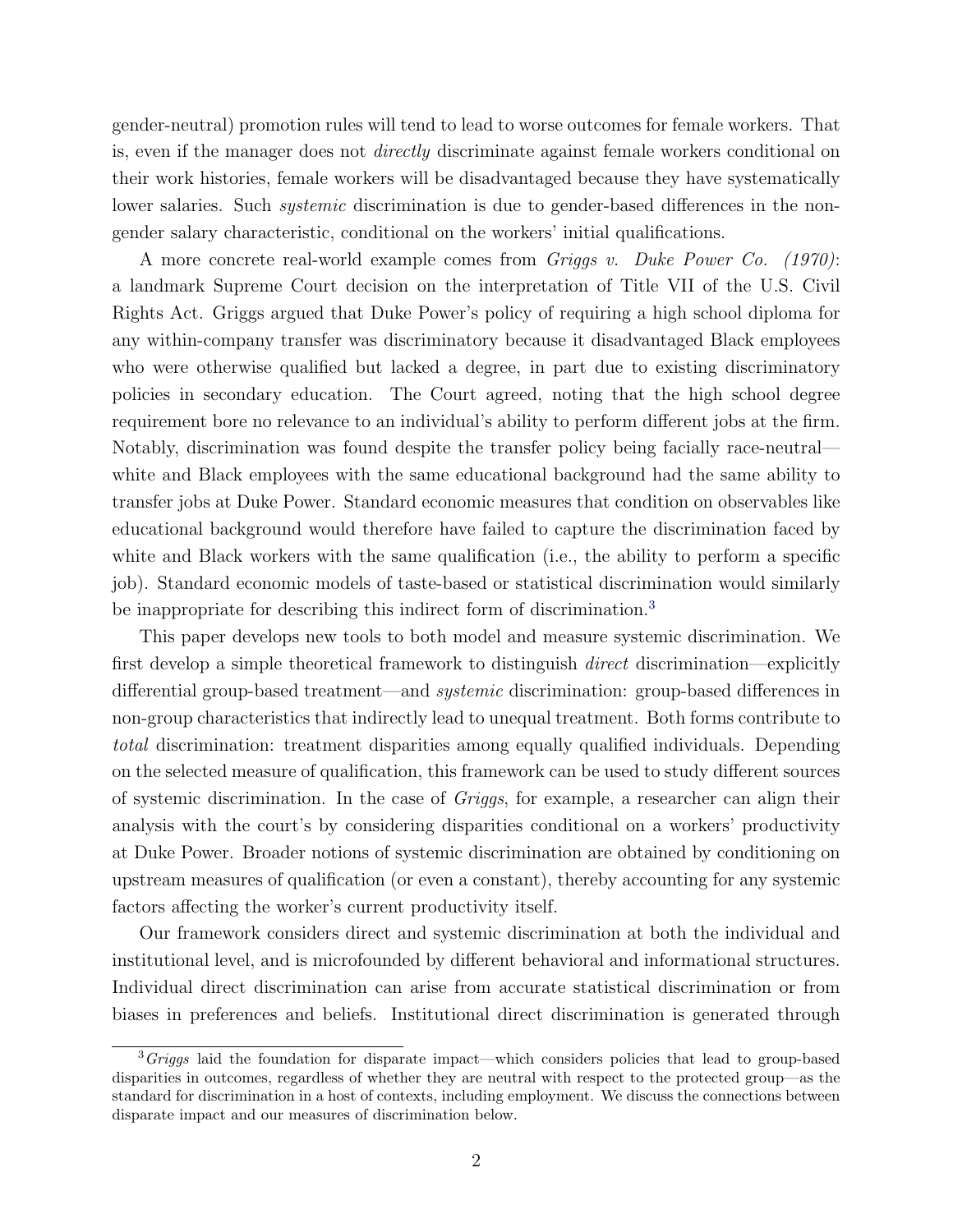the aggregation of individual direct discrimination. Systemic discrimination can arise from disparities in the interactions of individuals or institutions over time, or across different domains within the same time period.

We formalize two conceptually distinct sources of systemic discrimination. *Informational* systemic discrimination arises due to differences in the process that generates non-group, decision-relevant signals (e.g. productivity) for the task at hand. This type of systemic discrimination can take the form of signal inflation, in which some signals are systemically higher for one group over the other, or be driven by other properties of the signal generating process such as group-based disparities in informativeness due to screening actions. Technological systemic discrimination arises from differences in the relevant productivity measure itself, for example because of differences in opportunities for human capital development. We illustrate these drivers in a series of theoretical applications, showing how direct discrimination can have widespread and long-term consequences through systemic discrimination both dynamically and contemporaneously across markets and domains.

We then develop a new measure of systemic discrimination that leverages a novel decomposition of total discrimination into direct and systemic components, building on the classic decompositions of [Kitagawa](#page-49-2) [\(1955\)](#page-49-2), [Oaxaca](#page-50-7) [\(1973\)](#page-50-7), and [Blinder](#page-47-7) [\(1973\)](#page-47-7). The direct discrimination component can be identified through standard methods in economics which condition on or randomize over all relevant non-group characteristics. Total discrimination is identified when an individual's qualification for treatment is observed and can be conditioned on. More generally, this component can be measured when the joint distribution of qualification and group membership is identified through, for example, quasi-experimental methods [\(Arnold, Dobbie, and Hull](#page-46-4) [2021a;](#page-46-4) [Arnold et al.](#page-46-3) [2021b\)](#page-46-3). Our measure of systemic discrimination is then given by the residual of the identified decomposition. The decomposition thus delineates the type of data needed to measure systemic discrimination and can be used to guide identification strategies in observational and (quasi-)experimental data.

We illustrate how our decomposition can be used in practice using two pre-registered hiring experiments. In each experiment, participants were randomized into one of three roles: Worker, Recruiter, and Hiring Manager. Workers completed two Tasks, A and B, each consisting of questions on different subjects. Recruiters evaluated Workers and took actions based on information about their performance on Task A and the Workers' selfreported gender identity. Recruiters were paid on the basis of the Workers' performance on Task B and their actions. Hiring Managers also evaluated Workers and took actions after observing Worker gender and a performance signal. Critically, however, the latter non-group signals were determined endogenously through Recruiter actions, allowing direct discrimination by Recruiters to generate systemic discrimination in Hiring Manager actions through the signaling technology.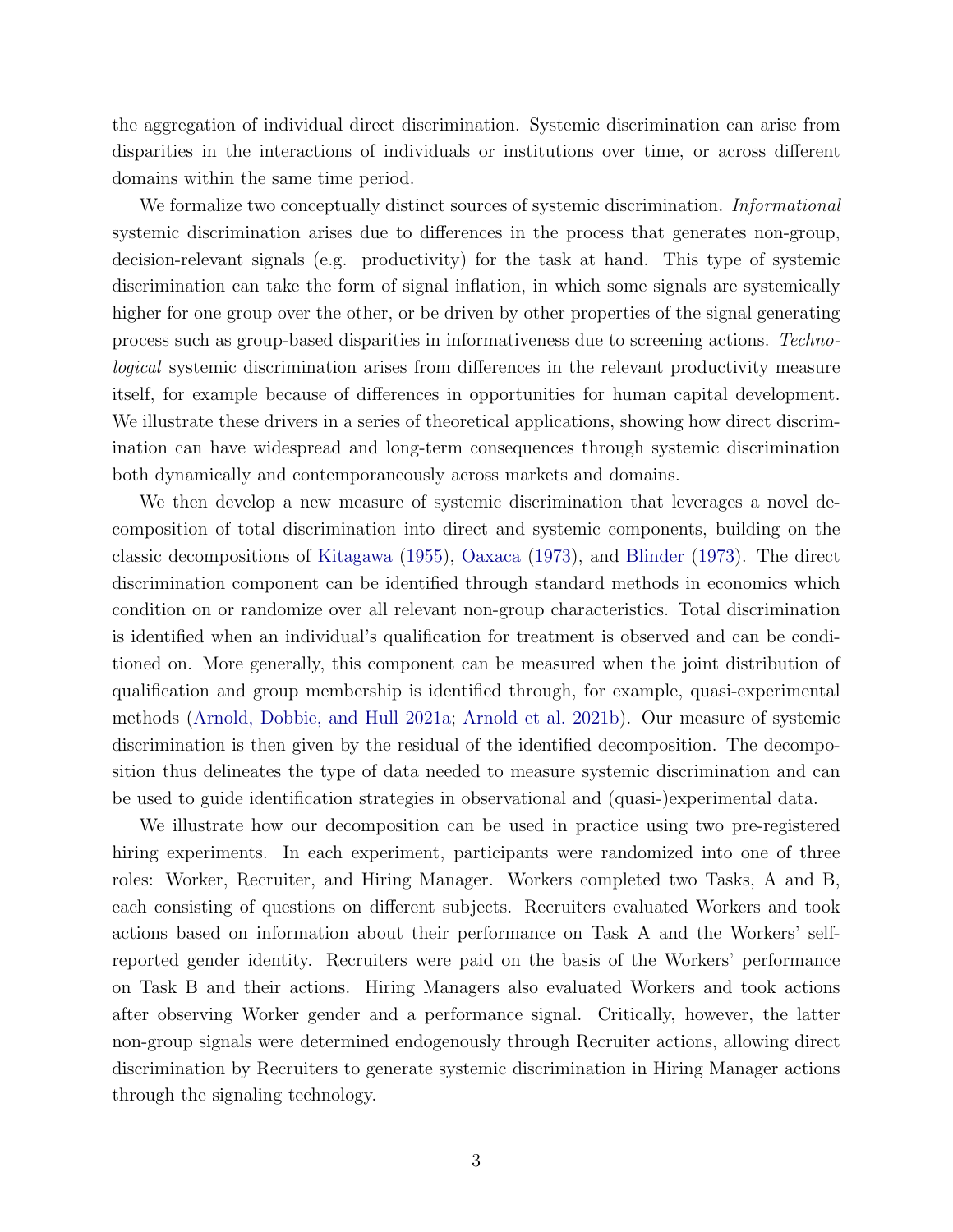This unique experimental design allows us to quantify two different forms of systemic discrimination via our decomposition. In the first "signal inflation" experiment, the actions corresponded to wage offers. Hiring Managers observed Recruiter wage offers as a performance signal along with Worker gender. This experiment allows us to examine systemic discrimination generated by disparities in the performance signals themselves. In the second "screening" experiment, the actions were hiring decisions. Hiring Managers observed Worker performance signals only if the Worker had been hired by a Recruiter. We use this experiment to study systemic discrimination arising from the disparate availability of objective performance signals and group-based differences in information precision.

Both studies revealed significant direct and systemic discrimination. In the first study, Recruiters made lower wage offers to female Workers than male Workers with similar performance signals. Because we did not find gender differences in actual Worker performance on either task, these disparities represent direct discrimination—either due to Recruiter preferences or inaccurate beliefs [\(Bordalo, Coffman, Gennaioli, and Shleifer](#page-47-8) [2019;](#page-47-8) [Bohren,](#page-47-9) [Imas, and Rosenberg](#page-47-9) [2019\)](#page-47-9). We also found substantial (total) discrimination in wage offers made by Hiring Managers. However, our decomposition shows that the vast majority of this discrimination was systemic and not direct. Holding Hiring Managers' information about Worker qualification (i.e. Recruiter wage offers) fixed, female Workers received only slightly lower wage offers than male workers. But direct discrimination by Recruiters caused the signals that Hiring Managers saw about male Workers to be inflated relative to the signals of female workers, which led them to make higher wage offers to male Workers. Standard discrimination measures that condition on non-group characteristics would miss this systemic discrimination, and thus the majority of total discrimination in this setting. Our findings also illustrate a critical implication of our framework for the long-run effects of inaccurate beliefs or biased stereotypes: initial biases can drive persistent disparities through systemic channels, even if direct discrimination is mitigated.

Our second study also revealed substantial direct discrimination in Recruiters' hiring decisions: holding performance signals constant, male Workers were more likely to be hired than female Workers. This discrimination in the screening of Workers contributed to the total discrimination in Hiring Manager actions, particularly in the case of high performing women. Hiring Managers could only learn about a Worker's performance if they were hired by the Recruiter; since well-qualified women were less likely to be hired by Recruiters than well-qualified men, Hiring Managers were less likely to learn about their high performance. Systemic differences in signal informativeness thus resulted in substantially lower hiring rates for high-performing women than similarly qualified men. These findings illustrates the scope for important heterogeneity in how screening decisions can impact total discrimination.

We organize the rest of this paper as follows. We next review related literatures on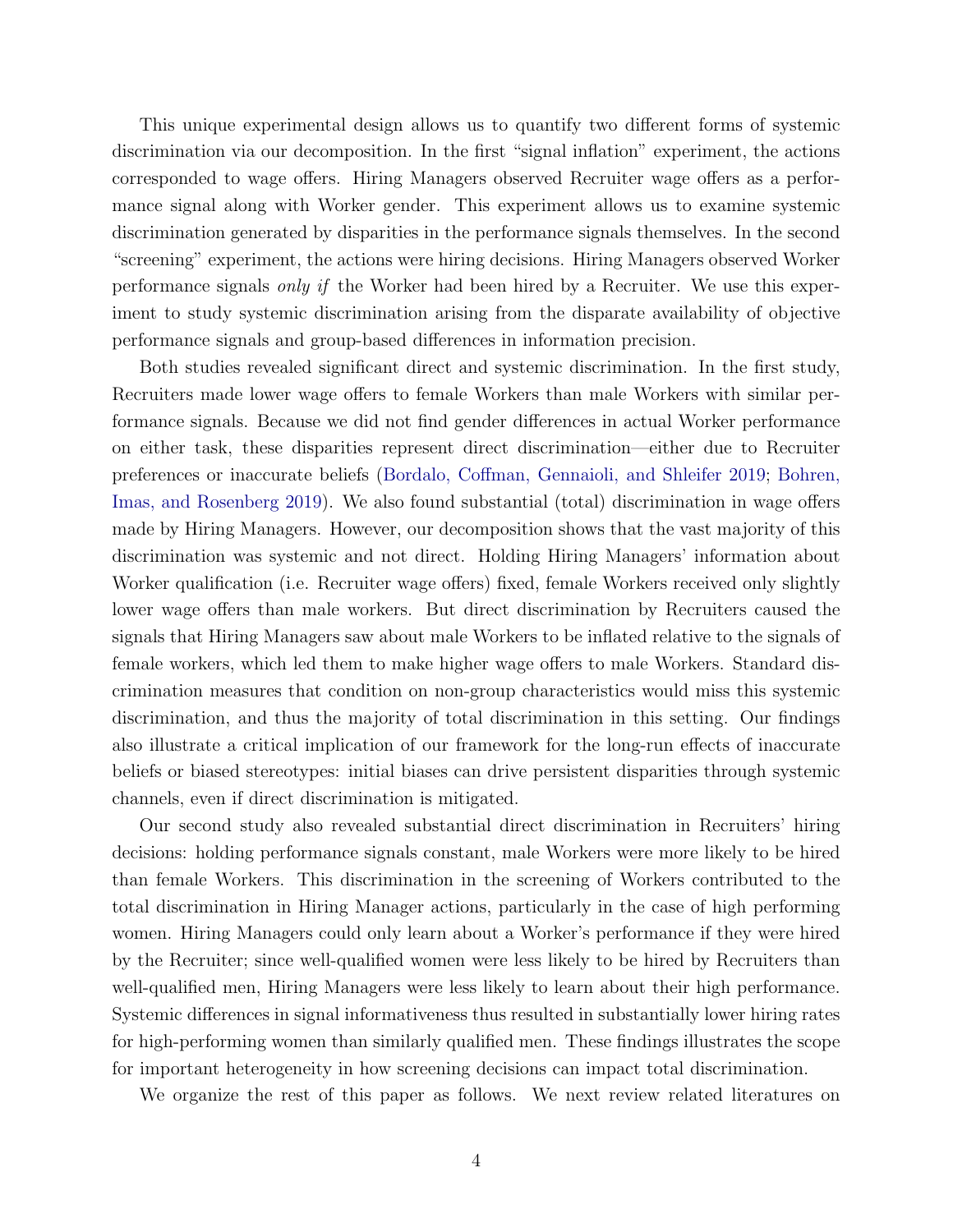systemic and direct discrimination. In [Section 2](#page-7-0) we present a simple motivating example with both forms of discrimination. In [Section 3](#page-10-0) we develop our general formalization of direct and systemic discrimination, and in [Section 4](#page-17-0) we discuss mechanisms and present additional theoretical applications. [Section 5](#page-27-0) discusses identification, and develop our decomposition of total discrimination into direct and systemic components. [Section 6](#page-33-0) presents our empirical investigation. [Section 7](#page-44-0) concludes.

#### <span id="page-5-2"></span>1.1 Related Literature

Our work builds on a large literature studying the role of systemic forces in driving groupbased disparities (e.g. [Pincus](#page-50-1) [1996;](#page-50-1) [Feagin](#page-48-4) [2013;](#page-48-4) [Allard and Small](#page-46-5) [2013;](#page-46-5) [Pager and Shepherd](#page-50-8) [2008\)](#page-50-8). While exact definitions vary, this systems-based approach distinguishes between direct discrimination—where individuals or firms treat people differently because of group identity itself—and indirect or systemic discrimination that considers the interlocking institutions or domains through which inequities propagate [\(Gynter](#page-49-3) [2003\)](#page-49-3). In the systems-based approach, channels for observed disparities are taken as cumulative both within and across domains; discrimination is not just a product of a single individual or institution [\(Powell](#page-50-2) [2007\)](#page-50-2). Systemic (or "structural") discrimination can be generated by the indirect relationships between outcomes and evaluations in roughly the same period, such as when discrimination in criminal justice drives unwarranted disparities in education and labor market outcomes.[4](#page-5-0) It is also generated over time, such as when historic "redlining" practices in lending generates persistent disparities in credit access through its differential effects on generational wealth. The literature sometimes refers to the former as "side-effect" discrimination and the latter as "past-in-present" discrimination [\(Gynter](#page-49-3) [2003;](#page-49-3) [Feagin and Feagin](#page-48-5) [1978;](#page-48-5) [Feagin](#page-48-4) [2013\)](#page-48-4).

Importantly, the systemic perspective shifts focus from the motives and biases of a given individual or institution to policies or institutional arrangements that contribute to de facto discrimination, perhaps without intent. Direct discrimination, either on the part of individuals or institutions, is inherently non-neutral: it arises from the explicit differential treatment of individuals on the basis of group identity. Systemic discrimination, in contrast, can exist in policies that are facially neutral by race, gender, or other protected characteristics [\(Hill](#page-49-4) [1988\)](#page-49-4). For example, a lending algorithm which considers a person's zip code but does not use racial information when determining loan eligibility may be race neutral in design but discriminatory in practice. Black borrowers may be more likely to live in certain zip codes than equally creditworthy white borrowers, perhaps because of prior discriminatory policies in housing, employment, or financial markets [\(Aaronson, Hartley, and Mazumder](#page-46-6) [2021\)](#page-46-6).<sup>[5](#page-5-1)</sup>

<span id="page-5-0"></span><sup>4</sup>[Powell](#page-50-2) [\(2007\)](#page-50-2) considers systemic discrimination as driving disparities within a domain, e.g. the hiring and promotion practices within a firm or industry, and structural discrimination as driving disparities through the interaction of different systems.

<span id="page-5-1"></span><sup>5</sup>Note that policies that are facially neutral on protected characteristics may not be neutral in intent. [Mayhew](#page-49-5) [\(1968\)](#page-49-5) argues that some organizations may have accepted Civil Rights legislation mandating "color-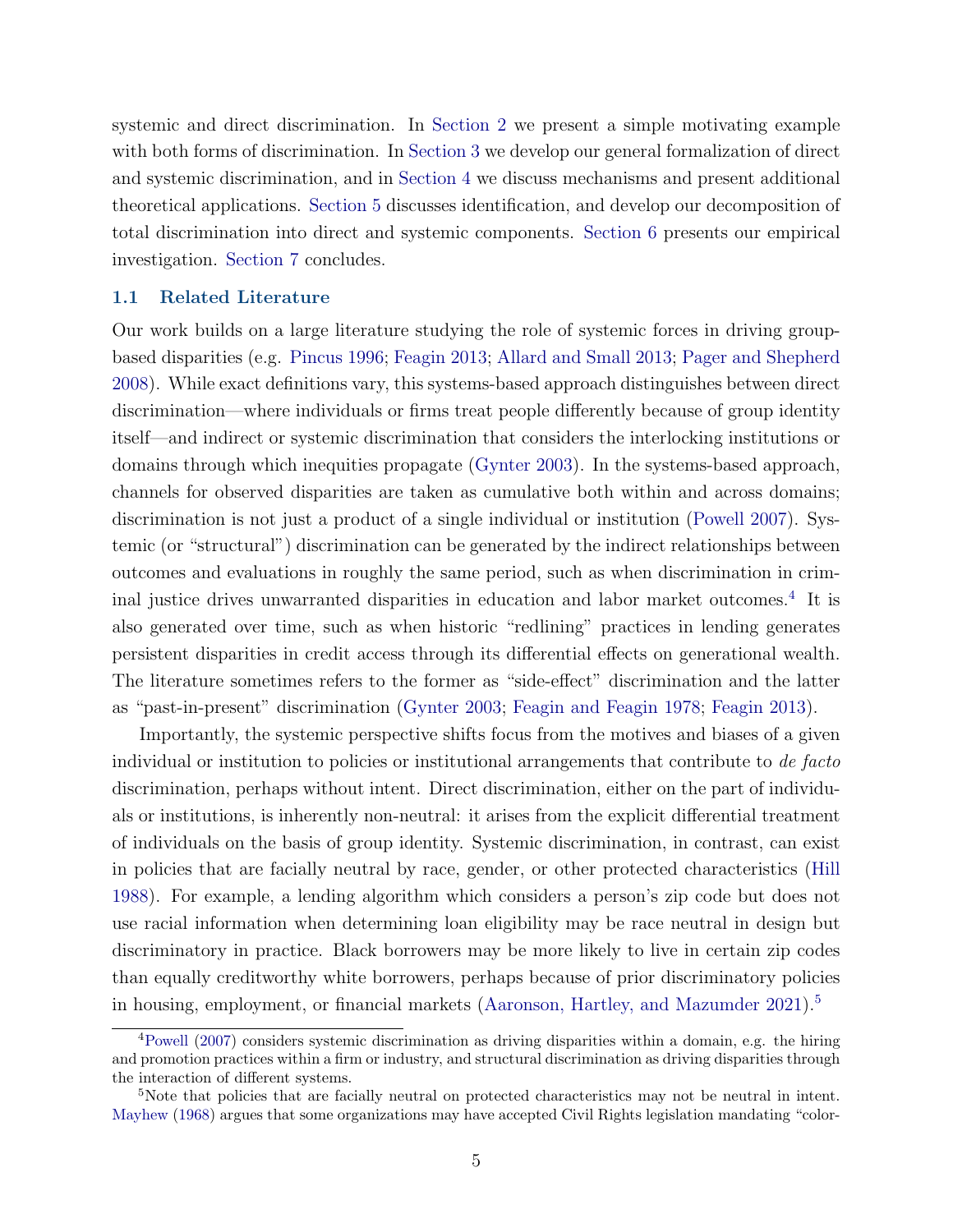The distinction between direct and indirect discrimination is echoed in legal theories of disparate treatment and disparate impact (e.g. [Brekoulakis](#page-47-10) [2013;](#page-47-10) [Gynter](#page-49-3) [2003;](#page-49-3) [De Plevitz](#page-48-0) [2007;](#page-48-0) [Rothstein](#page-51-3) [2017\)](#page-51-3). Under the disparate impact doctrine, a policy or practice may be deemed discriminatory if it leads to disparities without substantial legitimate justification as in Griggs v. Duke Power Co.  $(1970)^6$  $(1970)^6$  A facially neutral practice may therefore be found to be discriminatory under this doctrine even in the absence of explicit categorization or animus. This notion of discrimination contrasts with the disparate treatment doctrine, which prohibits polices or practices motivated by a discriminatory purpose. Typically, proof of discriminatory intent is required for the finding of disparate treatment.[7](#page-6-1)

A systemic perspective is also often found in the recent literature on algorithmic unfairness (e.g. [Angwin et al.](#page-46-1) [2016;](#page-46-1) [Hardt, Price, and Srebro](#page-49-6) [2016;](#page-49-6) [Zafar, Valera, Gomez Ro](#page-51-4)[driguez, and Gummadi](#page-51-4) [2017;](#page-51-4) [Berk, Heidari, Jabbari, Kearns, and Roth](#page-47-11) [2018\)](#page-47-11). As noted above, an algorithm which does not directly use protected characteristics may nevertheless return systematically disparate outcome predictions or treatment recommendations among equally qualified individuals. The literature studies how interlocking systems of data collection, model fitting, and human-algorithm decision-making may generate such disparities.

Finally, research in the field of stratification economics proposes a systemic perspective as necessary for understanding group-based disparities because advantaged groups have an incentive to maintain them [\(Darity](#page-48-2) [2005;](#page-48-2) [Darity and Mason](#page-48-1) [1998;](#page-48-1) [De Quidt, Haushofer, and](#page-48-6) [Roth](#page-48-6) [2018\)](#page-48-6). Without considering the systemic interactions generating a specific outcome, as well as the incentives involved in maintaining this system, a researcher or policy maker may miss important channels through which group-based disparities persist.

Our work also adds to the long literature on direct discrimination in economics, which is typically modeled as a causal effect of group membership on treatment.[8](#page-6-2) Theoretical sources of direct discrimination include individual preferences or beliefs. In the canonical framework of taste-based discrimination, differential treatment emerges because individuals derive disutility from interacting with or providing services to members of a particular group [\(Becker](#page-46-0) [1957\)](#page-46-0). In models of belief-based discrimination, differential treatment emerges because a decision-relevant statistic (such as labor market productivity) is unobserved, and there are group-based differences in beliefs about its distribution [\(Phelps](#page-50-0) [1972;](#page-50-0) [Arrow](#page-46-7) [1973;](#page-46-7) [Aigner](#page-46-8) [and Cain](#page-46-8) [1977\)](#page-46-8). While belief differences have traditionally been assumed to stem from true differences in the distributions, a recent literature has considered the role of inaccurate beliefs in driving direct discrimination [\(Bohren et al.](#page-47-0) [2020;](#page-47-0) [Barron, Ditlmann, Gehrig, and](#page-46-9)

[blind" treatment because they were aware systemic discrimination could preserve the status quo.](#page-46-9)

<span id="page-6-0"></span><sup>&</sup>lt;sup>6</sup>See also *[Dothard v. Rawlinson \(1977\)](#page-46-9)* and *Cocks v. Queensland (1994)* 

<span id="page-6-2"></span><span id="page-6-1"></span><sup>7</sup>[Landmark cases here include](#page-46-9) Washington v. Davis (1976) and McClesky v. Kemp (1987).

<sup>8</sup>[Notable exceptions to the typical focus on direct discrimination in economics include](#page-46-9) [Neal and Johnson](#page-50-9) [\(1996\)](#page-50-9), [Coate and Loury](#page-47-12) [\(1993\)](#page-47-12), [Glover, Pallais, and Pariente](#page-46-9) [\(2017\)](#page-49-7), [Cook](#page-48-7) [\(2014\)](#page-48-7), and [Sarsons](#page-51-5) [\(2019\)](#page-51-5).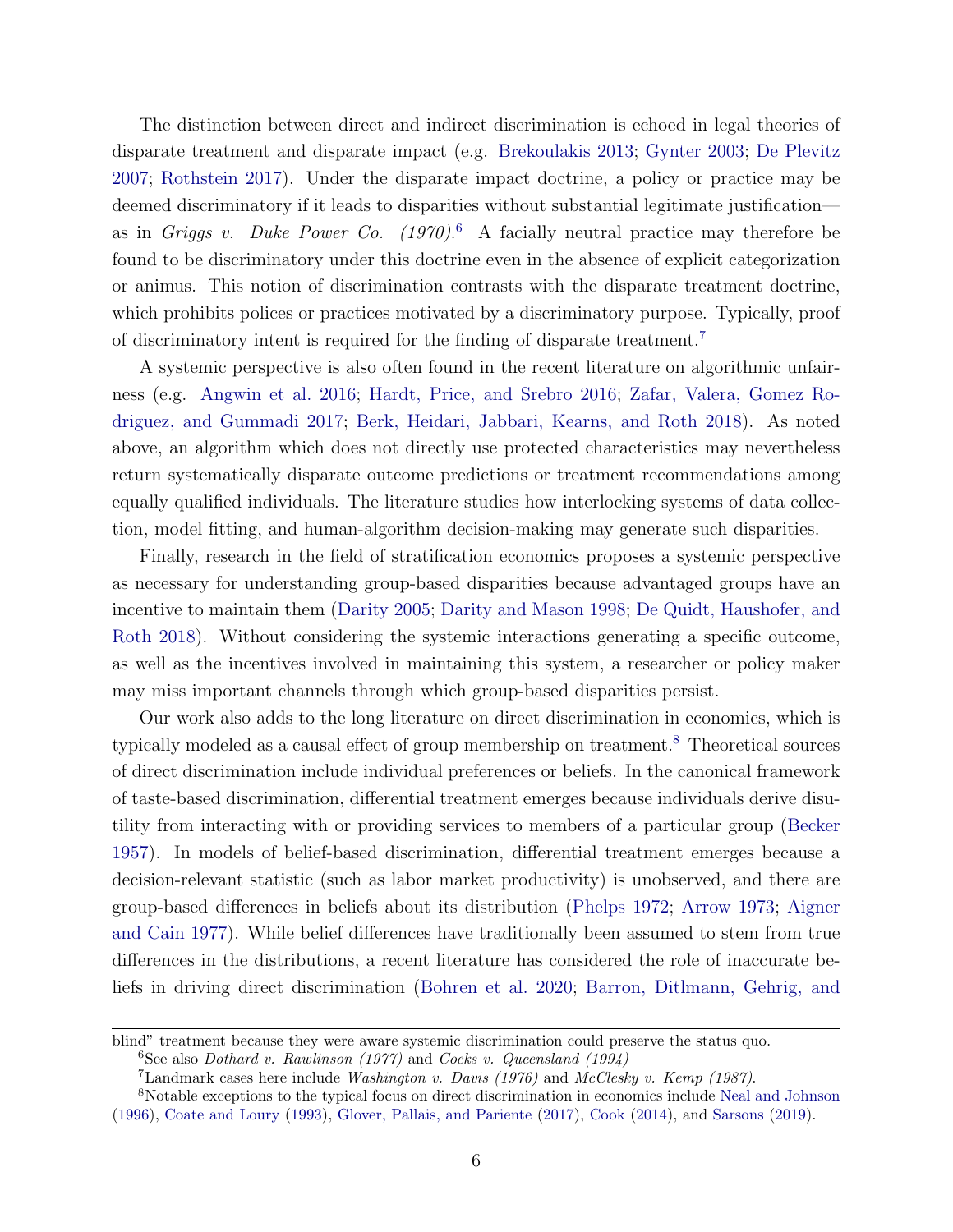[Schweighofer-Kodritsch](#page-46-9) [2020;](#page-46-9) Hübert and Little [2020\)](#page-49-8). These differences may stem from a lack of information or biased stereotypes [\(Bordalo, Coffman, Gennaioli, and Shleifer](#page-47-13) [2016;](#page-47-13) [Coffman, Exley, and Niederle](#page-48-8) [2021;](#page-48-8) [Bordalo et al.](#page-47-8) [2019;](#page-47-8) [Fiske](#page-48-9) [1998\)](#page-48-9), which again lead to causal effects of a protected characteristic on evaluations and decision-making.

A rich empirical literature in economics has largely followed this theoretical tradition. Research using both experimental and observational data has attempted to identify the causal effect of group identity on treatment, holding other observables constant (e.g. [Bertrand and](#page-47-14) [Mullainathan](#page-47-14) [2004;](#page-47-14) [Fang and Moro](#page-48-10) [2011;](#page-48-10) [Bertrand and Duflo](#page-47-5) [2016\)](#page-47-5). In the widely-used correspondence study method, evaluators (e.g. hiring managers) are presented with information about individuals (e.g. applicants for a job), which consists of the individual's group identity and other signals of their qualifications (e.g. education level). Since everything but group identity—or a signal of this identity—is held constant in the experimental design, any differential treatment can be directly attributed to the causal effect of this variable. Recent advances in this methodology have been used to examine the dynamics of discrimination [\(Bohren et al.](#page-47-9) [2019\)](#page-47-9) and the heterogeneity in discrimination across institutions [\(Kline,](#page-49-9) [Rose, and Walters](#page-49-9) [2021\)](#page-49-9).<sup>[9](#page-7-1)</sup> A parallel empirical literature has developed and applied tools for distinguishing different economic theories of discrimination. Recent advances involve outcome-based tests of racial bias, in both observational [\(Knowles et al.](#page-49-1) [2001;](#page-49-1) [Grau and](#page-49-10) [Vergara](#page-49-10) [2021\)](#page-49-10) and quasi-experimental data [\(Arnold, Dobbie, and Yang](#page-46-10) [2018;](#page-46-10) [Hull](#page-49-11) [2021\)](#page-49-11).

The systemic perspective suggests that standard economic tools for measuring direct discrimination misses an important component. Efforts to model and measure causation at any particular juncture and within a specific domain can substantially understate the cumulative impact of discrimination across domains or time. We thus contribute to the economics literature by expanding the tools for studying indirect (systemic) forms of discrimination. Additionally, our framework has implications for the interpretation of group-based disparities that have been documented in the economics literature. For example, evidence for a reversal of direct discrimination over time—such as the ones documented in [Bohren et al.](#page-47-9)  $(2019)$  and Mengel, Sauermann, and Zölitz  $(2019)$ —may not imply that total discrimination has been mitigated or reversed. If, as argued, biased evaluators drive initial discrimination in the pipeline, the group that ends up being favored may still face substantial systemic discrimination when conditioning on underlying qualifications.<sup>[10](#page-7-2)</sup>

<span id="page-7-1"></span><span id="page-7-0"></span><sup>9</sup>While [Kline et al.](#page-49-9) [\(2021\)](#page-49-9) refer to their study as estimating "systemic discrimination", this classification is not consistent with the large social science literature on systemic discrimination outlined above. Their correspondence study is designed to measure direct discrimination, formalized as the causal effects of protected characteristics in a hiring decision. We view this work as more accurately studying institutional direct discrimination, which we formalize below.

<span id="page-7-2"></span><sup>&</sup>lt;sup>10</sup>The systemic perspective also highlights the longer-run impact of initial stereotypes [\(Bordalo et al.](#page-47-13) [2016,](#page-47-13) [2019\)](#page-47-8). Even if signals become more precise and direct discrimination decreases, total discrimination can persist through various systemic channels.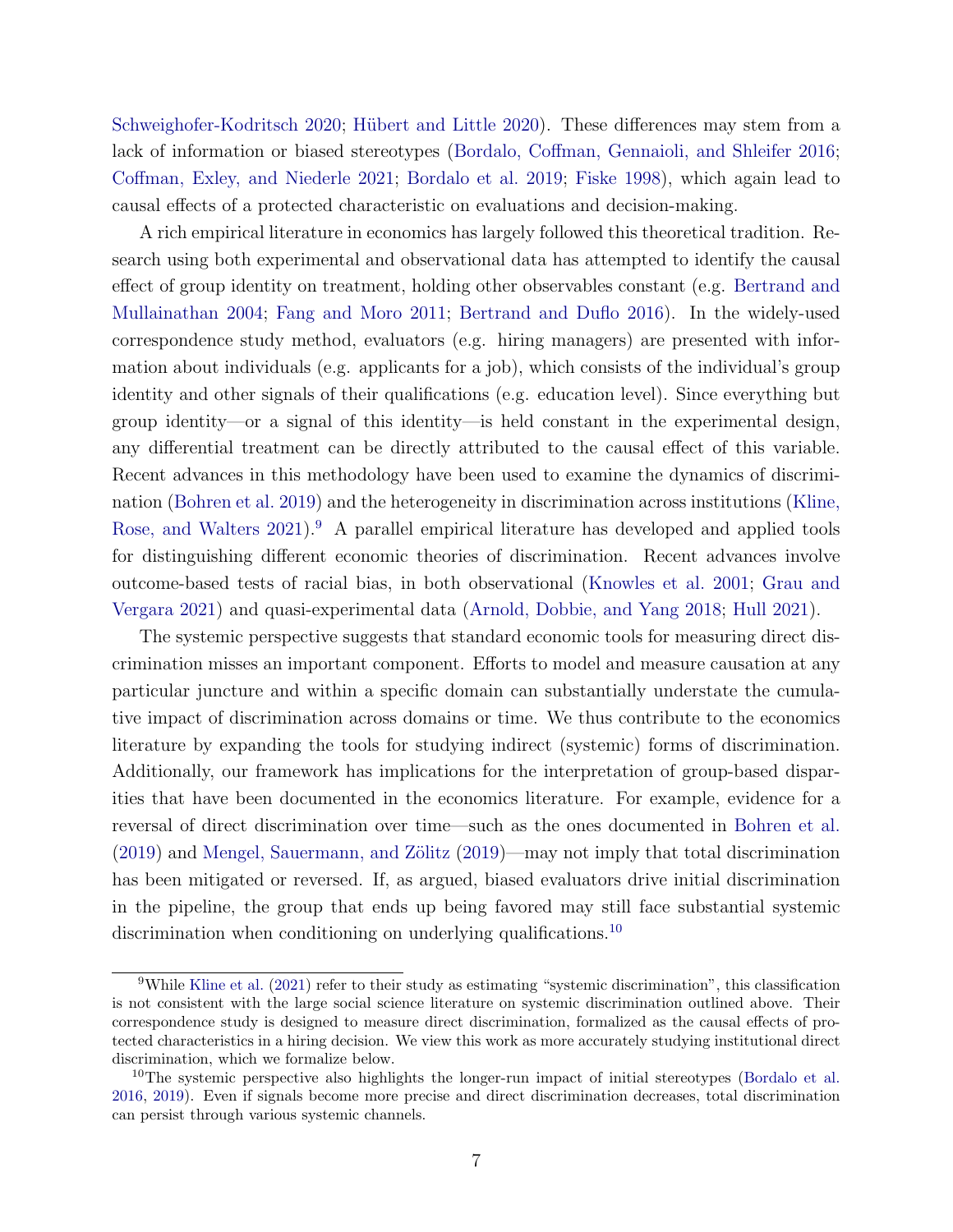# 2 A Motivating Example

We begin our analysis with a simple motivating example, which illustrates how systemic discrimination can emerge in a two-stage employment decision. Suppose a firm is deciding on a wage offer for a worker with observable group  $G \in \{m, f\}$ . The worker's unobserved productivity  $Y^* \in \mathbb{R}$  is first predicted by a recruiter at the firm. A hiring manager observes this prediction and offers the worker a wage. Formally, the recruiter observes a signal  $S^R \in \mathbb{R}$ which is normalized to capture the worker's expected productivity:  $E[Y^*|S^R = s^R] = s^R$ . For simplicity here we assume that  $(Y^*, S^R)$  is independent of G. The recruiter submits a productivity forecast  $A^R \in \mathbb{R}$  to the hiring manager after observing G and  $S^R$ . The hiring manager observes this forecast as her signal,  $S^H = A^R$ , and offers the worker a wage  $A^H \in \mathbb{R}$ .

Suppose the recruiter exhibits direct discrimination against group- $f$  workers: for any given signal realization  $s^R$ , he reports a higher forecast when  $G = m$  than when  $G = f$ . Specifically, suppose he reports an accurate forecast of  $A<sup>R</sup>(f, s<sup>R</sup>) = s<sup>R</sup>$  for a group-f worker with signal  $s^R$  and an inflated forecast of  $A^R(m, s^R) = s^R + 1$  for a group-m worker with the same signal. This is the definition of discrimination most often used in economics.<sup>[11](#page-8-0)</sup>

The hiring manager does not have any inherent bias against group- $f$  workers: she seeks to offer a wage equal to expected productivity. If she observed  $S<sup>R</sup>$  herself, she would offer the worker a wage equal to this accurate productivity signal. However, since she instead relies on the recruiter's forecast, her prediction of the worker's productivity (and thus the wage  $A^H$ ) depends both on  $S^H$  and on her belief about how the recruiter forms it.

First suppose the hiring manager fails to account for the bias of the recruiter: she takes his forecast at face value and offers a wage of  $A^H(f, s^H) = A^H(m, s^H) = s^H$  after observing forecast  $S^H = s^H$ . This decision rule is "neutral," in that it is the same for group-m and group-f workers. Therefore, the hiring manager's actions do not exhibit direct discrimination: a group-m worker and group-f worker with the same signal  $s<sup>H</sup>$  are given the same wage. However, conditional on the *recruiter* signal  $s<sup>R</sup>$ , and therefore expected productivity, a group- $m$  worker receives a one unit higher expected wage than a group- $f$  worker:  $E[A^H(G, S^H) | G = m, S^R = s^R] = s^R + 1$  versus  $E[A^H(G, S^H) | G = f, S^R = s^R] = s^R$ . This is because, conditional on the same signal  $s^R$ , the observed forecast  $S^H$  (and thus the offered wage  $A<sup>H</sup>$ ), depends on the worker's group.<sup>[12](#page-8-1)</sup> Therefore, although the hiring manager treats all workers with the same forecast (signal) equally, she treats workers with the same expected productivity differently.

This example motivates a broader notion of discrimination, which captures systematic disparities in actions  $A^H$  that stem indirectly from the dependence of non-group signal  $S^H$  on

<span id="page-8-0"></span><sup>11</sup>Bias, either in the form of taste-based discrimination or inaccurate statistical discrimination, can generate such a decision rule. Here it cannot be generated by accurate statistical discrimination, since we assume the recruiter's signal and worker productivity are jointly independent of worker group.

<span id="page-8-1"></span><sup>&</sup>lt;sup>12</sup>Specifically, fixing  $S^R = s^R$ ,  $S^H = s^R + 1$  when  $G = m$  and  $S^H = s^R$  when  $G = f$ .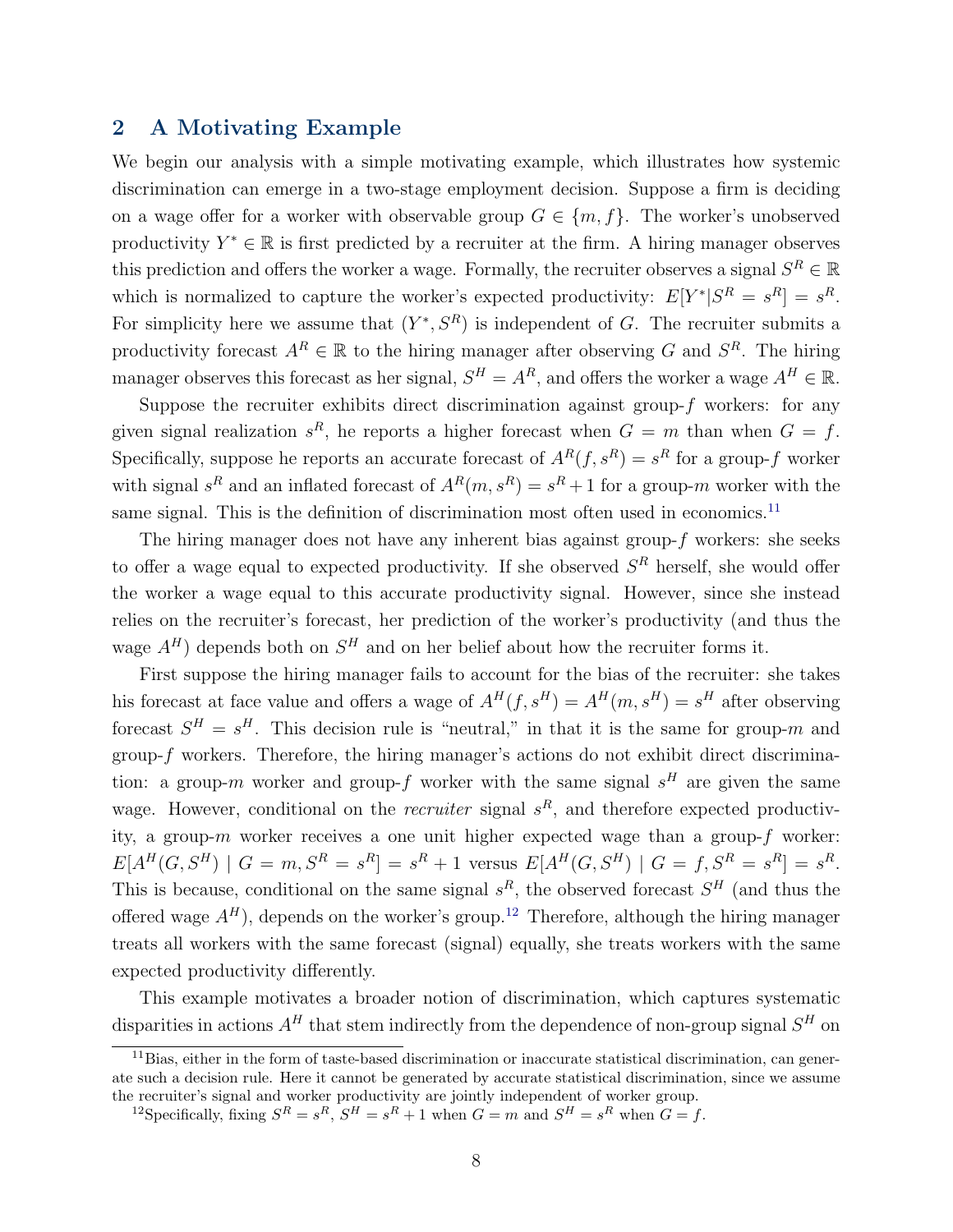group identity  $G$ —i.e., variables that end up being correlated with group identity through individuals' interactions across multiple markets and domains. We refer to this indirect channel as systemic discrimination. Systemic discrimination contrasts with direct discrimination in the action rule which conditions on  $S<sup>H</sup>$ , i.e. the difference between  $A<sup>H</sup>(m, s<sup>H</sup>)$ and  $A^H(f, s^H)$ . As we formalize below, it instead corresponds to the difference between  $E[A^H(g, S^H) \mid G = m, S^R = s^R]$  and  $E[A^H(g, S^H) \mid G = f, S^R = s^R]$ , where g is fixed in the action rule to net out direct effects. Here systemic discrimination by the hiring manager arises from the direct discrimination by the recruiter, which results in the hiring manager observing a systematically higher forecast for a group- $m$  worker relative to a group- $f$  worker with the same signal. Note that the extent of systemic discrimination depends on the failure of the hiring manager to account for this direct discrimination when interpreting the forecast.

This simple model highlights a potential channel for discrimination within our broader definition: when a signal is endogenously generated, in that it depends on the preferences and beliefs of other evaluators (e.g. a recommendation letter or rating), then a manager can still exhibit systemic discrimination even if her own beliefs or preferences do not directly favor one group of workers. Given the rich psychology and economics literatures demonstrating the inherent challenges of accurately predicting others' preferences and beliefs [\(Miller and](#page-50-10) [McFarland](#page-50-10) [1987;](#page-50-10) [Ross, Greene, and House](#page-51-6) [1977\)](#page-51-6) or adjusting for biases in how a particular signal or outcome was generated [\(Andre](#page-46-11) [2022;](#page-46-11) [Brownback and Kuhn](#page-47-15) [2019\)](#page-47-15), it is plausible that initial biases or stereotypes will lead to persistent disparities even when subsequent evaluations are facially neutral. Thus measuring and accounting for systemic discrimination may be particularly important in settings where information is social—either because evaluators misperceive how other evaluators' make decisions, or because prior direct discrimination is baked into prior evaluations in a way that obscures its persistent impact.

Our notion of *total discrimination* combines the direct and systemic channels. Formally, it corresponds to the difference between  $E[A^H(G, S^H) \mid G = m, S^R = s^R]$  and  $E[A^H(G, S^H) \mid$  $G = f, S^R = s^R$ , where the first argument of the manager's decision rule is no longer fixed at g. Here total and systemic discrimination coincide, since the hiring manager does not exhibit direct discrimination. But this is not always the case, as we next illustrate.

Suppose now that the hiring manager is aware of the recruiter's bias and accounts for it when interpreting forecasts: she offers wages  $A^H(f, s^H) = s^H$  and  $A^H(m, s^H) = s^H - 1$ to undo the inflation in group-m forecasts. In this case, the hiring manager exhibits direct discrimination against group- $m$  workers: conditional on the same forecast, she offers a one unit higher wage to a group-f worker relative to a group- $m$  worker. As in the previous case, the recruiter's direct discrimination translates into systemic discrimination in manager actions:  $E[A^H(m, S_i^H) | G_i = m, S_i^R = s^R] = s^R > s^R - 1 = E[A^H(m, S_i^H) | G_i = f, S_i^R = s^R]$ and  $E[A^H(f, S_i^H) | G_i = m, S_i^R = s^R] = s^R + 1 > s^R = E[A^H(f, S_i^H) | G_i = f, S_i^R =$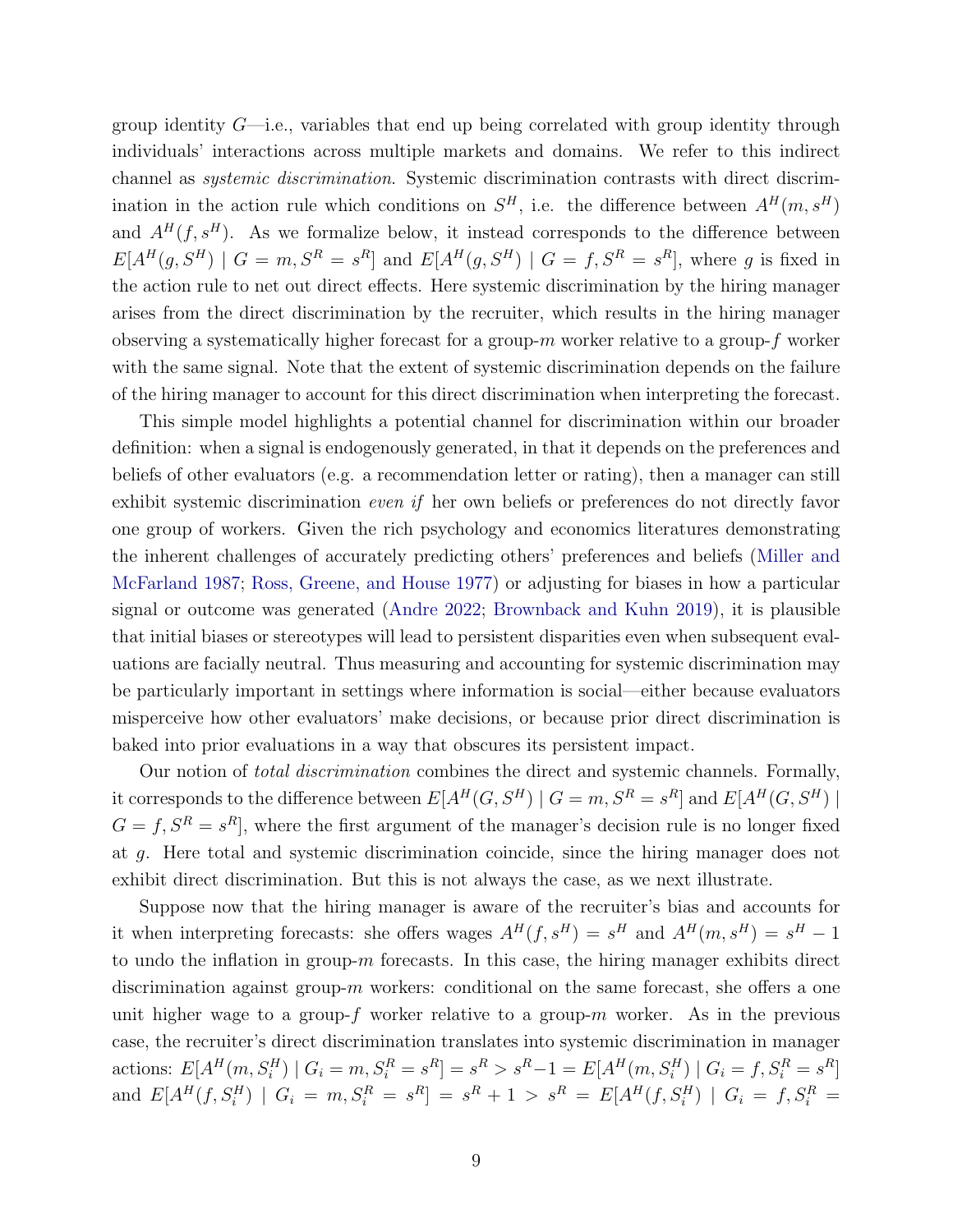$s<sup>R</sup>$ . But now, since the hiring manager's direct discrimination in favor of group-f workers exactly offsets the systemic discrimination against group- $f$  workers, she exhibits no total discrimination. That is, conditional on expected productivity  $S<sup>R</sup> = s<sup>R</sup>$ , group-m and groupf workers receive the same wage offer:  $E[A^H(G, S^H) | G = g, S^R = s^R] = s^R$  for  $g \in \{m, f\}$ .

From these two cases, we see that whether systemic discrimination translates into total discrimination depends crucially on whether the hiring manager is aware of the recruiter's bias: if the hiring manager is unaware, and takes the forecast at face value, then her wage offers also exhibit total discrimination. In contrast, if she is aware of the bias, then she can engage in direct discrimination in the opposite direction to offset the systemic discrimination, resulting in no total discrimination.

This example provides context through which to interpret reversals of direct discrimination, as observed in recent work on dynamic discrimination [\(Bohren et al.](#page-47-9) [2019\)](#page-47-9). Such reversals can belie persistent systemic and total discrimination against group-f workers. For example, in the setting outlined above, if some hiring managers are aware of the recruiter's bias and others are not then on average recruiters directly discriminate against group- $f$ workers while hiring managers reverse and directly discriminate against group-m workers. However, group- $f$  workers face systemic and total discrimination across both time periods.<sup>[13](#page-10-1)</sup>

We note that bias in an initial evaluation is not necessary for social learning with "inflated" signals to lead to systemic discrimination. In [Appendix B.1,](#page-53-0) we show how accurate statistical discrimination in an initial decision can also lead to persistent systemic discrimination. Differences in the subsequent signaling technology that arise from the social learning are a key driver of this systemic discrimination: if the signaling technology were exogenous, such accurate statistical discrimination would not lead to systemic discrimination.

# <span id="page-10-0"></span>3 Formalizing Systemic Discrimination

We now develop a general theoretical framework extending the previous definitions of systemic and total discrimination. This framework allows us to conceptually distinguish between direct discrimination, as typically considered in the economics literature, and the broader notions of discrimination considered in other fields. In the tradition of [Becker](#page-46-0) [\(1957\)](#page-46-0), [Aigner](#page-46-8) [and Cain](#page-46-8) [\(1977\)](#page-46-8), and other classic analyses in economics, we develop this framework in the labor market context. We also discuss its potential application to other settings.

#### <span id="page-10-2"></span>3.1 Setup

Consider a set of managers  $\mathcal J$  at a firm, where each manager  $j \in \mathcal J$  evaluates a set of candidate workers for a particular task. Each worker  $i$  has an observable group identity

<span id="page-10-1"></span><sup>&</sup>lt;sup>13</sup>The example also highlights the sense in which "affirmative action"-type polices can mitigate systemic discrimination by inducing such reversals: loosening hiring thresholds for disadvantaged groups can serve the purpose of unwinding earlier discrimination without compromising expected productivity.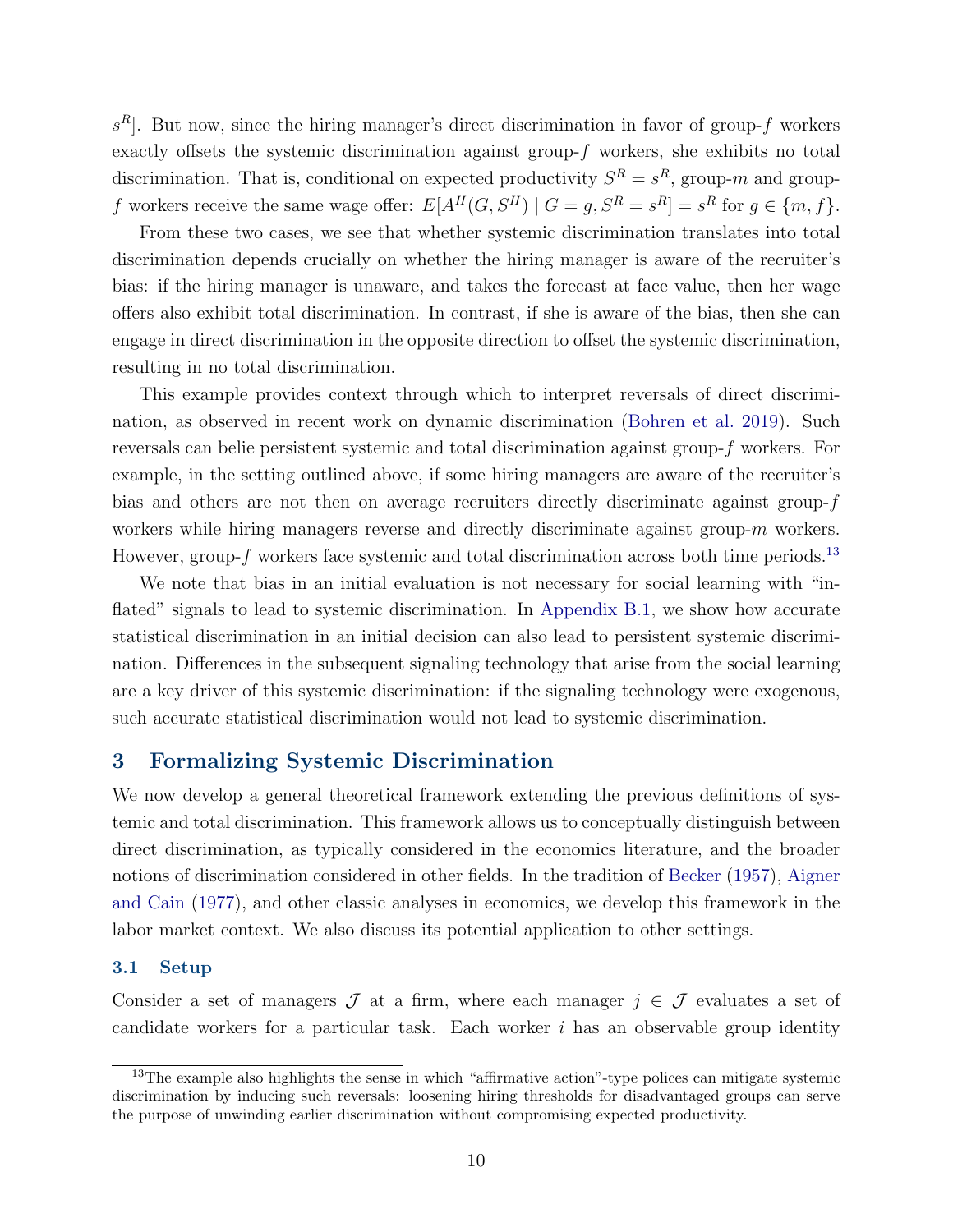$G_i \in \{m, f\}$  and an ex ante unobservable productivity  $Y_i^* \in \mathcal{Y}^*$ . For concreteness  $G_i$  can be interpreted as any protected characteristic such as individual i's gender, race, age, or ethnicity. Worker i is also characterized by a vector of attributes  $S_i \in \mathcal{S}$  (e.g. educational background, prior evaluations, etc.), which is observed by the manager. This vector plays an informational role in the hiring task: it can be interpreted as a signal of productivity  $Y_i^*$ , potentially along with  $G_i$ <sup>[14](#page-11-0)</sup> After observing  $G_i$  and  $S_i$ , manager j takes a scalar action  $A_{ij} \in \mathcal{A}$ . This action could be binary (e.g. whether or not worker i is hired for the task), continuous (e.g. the wage paid to worker  $i$  for completing the task), or something else (e.g. a multivalued rating). We abstract from complementarities across workers and other realistic features of labor markets for simplicity; our analysis considers  $G_i$ ,  $Y_i^*$ ,  $S_i$ ,  $A_{ij}$ , and  $Y_i^0$  (discussed below) as *iid* random variables with some joint distribution.

Rather than explicitly modeling the manager's decision problem here, we take a reducedform approach: managers follow some systematic decision rule to determine their action choices from their information set. Formally we assume the existence of a function  $A_i(g, s)$ that determines manager  $j$ 's optimal action given a worker's group identity  $g$  and the signal s, such that  $A_{ij} = A_j(G_i, S_i)$ . Absent restrictions on  $S_i$ , the existence of such rules is without conceptual loss. We refer to managers with different  $A_i(q, s)$  as being of different "types." In [Section 4](#page-17-0) we provide a microfoundation for such rules as arising from a manager's preferences over  $(Y_i^*, G_i)$  and beliefs about the joint distribution of  $(Y_i^*, G_i, S_i)$ . This model shows how different manager types may stem from different combinations of preferences and beliefs.

To distinguish between individual (manager) behavior and aggregate (institutional) behavior, we consider a firm consisting of a set of managers of potentially different types. For simplicity, we assume each manager in the firm faces the same population of potential workers for the same task (i.e. the same distribution of  $(G_i, Y_i^*, S_i)$ ) with the same measure of productivity  $Y_i^*$ . We define the action rule of the firm  $\alpha(g, s)$  as the average rule of its managers:  $\alpha(g, s) \equiv \sum_{j \in \mathcal{J}} \pi_j A_j(g, s)$ , where  $\pi_j$  denotes the share of workers evaluated by manager j. This allows us to formalize a notion of institutional discrimination as distinct from individual discrimination, along with additional sources of such discrimination.

To capture the idea that a worker's productivity in the task at hand can be affected by systemic forces (such as decisions made in other markets or time periods), we embed the hiring task in a larger economy. We assume worker  $i$  enters the economy with qualification  $Y_i^0 \in \mathcal{Y}^0$ , which captures some reference level of productivity. The payoff-relevant productivity in the hiring task could be the same as this measure of qualification,  $Y_i^* = Y^0$ , or  $Y_i^*$ could arise endogenously from  $Y_i^0$  and the actions of other managers and firms.

We do not explicitly model the relationship between  $Y_i^*$  and  $Y_i^0$ . Rather, we take  $Y_i^0$ 

<span id="page-11-0"></span><sup>&</sup>lt;sup>14</sup>We write  $S_i$  without a j subscript, but in principle signals could be manager-specific. Formally,  $S_i$  may contain elements that are observed by some managers and not others.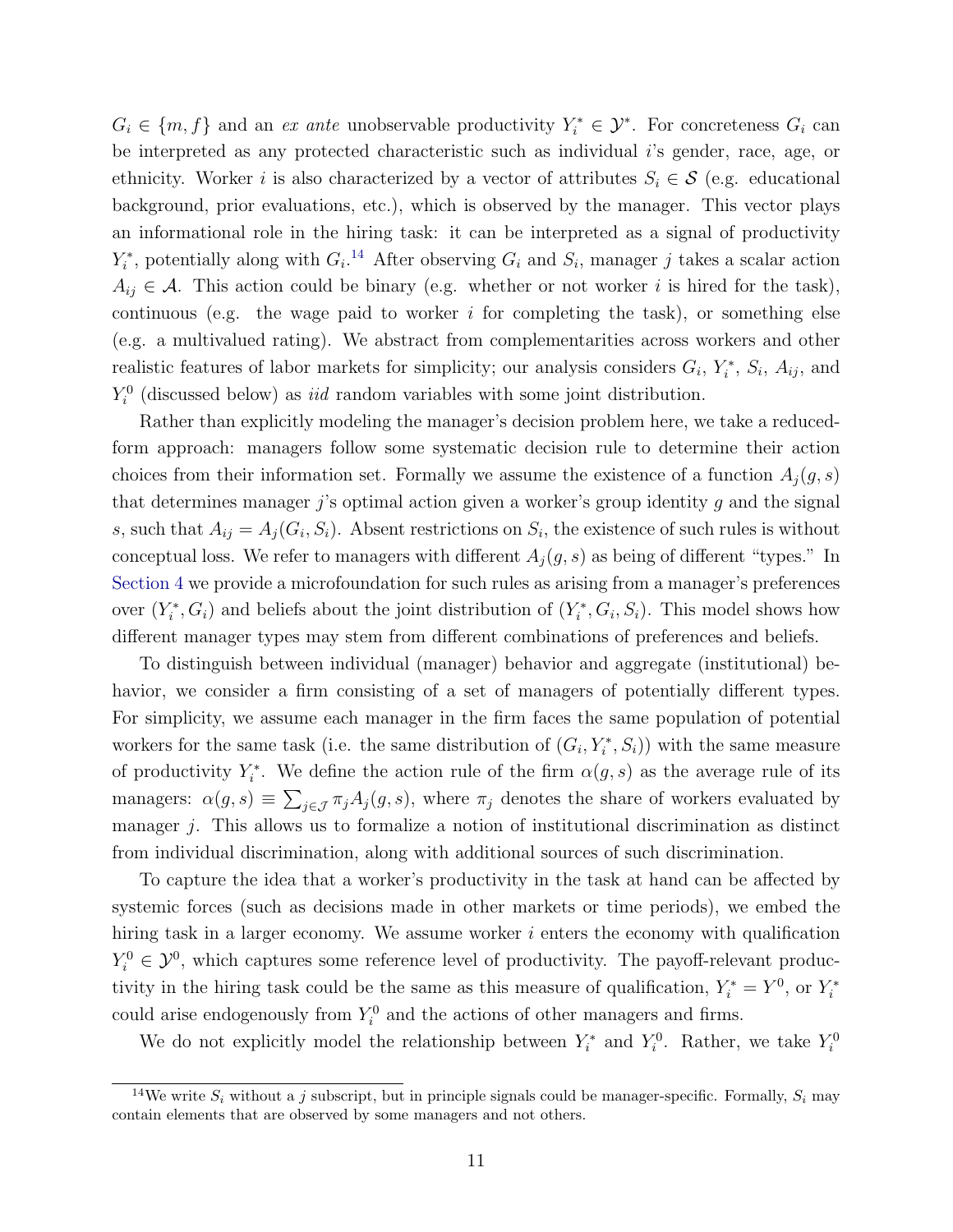as a choice variable of the researcher. This choice allows us to formalize different notions of systemic discrimination within a unified framework, as we discuss below. We emphasize that  $Y_i^0$  need not represent a fixed or "inherent" characteristic of the worker; it is a reference point for studying discrimination that emerges given initial conditions in a specific context. Note that setting  $Y_i^0$  to a constant (i.e.  $Y_i^0 = 0$ ) corresponds to the case where there are no initial qualification differences across protected groups.

The following four non-employment contexts illustrate the generality of this setup:

Lending. Loan officers (managers) at a bank (firm) decide whether to lend to borrowers (workers). Borrowers differ in their ability to pay back the loan  $Y_i^*$  if it is originated  $(A_{ij})$ . Borrowers may differ in their initial lending qualifications  $Y_i^0$ , which may interact with employment history and other factors to determine ability-to-repay. Loan officers observe borrowers' credit scores and income  $(S_i)$ , which provide information about  $Y_i^*$ .

Education. Admissions officers (managers) at a school (firm) decide whether to admit students (workers). Students differ in their academic performance  $Y_i^*$  if admitted  $(A_{ij})$ . Students may differ in initial educational ability or motivation  $Y_i^0$ , which may interact with prior educational opportunities and outside familial obligations to determine performance. Admissions officers observe test scores and recommendation letters  $(S_i)$  which predict  $Y_i^*$ .

Healthcare. Doctors (managers) at a hospital (firm) decide whether to test patients (workers) for a treatable disease. Patients differ in the disease outcome  $Y_i^*$  that is realized if they are not tested  $(A_{ij})$ . Doctors observe blood pressure  $(S_i)$ , which is informative about  $Y_i^*$ . Patients may differ in their underlying health  $Y_i^0$ , which may interact with prior access to healthcare or time off from work to determine health outcomes.

Criminal Justice. Judges (managers) in a district (firm) decide whether to release defendants (workers) before trial. Defendants differ in their potential for pretrial misconduct  $Y_i^*$ that is realized if they are released under some conditions  $(A_{ij})$ . Defendants may differ in their underlying propensity for criminal activity  $Y_i^0$ , which interacts with access to basic necessities (e.g. transportation to return to court), employment opportunities, or other criminal justice conditions to determine the potential for pretrial misconduct. Judges observe defendants' prior criminal record  $(S_i)$ , which provides information about  $Y_i^*$ .

In each context, one can imagine different ways in which qualification  $Y_i^0$  interacts with decisions in other markets or domains to determine productivity  $Y_i^*$  by group  $G_i$ . Some of these differential interactions may arise from the kinds of direct discrimination typically considered in economics. The accumulation of such interactions across and within domains can lead to a broader notion of discrimination, as we next formalize.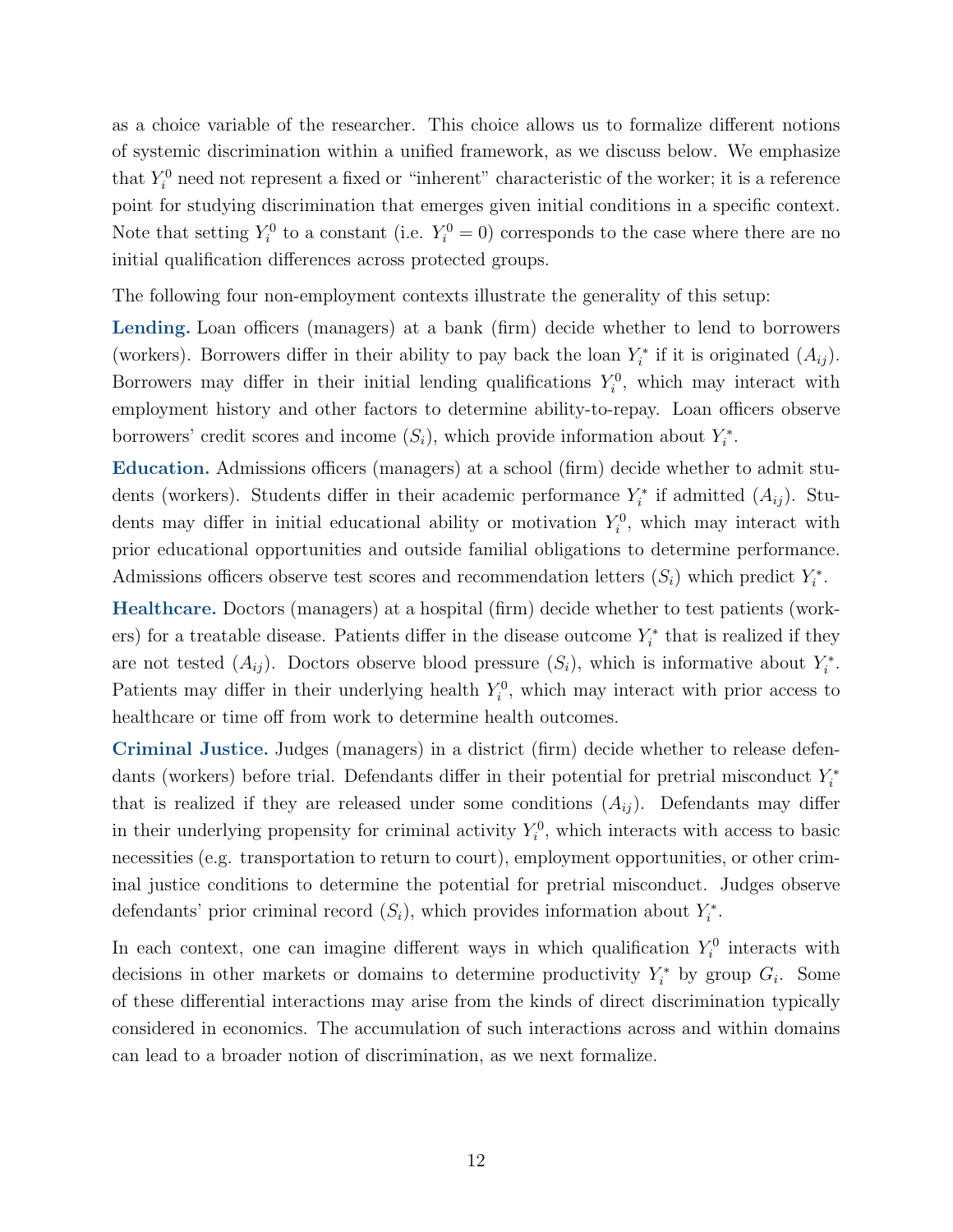#### 3.2 Defining Direct, Systemic and Total Discrimination

Following [Pincus](#page-50-1) [\(1996\)](#page-50-1) and [Gynter](#page-49-3) [\(2003\)](#page-49-3), we delineate between two types of discrimination in the manager's action with respect to worker group  $G_i$ : direct and systemic. Direct discrimination arises causally from the worker's group identity itself, because of manager preferences or beliefs. Systemic discrimination arises from group-based differences in nongroup characteristics  $S_i$ , which lead to different actions as a function of group identity in the absence of direct (i.e. causal) effects of  $G_i$ . Such group-based differences in  $S_i$  may stem from direct discrimination in other periods or markets. Total discrimination captures both direct and systemic forces. Direct, systemic, and total discrimination can occur at both the manager and firm level. We refer to discrimination by particular managers as  $in$ dividual discrimination, and, following [Pincus](#page-50-1) [\(1996\)](#page-50-1), refer to the aggregation of individual discrimination across managers as *institutional discrimination*.

Formally, we define direct discrimination as group-based differences in manager or firm actions, holding fixed the non-group signal:

<span id="page-13-0"></span>Definition 1 (Direct Discrimination). Manager j's actions exhibit individual direct discrimination if  $A_j(m, s) \neq A_j(f, s)$  for some  $s \in S$ . The firm's actions exhibit institutional direct discrimination if  $\alpha(m, s) \neq \alpha(f, s)$  for some  $s \in \mathcal{S}$ .

Because of the conditioning on all relevant non-group characteristics  $S_i$ , direct discrimination is a causal concept: it follows from the structure of the action rules  $A_i(g, s)$  and  $\alpha(g, s)$ , in particular their functional dependence on worker group membership g. While [Definition 1](#page-13-0) considers direct discrimination at any signal realization  $s$  in the support of  $S_i$ , in practice researchers may focus on particular signal realizations or average over the signal distribution.

Economic theory tends to focus on direct discrimination by managers—what we term individual direct discrimination—arising from causal effects of group membership on the manager's preferences or beliefs about productivity. We discuss these canonical sources of direct discrimination in [Section 4.](#page-17-0) In [Section 5,](#page-27-0) we discuss how direct discrimination can be measured by audit or correspondence studies, which measure the causal effect of  $G_i$  by randomizing over or conditioning on the non-group characteristics  $S_i$ <sup>[15](#page-13-1)</sup>

Our definition of systemic discrimination departs from these economic models by considering the non-causal dependence between manager or firm actions and worker group, conditional on worker qualification:

<span id="page-13-2"></span><span id="page-13-1"></span><sup>&</sup>lt;sup>15</sup>Here and below we abstract away from several conceptual issues with studies that manipulate signals of protected characteristics, such as worker names, instead of the perceived characteristics directly. Such issues can be especially important when  $G_i$  is meant to capture race. See, e.g., [Fryer and Levitt](#page-48-11) [\(2004\)](#page-48-11), [Sen and](#page-51-7) [Wasow](#page-51-7) [\(2016\)](#page-51-7), [Gaddis](#page-48-12) [\(2017\)](#page-48-12), and [Kohler-Hausmann](#page-49-13) [\(2019\)](#page-49-13) for discussions of these issues. Notably, [Rose](#page-50-11) [\(2022\)](#page-50-11) develops a theoretical framework demonstrating the issues present with inferring perceived social identity from race as coded in the specific datasets. This coding can present issues for measurement error and interpretation of disparities as direct discrimination by animus versus statistical discrimination.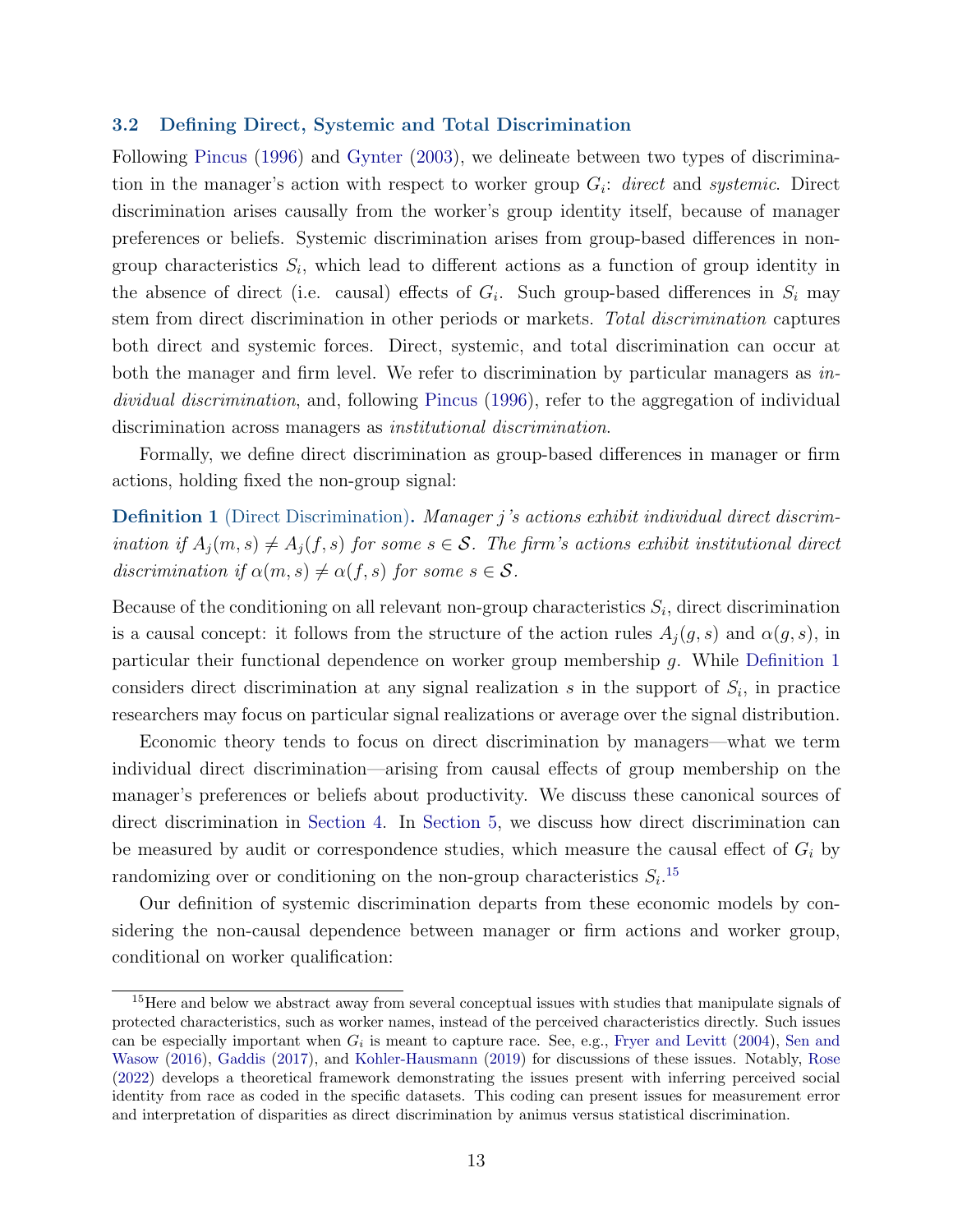Definition 2 (Systemic Discrimination). Manager j's actions exhibit individual systemic discrimination if  $A_j(g, S_i)$  is not independent of  $G_i$  conditional on  $Y_i^0$  for some  $g \in \{m, f\}$ . The firm's actions exhibit institutional systemic discrimination if  $\alpha(g, S_i)$  is not independent of  $G_i$  conditional on  $Y_i^0$  for some  $g \in \{m, f\}$ .

Because this definition fixes worker group membership  $g$  in the action rules, systemic discrimination is unaffected by any direct effect of group identity on manager or firm actions. Instead, it arises from the statistical relationship between non-group characteristics  $S_i$  and group identity  $G_i$  in the population of workers. We condition this relationship on  $Y_i^0$ , such that systemic discrimination only arises among equally "qualified" workers with different non-group characteristics. For example, a word-of-mouth recruitment practice that prioritizes workers with a social connection to the firm may be systemically discriminatory when men are more connected than equally qualified women (perhaps because of past direct discrimination in hiring). The practice of "redlining" in mortgage markets is another example: borrowers from majority-white neighborhoods (as recorded in  $S_i$ ) may be prioritized for a loan over borrowers from majority-Black neighborhoods, regardless of borrower's race  $G_i$ . If such treatment differences remain conditional on the relevant measure of qualification  $Y_i^0$ , then  $A_j(g, S_i)$  and  $\alpha(g, S_i)$  will be conditionally correlated with  $G_i$ .

[Definition 2](#page-13-2) aligns broadly with literatures considering systemic (or structural) discrimination as a form of inequality operating indirectly through non-group characteristics (e.g. those reviewed in [Section 1.1\)](#page-5-2). As this work outlines, such discrimination can emerge when systems (or components of a system) either interact across time (i.e. "past-in-present" discrimination) or interact contemporaneously across different domains (i.e. "side-effect" discrimination).<sup>[16](#page-14-0)</sup> Both forms may emerge even when managers in the current task exhibit no direct discrimination, if they fail to account for discrimination in the past or in other domains.[17](#page-14-1) The literature also discusses how such discrimination can emerge when a system or institution is first "designed" by a group in power, which leads to the development of evaluation criteria that are optimized around the non-group characteristics of this group.<sup>[18](#page-14-2)</sup>

<span id="page-14-0"></span> $16$ [Powell](#page-50-2) [\(2007\)](#page-50-2), for example, defines systemic discrimination as a "product of reciprocal and mutual interactions within and between institutions," both "within and across domains." He terms discrimination arising from the interactions of systems as "structural" and discrimination stemming from interactions in a system as "systemic." We do not formalize this distinction here, but it follows naturally from our framework.

<span id="page-14-1"></span><sup>&</sup>lt;sup>17</sup>For example, [Pincus](#page-50-1) [\(1996\)](#page-50-1) defines structural discrimination as referring to "the policies of dominant race/ethnic/gender institutions and the behavior of individuals who implement these policies and control these institutions, which are race/ethnic/gender neutral in intent but which have a differential and/or harmful effect on minority race/ethnic/gender groups." See also [Hill](#page-49-4) [\(1988\)](#page-49-4).

<span id="page-14-2"></span><sup>18</sup>For example, [De Plevitz](#page-48-0) [\(2007\)](#page-48-0) discusses the impact of the "Eurocentric model of teaching" on schooling outcomes of Aboriginal children in Australia. She notes that by not accounting for the family structure and cultural obligations of the Aboriginal community, the educational system creates systemic barriers for the minority population. Similarly, the Australian Postal Commission required applicants to pass a medical examination that involving a height-to-weight threshold calibrated using Anglo-Saxon data, which led to the disproportionate rejection of South-East Asian applicants.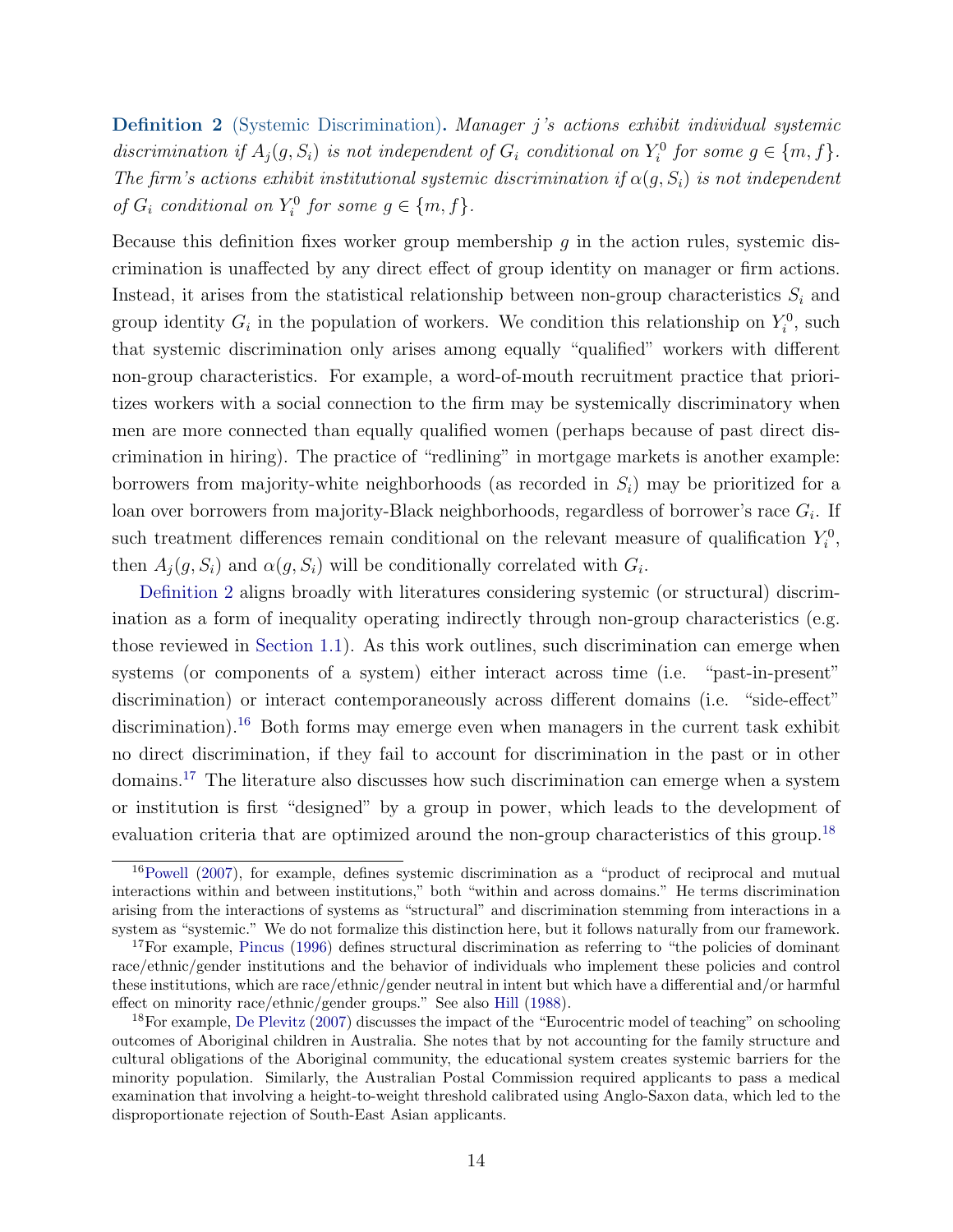Analogous to the case of direct discrimination, different underlying sources can give rise to systemic discrimination. We define and discuss two key sources—the signaling technology and the productivity distribution conditional on qualification—in [Section 4.](#page-17-0) Group differences in these sources can arise endogenously from direct discrimination in other markets as well as from design choices in the present market.

Total discrimination—the overall dependence between manager or firm actions and worker group, conditional on worker qualification—combines these direct and systemic channels:

<span id="page-15-1"></span>Definition 3 (Total Discrimination). Manager j's actions exhibit individual (total) discrimination if  $A_j(G_i, S_i)$  is not independent of  $G_i$  conditional on  $Y_i^0$ . The firm's actions exhibit institutional (total) discrimination if  $\alpha(G_i, S_i)$  is not independent of  $G_i$  conditional on  $Y_i^0$ .

Total discrimination can arise from direct (i.e. causal) effects of the group on manager actions or from systemic discrimination through non-group characteristics.

In [Section 4.5,](#page-23-0) we develop several additional examples to illustrate different ways systemic and total discrimination can arise, while in [Section 5](#page-27-0) we discuss measurement and identification. We bring these definitions to data in [Section 6.](#page-33-0)

# **3.3** The Choice of  $Y_i^0$ .

Both systemic and total discrimination are defined with respect to the chosen measure of worker qualification  $Y_i^0$ , and are thus inherently tied to the researcher's choice of this reference point. At one extreme, when worker qualification is set equal to non-group characteristics observed by the manager  $(Y_i^0 = S_i)$ , total discrimination is narrowly defined as any treatment disparities that remain when holding fixed the relevant non-group characteristics. In this case, total and direct discrimination coincide and there is no role for systemic discrimination; this choice can thus be seen as implicit in most economic analyses of discrimination. At the other extreme, when worker qualification is set equal to a constant  $(Y_i^0 = 0)$ , any unconditional treatment disparity by group reflects (total) discrimination. This choice yields the broadest measure of systemic discrimination, which accounts for any indirect relationship between group identity and the payoffs or signals relevant to the present task.<sup>[19](#page-15-0)</sup>

By selecting a  $Y_i^0$  in between these two extremes, the researcher can bring focus to different systemic forces in the economy. When productivity in the hiring task depends on decisions in other markets or time periods, the researcher may wish to select an earlier measure of productivity as the reference qualification. For example, a worker's access to opportunity at university and subsequent employment history may impact her current labor market productivity  $Y_i^*$ . To consider the impact of employment history, the researcher can

<span id="page-15-0"></span> $19$ See [Rose](#page-50-11) [\(2022\)](#page-50-11) for a related discussion in the case of direct discrimination. He argues that measuring discrimination—in his case, taste- or statistically-based—inherently requires taking a stance on what factors are decision-relevant for the evaluator, and what measures can be classified as discrimination.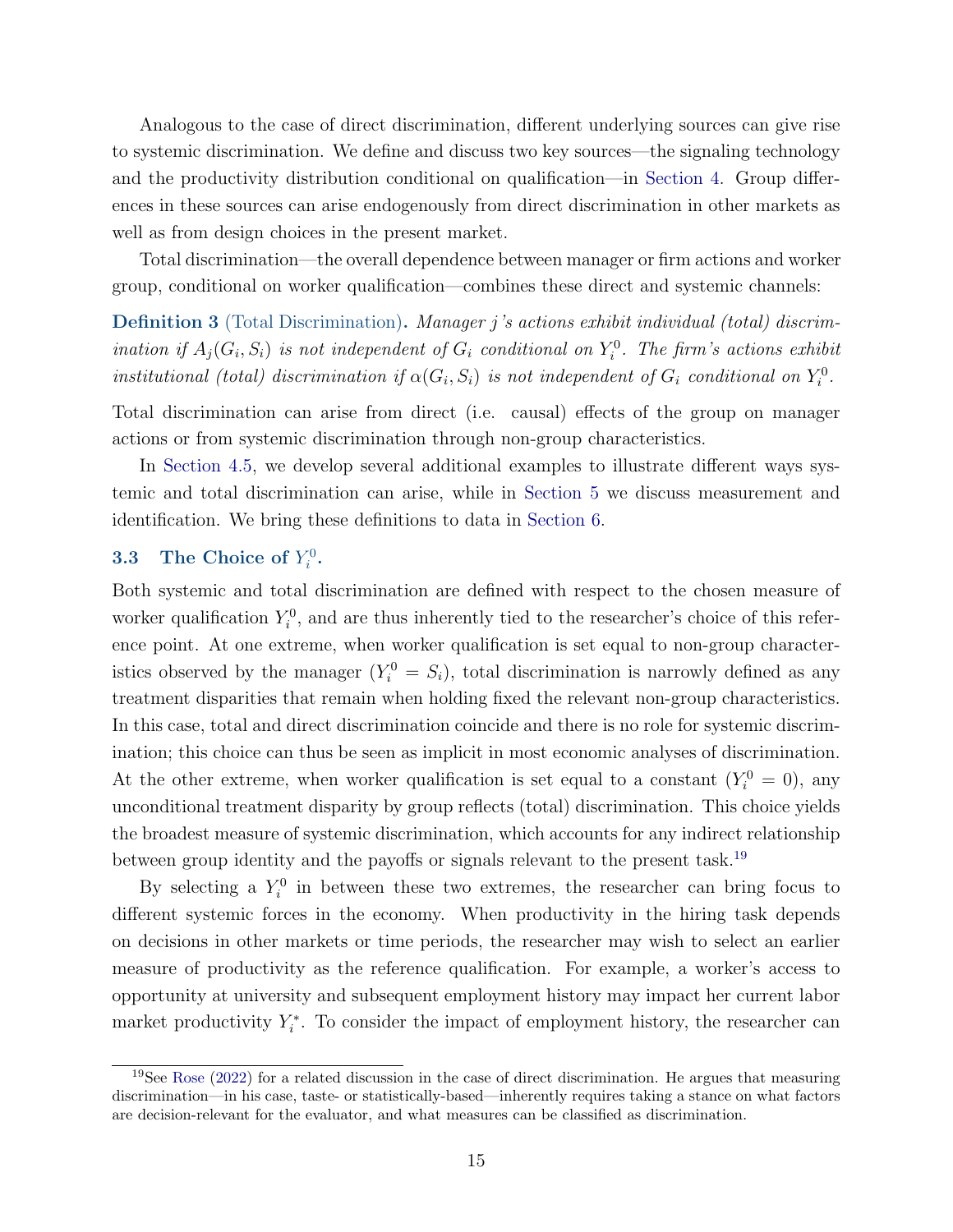set  $Y_i^0$  to be the worker's productivity when entering the labor market. In this case, total discrimination measures treatment differences in the present hiring task conditional on this initial labor market qualification. Alternatively, to account for both access to opportunity at university and employment history, a researcher could choose  $Y_i^0$  to be a measure of human capital at matriculation to university. Both choices allow for the payoff-relevant outcome  $Y_i^*$  to depend on outside experiences (e.g. human capital accumulation). Systemic discrimination is especially important in this example, as by definition direct discrimination cannot capture endogenous disparities in the manager's payoff.

When non-group characteristics depend on decisions in other markets or time periods, the researcher may wish to fix the non-group characteristics observed in the outside decision as the reference qualification. For example, when a recruiter observes a worker's performance on a screening test and then makes a recommendation to a hiring manager as in [Section 2,](#page-7-0) setting  $Y_i^0$  to the screening test performance (e.g.  $S_i^R$ ) measures systemic discrimination in hiring manager actions that stems from direct discrimination by the recruiter. Similarly, consider the case where racial, ethnic, or gender socialization affects the worker's decisions in a way that affects her work history or other manager signals (see [Section 4.5.2](#page-25-0) for a stylized example). To capture this channel as systemic discrimination, one can set  $Y_i^0$  upstream of such socialization. Alternatively, one can allow for the possibility that workers of different groups have innately different preferences for certain job characteristics (e.g. schedule flexibility) by including measures of such preferences in  $Y_i^0$ .

Another focal case is setting  $Y_i^0$  to the payoff-relevant outcome  $Y_i^*$ . In this case, total discrimination accounts for how workers from different groups with the same productivity for the task at hand are treated systematically differently. For example, suppose a training program or club membership serves solely as a signaling device and has no impact on the manager's or firm's payoff. A researcher may then wish to select a measure of discrimination that accounts for indirect discrimination stemming from differential access to the signaling opportunity.<sup>[20](#page-16-0)</sup> Total discrimination with respect to qualification  $Y_i^0 = Y_i^*$  encompasses this case, whereas direct discrimination does not.<sup>[21](#page-16-1)</sup> This case aligns total discrimination with the legal notion of disparate impact, as it allows for disparities relevant to "business necessity."<sup>[22](#page-16-2)</sup>

<span id="page-16-0"></span> $^{20}$ Note that this is the legal case sometimes made against group-based exclusivity in country clubs, which offer members a host of pecuniary and non-pecuniary benefits [\(Jolly-Ryan](#page-49-14) [1998\)](#page-49-14).

<span id="page-16-1"></span><sup>&</sup>lt;sup>21</sup>Alternatively, certain non-group characteristics may enter the manager or firm's payoff in a way that is orthogonal to some objective measure of productivity, such as worker output. For example, a manager may have a preference for workers with shared alumni status or social connections even if these characteristics do not affect output. Setting  $Y_i^0$  equal to the relevant measure of output allows the researcher to measure whether managers' preferences over non-group characteristics lead to systemic discrimination.

<span id="page-16-2"></span> $22$ [Arnold et al.](#page-46-3) [\(2021b\)](#page-46-3), for example, consider a measure of disparate impact in the pretrial setting where  $Y_i^0 = Y_i^*$  is a measure of pretrial misconduct potential. The  $Y_i^0 = Y_i^*$  case also aligns total discrimination with some measures of algorithmic unfairness, in which  $A_{ij}$  is a prediction of some latent state  $Y_i^*$  or an algorithmic recommendation based on such a prediction [\(Berk et al.](#page-47-11) [2018;](#page-47-11) [Arnold et al.](#page-46-4) [2021a\)](#page-46-4).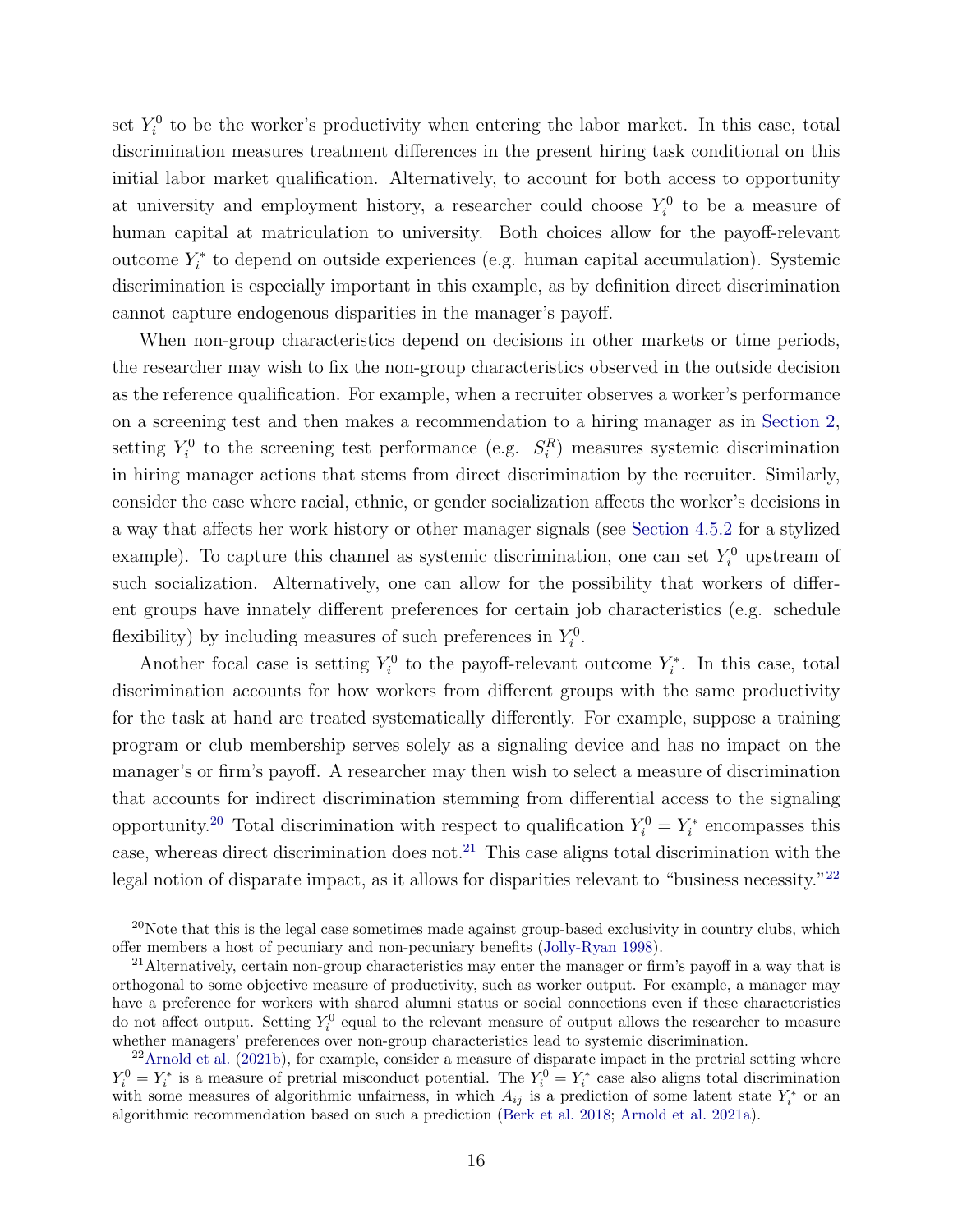Thus, through the choice of  $Y_i^0$ , [Definitions 1](#page-13-0) to [3](#page-15-1) provide a unified framework for studying different forms of direct, systemic, and total discrimination considered by various literatures. In any given setting, there may be one or several natural choices for  $Y_i^0$  depending on which forms are of interest to the researcher.

### <span id="page-17-0"></span>4 Sources of Discrimination

We now explore and contrast potential sources of direct and systemic discrimination, as defined above. To do so we microfound the reduced-form action rule in terms of a manager's preferences and beliefs, and delineate how the relationship between the signal, productivity, and qualification can vary by group. We then discuss sources of individual direct and systemic discrimination, followed by a discussion of sources of institutional discrimination. Finally, we outline several additional theoretical applications to illustrate the different sources.

#### 4.1 Setup

We first develop a single manager's decision problem, suppressing the  $j$  subscript to ease notation. The manager's payoff depends on her action choice and the worker's productivity; it can also depend on the worker's group identity. Specifically, the manager receives payoff  $u(a, y, g)$  from choosing action  $a \in \mathcal{A}$  for a worker with productivity  $y \in \mathcal{Y}^*$  and group  $g \in \mathcal{A}$  ${m, f}$ . Since productivity is unobserved, the manager forms beliefs about its distribution from the signal and (potentially) the worker's group. We take a model misspecification approach and allow these beliefs to either be accurate or inaccurate [\(Bohren et al.](#page-47-0) [2020\)](#page-47-0).

Specifically, the manager holds subjective belief  $\hat{F}_y(y|g)$  about the distribution of productivity for group  $g$ , which we refer to as the perceived productivity distribution, and subjective belief  $\hat{F}_s(s|y, g)$  about the signal distribution for a worker from group g with productivity y. We refer to subjective beliefs about the signal generating process as the perceived signaling technology. Given these subjective distributions, the manager uses Bayes' rule to form a posterior belief  $\hat{F}_y(y|s, g)$  about the worker's productivity after observing signal realization s. She chooses an action to maximize expected utility with respect to this posterior belief:

$$
A(g, s) \equiv \arg \max_{a \in \mathcal{A}} \int_{\mathcal{Y}^*} u(a, y, g) d\hat{F}_y(y|s, g),
$$

which yields the reduced-form decision rule introduced in [Section 3.1.](#page-10-2)

Only beliefs about the productivity distribution and signaling technology are relevant for the manager's decision—and hence, are the only relevant sources for direct discrimination. In contrast, the true productivity distribution and signaling technology are relevant for capturing sources of systemic discrimination. Let  $F_y(y|y^0, g)$  denote the conditional productivity distribution for workers with qualification  $Y_i^0 = y^0$  and group identity  $G_i = g$ . Let  $F_s(s|y, y^0, g)$  denote the conditional signaling technology for workers with productivity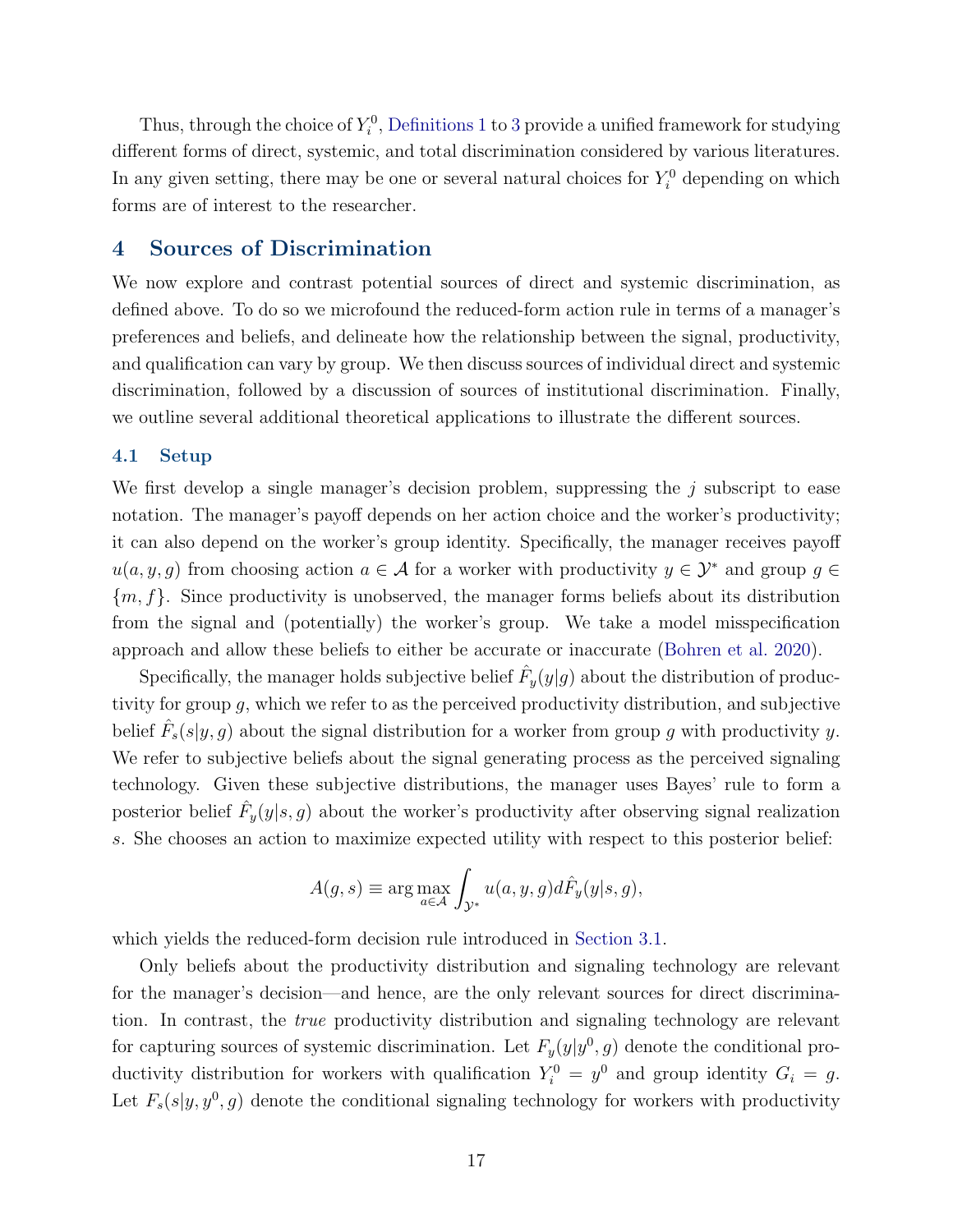$Y_i^* = y$ , qualification  $y^0$  and group identity g. From these distributions, as well as the qualification distribution  $F_0(y^0|g)$ , we construct the true (unconditional) productivity distribution and signaling technology respectively denoted by  $F_y(y|g)$  and  $F_s(s|y, g)$ . From Bayes' rule, we can analogously derive the posterior belief  $F_y(y|s, g)$  about a worker's productivity conditional on observing signal realization s.

#### 4.2 Sources of Direct Discrimination

Individual direct discrimination arises when the manager's action rule depends on group identity. This dependence stems from either the manager's preferences or beliefs. In the case of classic (i.e. accurate) statistical discrimination, the channel is beliefs. The manager has an accurate posterior belief about productivity that takes group membership into account,  $\hat{F}_y(y|s, g) = F_y(y|s, g)$ . The manager's payoffs do not depend on worker group:  $u(a, y, m) =$  $u(a, y, f)$ . Generally there is direct discrimination when the posterior distribution depends on g, either because the productivity distribution  $F_y(y|g)$  or the signaling technology  $F_s(s|y, g)$ differ by group [\(Phelps](#page-50-0) [1972;](#page-50-0) [Arrow](#page-46-7) [1973;](#page-46-7) [Aigner and Cain](#page-46-8) [1977\)](#page-46-8).

Individual direct discrimination can also arise with deviations from accurate statistical discrimination, which is typically termed "bias" in the economics literature. A canonical form of bias is taste-based discrimination, or animus, in which the manager's payoff  $u(a, y, q)$ directly depends on group membership [\(Becker](#page-46-0) [1957\)](#page-46-0). Another form of bias is inaccurate statistical discrimination [\(Bohren et al.](#page-47-0) [2020\)](#page-47-0), in which the manager has an incorrect posterior belief about the worker's productivity,  $\hat{F}_y(y|s, g) \neq F_y(y|s, g)$ , which depends on g. Such inaccurate beliefs can arise from biased stereotypes [\(Bordalo et al.](#page-47-13) [2016\)](#page-47-13), self-image concerns [\(Bohren and Hauser](#page-47-16) [2022;](#page-47-16) [Barron et al.](#page-46-9) [2020\)](#page-46-9), or limited attention (Bartoš, Bauer, Chytilová, and Matějka  $2016$ .<sup>[23](#page-18-0)</sup> Direct discrimination can also arise when the firm constrains the decisions of its managers through various institutional norms and regulations. For example, a firm may require its managers to base decisions on an algorithmic hiring rule that is discriminatory, or employ discriminatory policies such as race-based quotas.

#### 4.3 Sources of Systemic Discrimination

Systemic discrimination arises from the interaction of two forces: how the manager's action rule depends on the signal, and how the signal depends on group identity and qualification. Formally, it arises from the functional dependence of  $A(g, s)$  on s and how the distribution  $F_s(s|y^0, g)$  depends on g. Since  $F_s(s|y^0, g)$  is constructed from the conditional signaling technology  $F_s(s|y, y^0, g)$  and the conditional productivity distribution  $F_y(y|y^0, g)$ specifically, from integrating the product of the corresponding densities over  $y \in \mathcal{Y}^*$ —there

<span id="page-18-0"></span><sup>&</sup>lt;sup>23</sup>Bias can also stem from the manager accurately predicting and acting on a non-productive outcome  $\tilde{Y}_i$  e.g. the manager's payoff depends on  $\tilde{Y}_i \neq Y_i^*$ . The computer science literature sometimes refers to this channel as "omitted payoff bias" [\(Kleinberg, Lakkaraju, Leskovec, Ludwig, and Mullainathan](#page-49-15) [\(2018\)](#page-49-15); see also [Canay et al.](#page-47-6) [\(2020\)](#page-47-6) and [Grau and Vergara](#page-49-10) [\(2021\)](#page-49-10) for discussions of this issue in economics.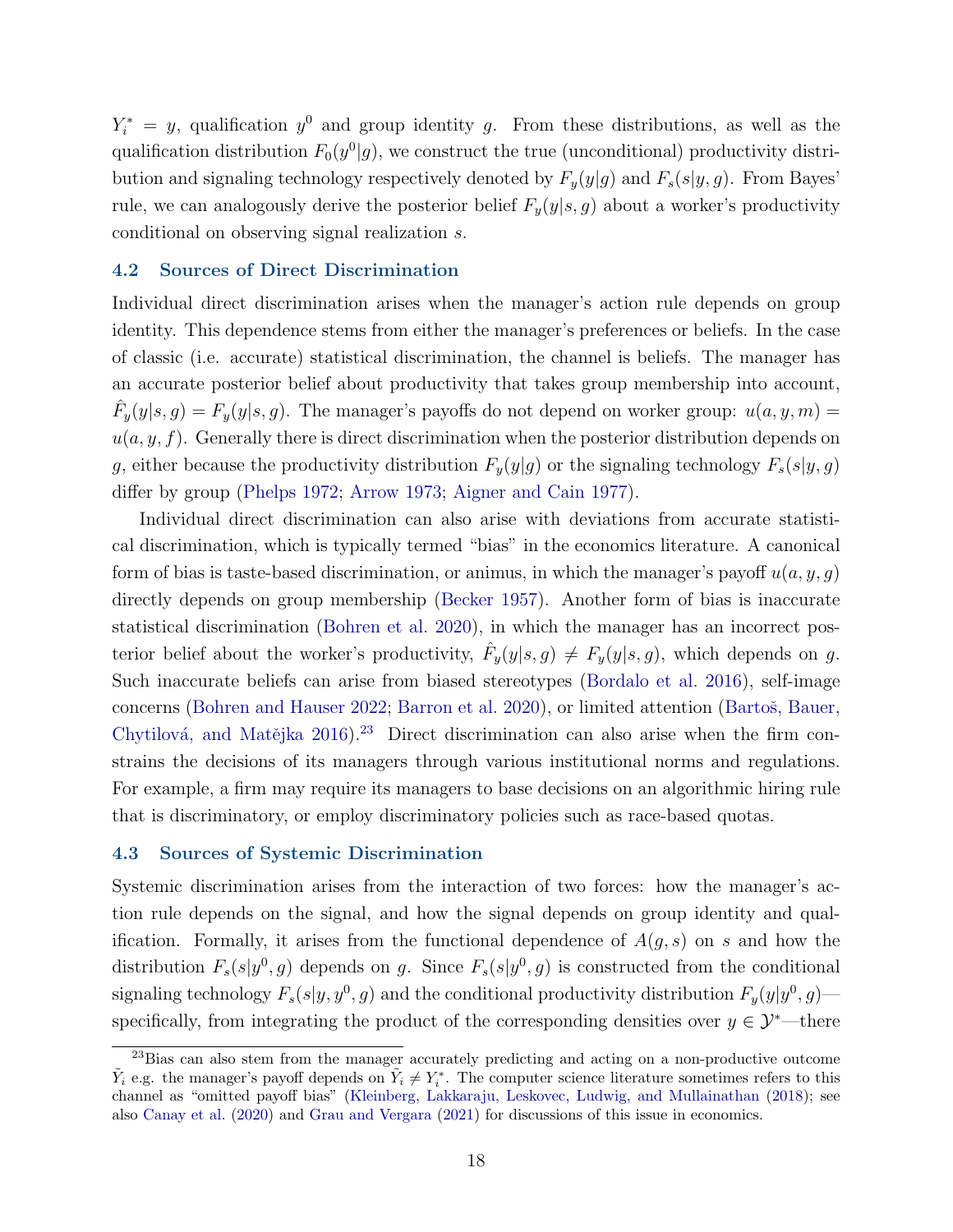are two channels that can generate systemic discrimination: an informational channel given by group differences in  $F_s(s|y, y^0, g)$ , and a technological channel given by group differences in  $F_y(y|y^0, g)$ . We discuss each channel in turn.

Informational Systemic Discrimination emerges from group-based differences in how signals are generated among workers who are equally productive at the task at hand and have the same qualification. Formally, it corresponds to the case where  $F_s(s|y, y^0, g)$  depends on g. Individuals may receive the same treatment conditional on the same signal realization, i.e. there is no direct discrimination, but conditional on  $Y_i^*$  and  $Y_i^0$  the probability that worker is generates a given signal realization depends on her group. For example, defendants with the same potential for pretrial misconduct  $(Y_i^*)$  and underlying propensity for criminal activity  $(Y_i^0)$  may have different likelihoods of a prior criminal offense  $(S_i)$  due to discrimination in policing. Or borrowers with the same ability to repay  $(Y_i^*)$  and initial lending qualification  $(Y_i^0)$  may have credit histories  $(S_i)$  that are differentially informative due to discrimination in past borrowing opportunities.

One focal form of informational systemic discrimination is *signal inflation*, in which a component of  $S_i$  is systematically higher for one group than the other and higher signal realizations lead to more favorable actions. For example, in the previous criminal justice example, suppose one group is more likely to have a prior criminal offense than the other and that having a prior criminal offense reduces the probability of being released on bail or being considered for an interview [\(Pager, Bonikowski, and Western](#page-50-12) [2009;](#page-50-12) [Agan and Starr](#page-46-13) [2017b\)](#page-46-13). Such signal inflation might arise because, for example,  $S_i$  is affected by direct discrimination in an earlier period or separate domain—e.g. Black individuals may be more likely to be stopped by police [\(Pierson, Simoiu, Overgoor, Corbett-Davies, Jenson, Shoe](#page-50-13)[maker, Ramachandran, Barghouty, Phillips, Shroff et al.](#page-50-13) [2020\)](#page-50-13). Social information—that is, signals that correspond to other managers' actions—combined with inaccurate beliefs about the distribution of evaluator types is a key mechanism behind signal inflation. Returning to the criminal justice example, suppose the bail judge believes that there is no direct discrimination in policing, and therefore, having a prior criminal offense reflects the same underlying criminal activity for both groups. But in reality, there is no underlying group-based difference in criminal activity: the differential likelihood of having a prior criminal offense stems from direct discrimination in policing. This inaccurate belief about policing will then lead to systemic discrimination stemming from signal inflation. This channel is illustrated in the motivating [Section 2](#page-7-0) example and empirically documented in [Section 6.1.](#page-34-0)

Another focal form of informational systemic discrimination is *screening discrimination*, where the manager has a more precise (i.e. lower variance) signal for one group than the other. Observing the signal thus leads to a larger reduction in uncertainty over productivity for this group, generally leading to systemic discrimination. Unlike signal inflation, the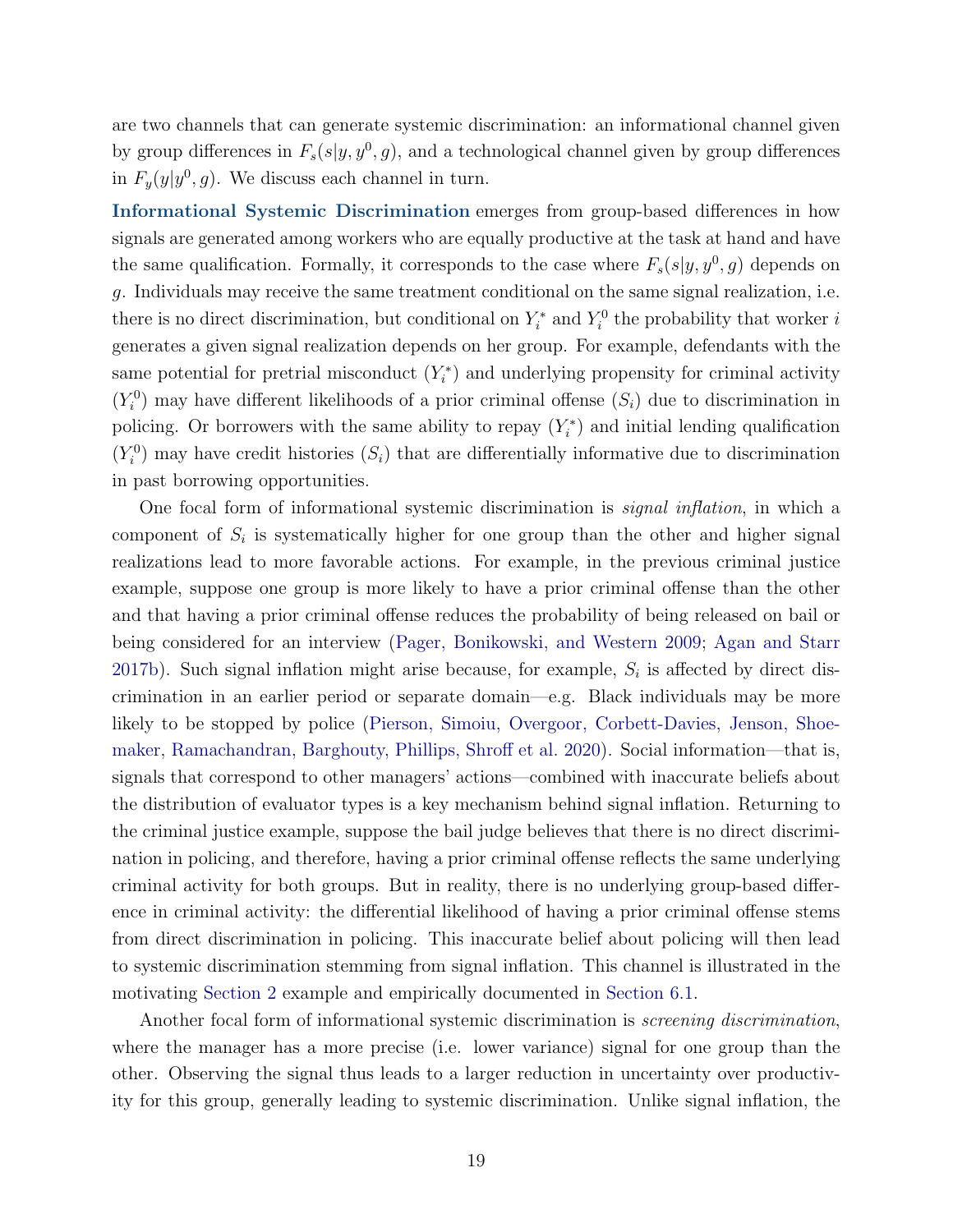direction of systemic discrimination from screening tends to vary with the worker's qualification. Consider, for example, a binary hiring decision in which the signal is normalized to be expected productivity and the worker's qualification is set to be realized productivity. Then higher signal variance benefits low productivity workers, as it leads to more workers realizing signals above the hiring threshold. In contrast, it is detrimental to high productivity workers, as it leads to more workers realizing signals below the hiring threshold. Such a difference in precision might arise, for example, when the signal is a test specifically trained to screen workers of group m and which signals the productivity of group f less reliably.<sup>[24](#page-20-0)</sup> Group f may also have less informative productivity signals because they had less previous opportunities to establish a record, as in the credit example discussed above. We illustrate this channel in [Section 4.5.1](#page-23-1) and we document empirically in [Section 6.2.](#page-39-0)

Technological Systemic Discrimination emerges from group-based differences in productivity  $Y_i^*$ , conditional on initial qualification  $Y_i^0$ . Formally, it is generated when  $F_y(y|y^0, g)$ depends on g. This channel is clearly only present when the chosen qualification measure differs from productivity in the current task,  $Y_i^0 \neq Y_i^*$ . Here there can be systemic discrimination even when the signaling technology is identical across groups. Similar to informational systemic discrimination, this technological channel can take the form of inflated productivity, in which  $Y_i^*$  is systematically higher for one group than another relative to  $Y_i^0$ . For example, suppose group  $m$  is given more access to training and skill development due to discrimination in prior decisions.[25](#page-20-1) Technological systemic discrimination can also arise from other properties of the conditional productivity distribution. For example, differential selection into and exit from prior tasks may impact the productivity distribution of the workers who remain in the market for the current task.[26](#page-20-2)

We note that group differences in the distribution of worker qualification cannot lead to systemic discrimination with respect to that qualification, as the definition of systemic discrimination conditions on qualification. This observation highlights how the chosen qualification measure is a reference point: only disparities that emerge subsequent to it contribute to systemic discrimination with respect to it. At the one extreme, when  $Y_i^0$  is set

<span id="page-20-0"></span><sup>&</sup>lt;sup>24</sup>This case was documented in recent work showing that subjective tests designed to screen men led to disparate outcomes for women; amending or replacing the tests with more objective evaluations mitigated disparities [\(Mocanu](#page-50-14) [2022\)](#page-50-14). [De Plevitz](#page-48-0) [\(2007\)](#page-48-0) similarly documents systemic discrimination due to the use of height-to-weight ratios calibrated with Anglo-Celtic data in job screening.

<span id="page-20-1"></span><sup>&</sup>lt;sup>25</sup>[Gallen and Wasserman](#page-48-13) [\(2021\)](#page-48-13) highlight this channel when documenting gender differences in career advice. There, women seeking information about professional opportunities are more likely to receive advice about work/life balance than similar requests by men. The authors argue that this can deter investment in human capital and the pursuit of careers in competitive fields.

<span id="page-20-2"></span> $^{26}$ Analogous to how direct discrimination can arise from omitted payoff bias (see [Footnote 23\)](#page-18-0), systemic discrimination can arise when the manager's payoff depends on non-group characteristics that do not directly impact the firm-relevant measure of productivity. Such a characteristic may be observable, and hence, a component of  $S_i$ , or unobservable and predicted by  $S_i$ . For example, a manager may have a preference for workers with shared alumni status or social connections even if these characteristics do not affect output.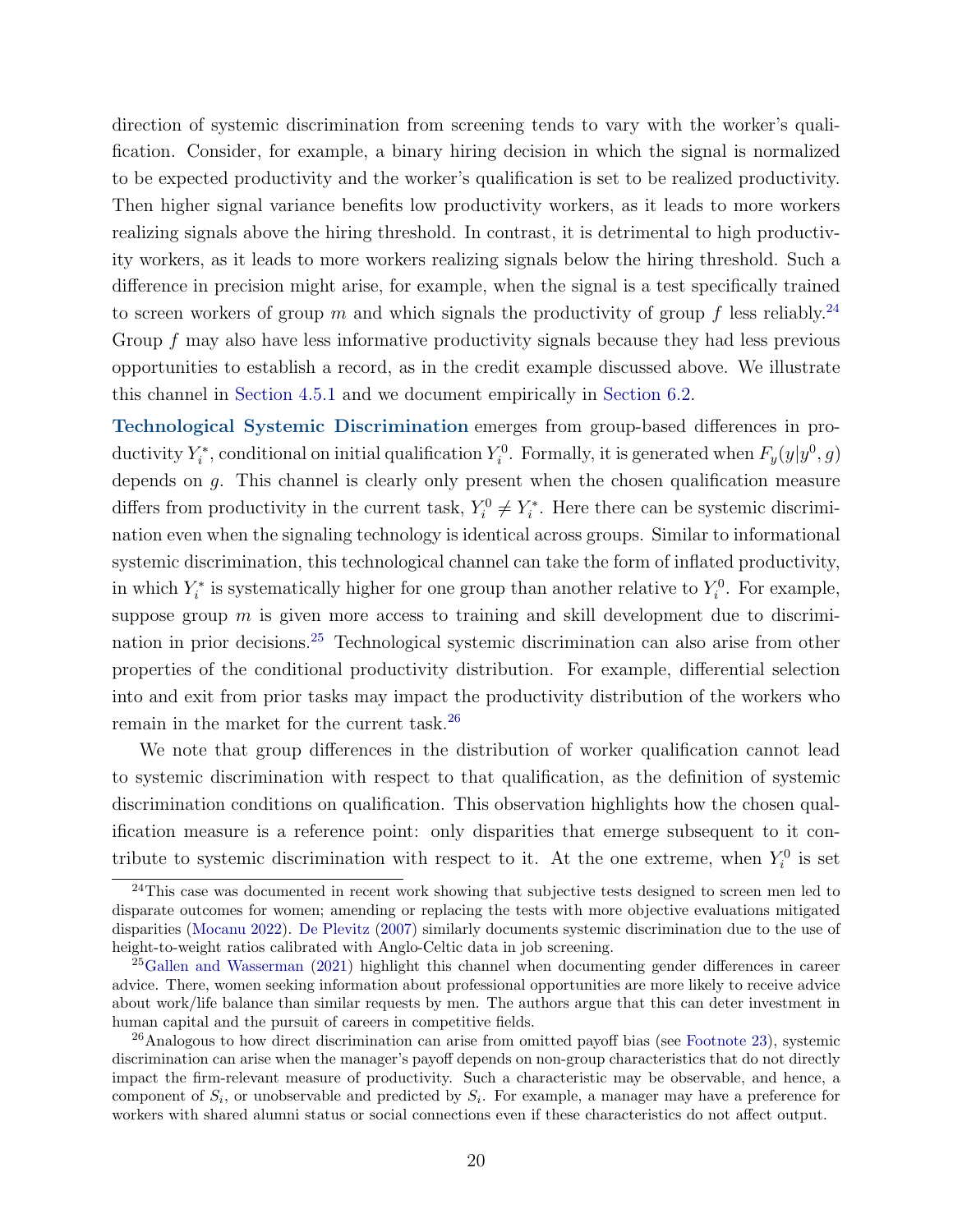to a constant, all differences in the unconditional signaling technology  $F_s(s|y, g)$  and the unconditional productivity distribution  $F_y(y|g)$  contribute to systemic discrimination. At the other extreme, when  $Y_i^0$  is set to  $Y_i^*$ , only differences in the unconditional signaling technology  $F_s(s|y, g)$  contribute to systemic discrimination: differences in  $F_y(y|g)$  play no role. In between these extremes, differences in the conditional signaling technology  $F_s(s|y, y^0, g)$ and the conditional productivity distribution  $F_y(y|y^0, g)$  can both contribute to systemic discrimination. We also note there is no scope for "inaccurate" systemic discrimination: only true distributions contribute to systemic discrimination.<sup>[27](#page-21-0)</sup>

Accurate Statistical versus Systemic Discrimination. It is instructive to highlight differences in the sources of accurate statistical (direct) discrimination and systemic discrimination. While both can arise in the absence of biased preferences or beliefs, they differ in how they are driven by group-based differences in the signaling technology and productivity distribution. For example, when  $Y_i^0 = Y_i^*$ , differences in the signaling technology  $F_s(s|y, g)$  can drive both forms of discrimination, but differences in the productivity distribution  $F_y(y|g)$  can only lead to accurate statistical discrimination (i.e. there is no technological systemic discrimination). When  $Y_i^0 \neq Y_i^*$ , differences in the conditional signaling technology  $F_s(s|y, y^0, g)$  can still drive both forms of discrimination. But in this case, differences in the conditional productivity distribution  $F_y(y|y^0, g)$  can also drive systemic discrimination.

To emphasize the difference between accurate statistical and systemic discrimination, consider a "group-blind" manager whose payoffs and beliefs are *both* unaffected by  $G_i$ . Formally, the manager's payoff satisfies  $u(a, y, m) = u(a, y, f)$  and his posterior beliefs  $\hat{F}_y(y|s, g) = \hat{F}_y(y|s)$  only depend on the non-group signal  $S_i$  for  $g \in \{m, f\}$ . These beliefs may be accurate on average, in that  $\hat{F}_y(y|s) = Pr(G_i = m)F_s(y|s, m) + Pr(G_i = f)F_s(y|s, f)$ is equal to the true productivity distribution conditional on the signal. Importantly, the beliefs do not condition on worker group, as in classic accurate statistical discrimination models. Since payoffs and beliefs are independent of worker group, there is no direct discrimination: conditional on  $S_i$ , worker group has no effect on the manager's action rule. Yet there will be systemic discrimination when the signals entering this group-blind action rule have a different distribution among equally-qualified group- $m$  and group- $f$  workers.

#### 4.4 Sources of Institutional Discrimination

The composition of managers within the firm—specifically, the distribution of managers' preferences, beliefs, and signaling technologies—play a key role in determining whether dis-

<span id="page-21-0"></span><sup>&</sup>lt;sup>27</sup>Inaccurate beliefs about  $F_s(s|y, y^0, g)$  could, however, lead to inaccurate perceptions about the extent to which different signaling technologies lead to systemic discrimination, and therefore the choice of which signaling technology to use if one seeks to avoid systemic discrimination. For example, a university administrator may perceive the signaling technology for a particular standardized test to be identical across groups, and therefore, choose to continue using it despite discriminatory signal inflation.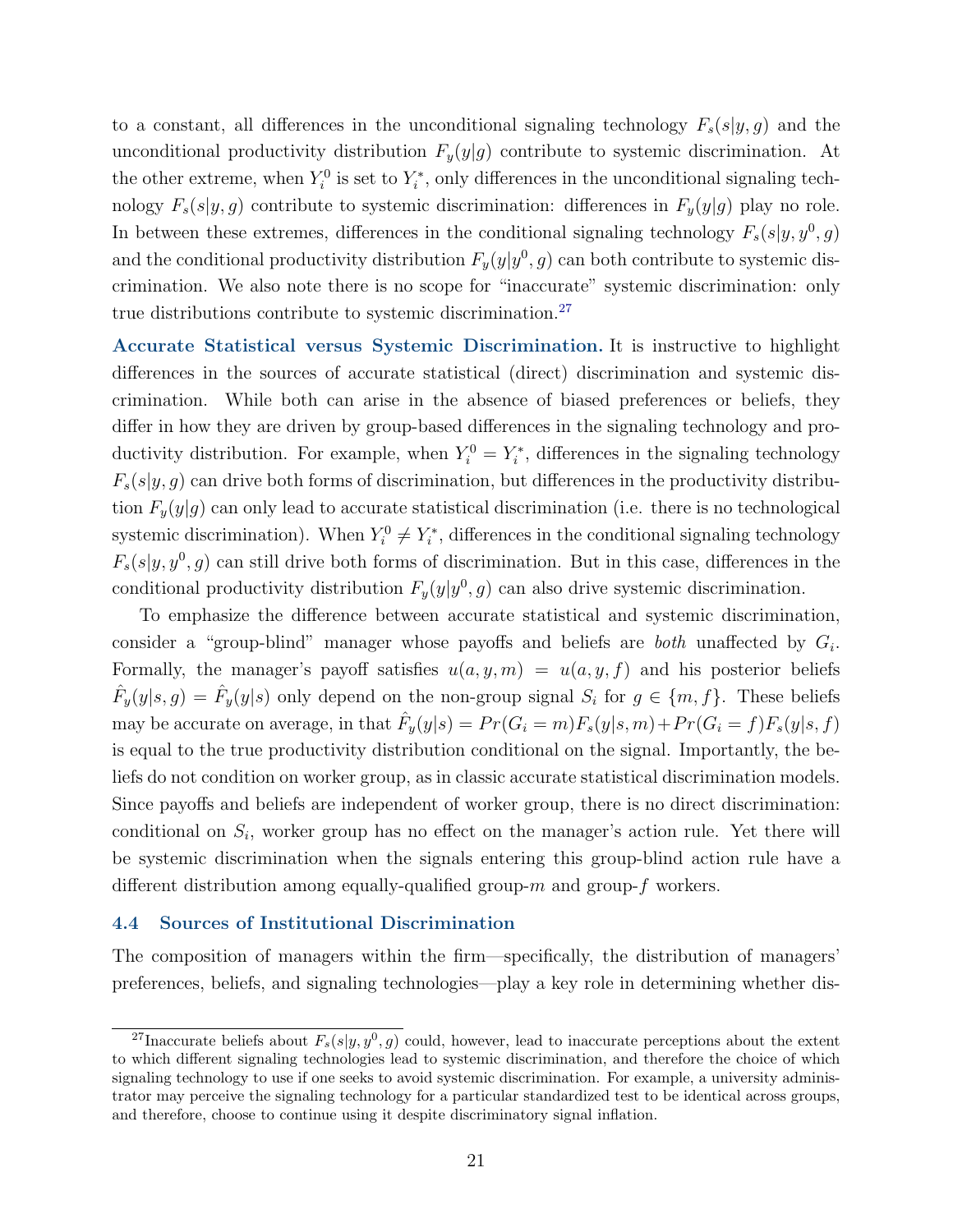crimination at the individual level translates into institutional discrimination. Formally (reintroducing the manager subscript j) the payoff function  $u_i(a, y, g)$ , the subjective beliefs  $\hat{F}_{y,j}(y|g)$  and  $\hat{F}_{s,j}(s|y,g)$ , and the signaling technology  $F_{s,j}(s|y,y^0,g)$  can all vary by manager. The first two components determine how individual action rules aggregate to a firm-level action rule, and the final component determines the firm-level signaling technology  $\phi_s(s|y, y^0, g) \equiv \sum_{j \in \mathcal{J}} \pi_j F_{s,j}(s|y, y^0, g).$ 

In the case of direct discrimination, different preferences and beliefs lead to different levels of individual direct discrimination. Therefore, managerial composition impacts how individual direct discrimination aggregates to institutional direct discrimination. For example, if managers are divided by the same group identity as workers and favor workers from their own group (i.e. taste-based discrimination stemming from in-group bias), then whether or not institutional direct discrimination arises from individual direct discrimina-tion will crucially depend on which group is dominant at the managerial level.<sup>[28](#page-22-0)</sup> If group- $m$ managers are over-represented relative to group- $m$  workers, then the firm will tend to exhibit institutional direct discrimination against group- $f$  workers. In contrast, with proportional representation and evaluation, such institutional direct discrimination will not arise even if direct discrimination occurs at the individual level. We illustrate in such compositional effects in [Section 4.5.3.](#page-26-0)

Institutional systemic discrimination arises from the same two forces as individual systemic discrimination: namely, the functional dependence of the firm's action rule  $\alpha(q, s)$  on s and how the signal depends on group identity conditional on qualification,  $\phi_s(s|y^0, g)$  =  $\int_{\mathcal{Y}^*} \phi_s(s|y, y^0, g) dF_y(y|y^0, g)$ . The composition of managers determines how the firm-level action rule depends on s. For example, if some managers place weight on an uninformative signal correlated with group membership and others do not, then managerial composition will determine the extent to which the firm's action rule depends on the signal. When the signaling technology differs by manager, the composition of managers also determines  $\phi_s(s|y^0, g)$ . For example, in [Benson, Board, and Meyer-ter Vehn](#page-46-14) [\(2019\)](#page-46-14), managers more accurately screen workers with whom they share the same race/ethnicity. Therefore, whether or not institutional systemic discrimination arises from individual systemic discrimination again depends on whether one group is dominant at the managerial level. We illustrate compositional effects for institutional systemic discrimination in [Section 4.5.3.](#page-26-0)

Institutional total discrimination also depends on manager composition. For example, in [Section 2,](#page-7-0) aware hiring managers select an action rule that (through its dependence on  $g$ ) reverses the bias arising from the direct discrimination by recruiters while unaware hiring managers select a group-blind action rule. Therefore, whether the actions of a firm composed

<span id="page-22-0"></span> $28$ For example, [Antonovics and Knight](#page-46-15) [\(2009\)](#page-46-15) show that police officers are more likely to conduct a search if their race differs from that of the driver. [Fisman, Paravisini, and Vig](#page-48-14) [\(2017\)](#page-48-14) demonstrate that cultural proximity between a loan officer and applicant increases favorable treatment.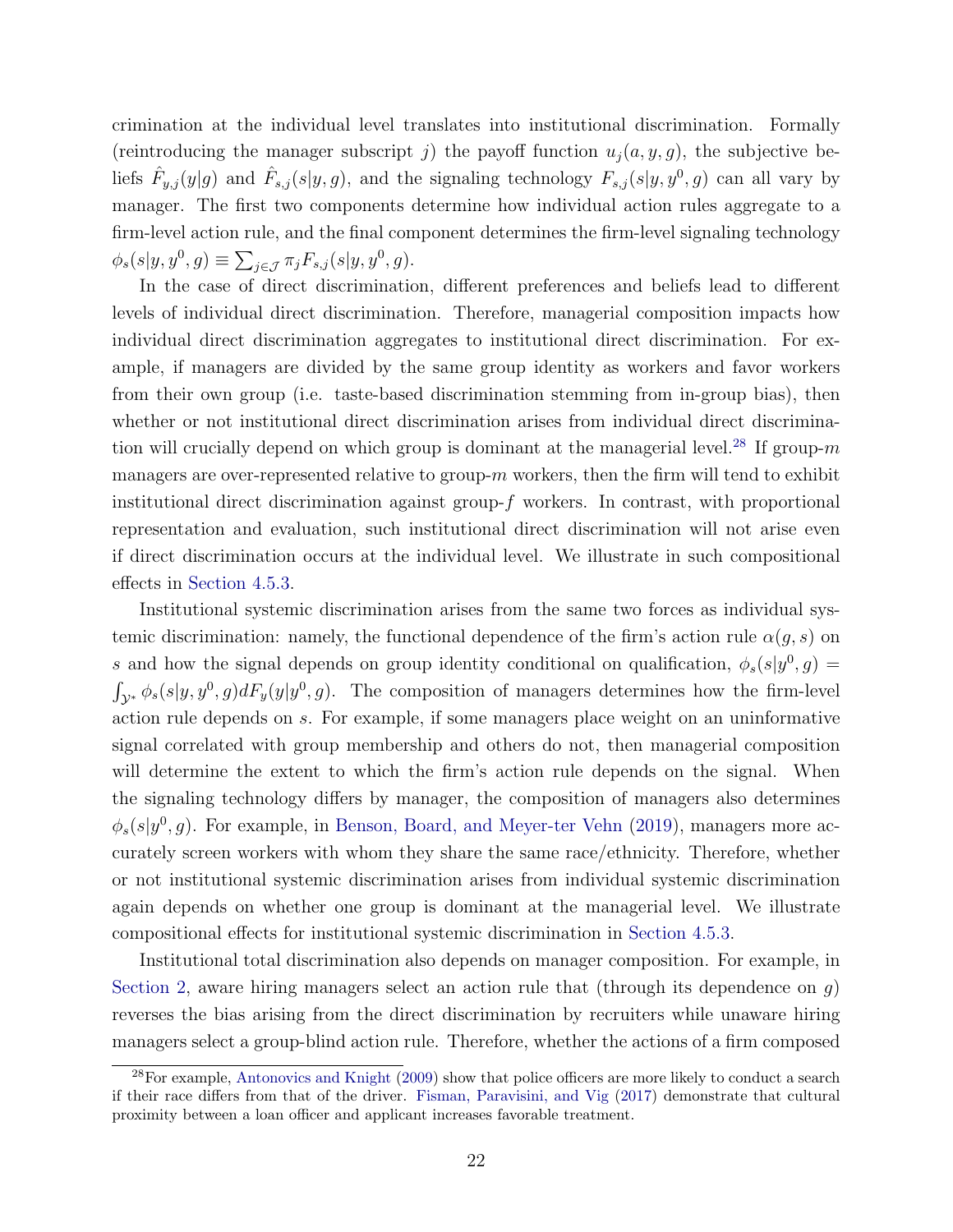of such managers exhibits total discrimination will depend on the share of managers that are aware versus unaware of the recruiters' bias.

When the signaling technology or productivity distribution is linked to decisions in other markets, then the composition of managers in other markets is also relevant for both individual and institutional systemic discrimination in the current task through its impact on  $F_s(s|y, y^0, g)$  and/or  $F_y(y|y^0, g)$ . For example, in the setup of [Section 2,](#page-7-0) heterogeneity with respect to the extent of the Recruiters' bias will impact the Hiring Managers' signaling technology, and hence the extent of systemic discrimination. Systemic discrimination can arise from individual direct discrimination in other markets even when this individual discrimination does not aggregate to institutional direct discrimination in the other market (see the example in [Appendix B.2\)](#page-54-0).

#### <span id="page-23-0"></span>4.5 Additional Examples

We saw in [Section 2](#page-7-0) how bias in an initial evaluation can lead to systemic discrimination in subsequent evaluations through signal inflation. We now present three additional examples to illustrate other sources of systemic discrimination—including screening and direct discrimination in a concurrent decision in another domain—as well as how individual systemic discrimination can lead to institutional systemic discrimination.

#### <span id="page-23-1"></span>4.5.1 Systemic Discrimination in Worker Screening

Overview. This example shows how group-based differences in the precision of productivity signals can lead to both direct and systemic discrimination in a screening action. The former channel is through accurate statistical discrimination: the groups face different effective thresholds for the same signal realizations because of the difference in signal precision. The latter systemic channel comes from the difference in the signal distribution, accounting for the difference in thresholds. For example, if a standardized test is designed by a dominant group it may provide more accurate information about members of that group than for a minority group; alternatively, a medical diagnostic test may only be trialed on the majority group and is thus more predictive for this group. Such disparities in screening accuracy is a type of systemic discrimination: even if individuals from different groups receive the same treatment conditional on the same test result, if the system neglects developing accurate methods to screen minority groups these groups will face systemic discrimination.

This example thus shows how canonical statistical discrimination models may not capture the full extent of (total) discrimination stemming from differences in the signaling technology. It also shows how discrimination due to differences in the signaling technology manifests in fundamentally different ways than discrimination due to differences in the prior distribution of productivity (i.e. the other source of classic statistical discrimination). When the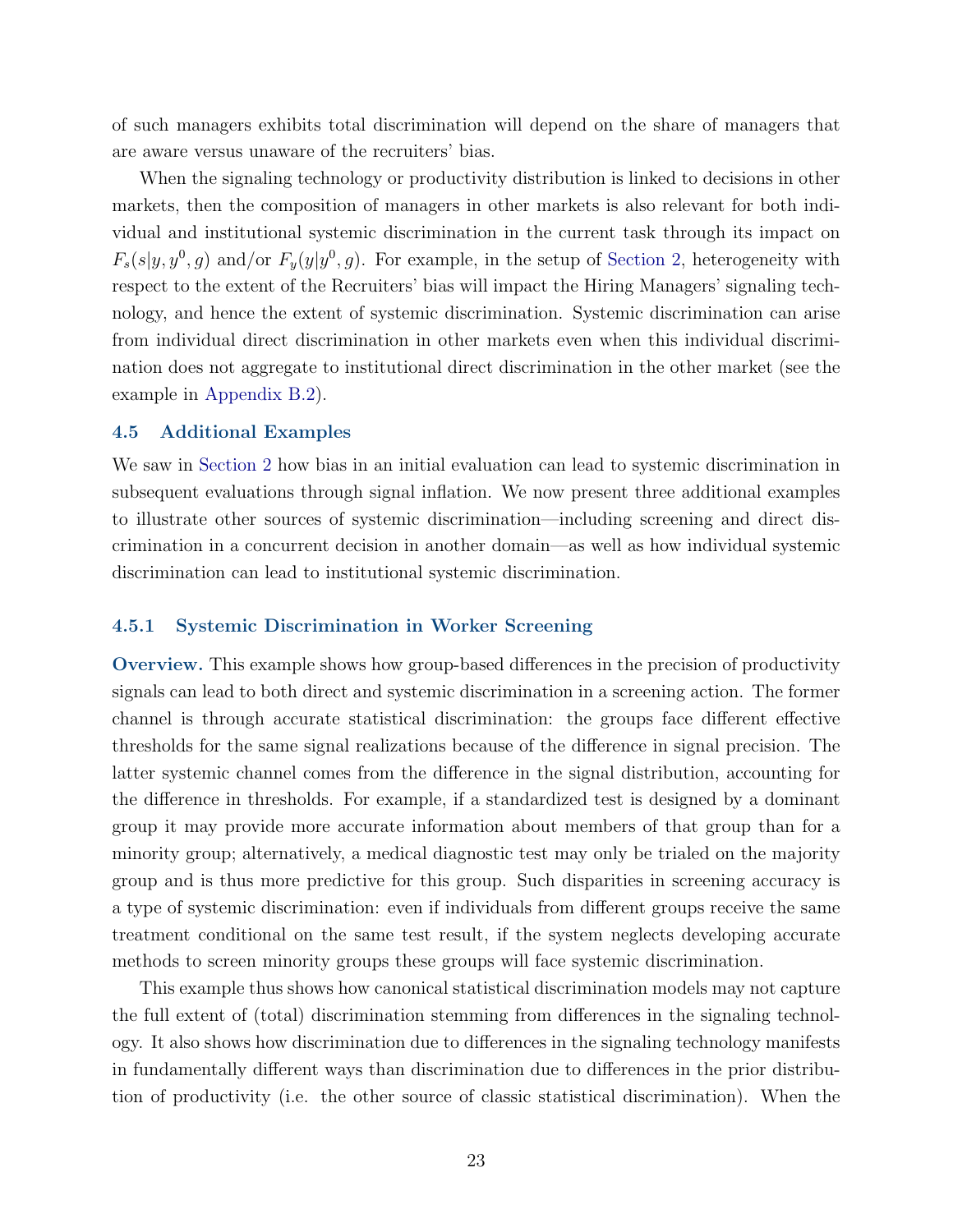qualification is set to current productivity,  $Y_i^0 = Y_i^*$ , the former can lead to both direct and systemic forms of discrimination in the current decision, while the latter only leads to direct discrimination (as illustrated in [Appendix B.1\)](#page-53-0). Finally, this example shows how systemic discrimination from disparities in the informativeness of signals is likely to be heterogeneous across worker productivity levels: more productive workers tend to face more systemic discrimination than less productive workers.

Application. Suppose worker productivity is distributed identically in each group,  $Y_i^*$  |  $G_i \sim N(0, 1)$ , but the manager's signal  $S_i = Y_i^* + \varepsilon_i$  has a group-specific precision:  $\varepsilon_i$  $Y_i^*, G_i \sim N(0, 1/\eta_{G_i})$  for  $\eta_m > \eta_f > 0$ , so group m has a more precise productivity signal. The distribution of  $S_i$  conditional on  $Y_i^* = y$  and  $G_i = g$  is  $N(y, 1/\eta_g)$  and the posterior expected productivity conditional on  $S_i = s$  and  $G_i = g$  is  $E[Y_i^* | S_i = s, G_i = g] = s \frac{\eta_g}{1 + i}$  $\frac{\eta_g}{1+\eta_g}$ .

Suppose the manager hires all workers whose posterior expected productivity is at or above some threshold  $t \in \mathbb{R}$ :  $A(g, s) = \mathbb{1} [E[Y_i^* | S_i = s, G_i = g] \ge t]$ . From  $E[Y_i^* | S_i = s, G_i = g]$  $g$ ] =  $s \frac{\eta_g}{1+\eta_g}$  $\frac{\eta_g}{1+\eta_g}$ , the manager thus hires workers of group g with  $S_i \geq t \frac{1+\eta_g}{\eta_g}$  $\frac{+\eta_g}{\eta_g}$ . Group- $f$  workers face a higher signal threshold, since  $\frac{1+\eta_f}{\eta_f} > \frac{1+\eta_m}{\eta_m}$  $\frac{+\eta_m}{\eta_m}$ . Therefore, there is direct discrimination against group  $f$ , stemming from the higher cutoff arising from their less precise productivity signal. Specifically, workers with  $S_i \in (t \frac{1 + \eta_m}{\eta_m})$  $\frac{+\eta_m}{\eta_m}$ ,  $t\frac{1+\eta_f}{\eta_f}$  are hired when  $G_i = m$  but not hired when  $G_i = f$ , while workers with other signals are either hired or not hired regardless of  $G_i$ .

Even without the direct discrimination in signal thresholds, however, the difference in signal precision causes equally-productive workers to be hired at different rates depending on their group. For a given  $y \in \mathcal{Y}$  and  $g \in \{m, f\}$ , systemic discrimination is captured by

$$
E[A(g, S_i)|Y_i^* = y, G_i = m] - E[A(g, S_i)|Y_i^* = y, G_i = f]
$$
  
= Pr (S<sub>i</sub>  $\geq$  t(1 +  $\eta_g$ )/ $\eta_g$ |Y<sub>i</sub><sup>\*</sup> = y, G<sub>i</sub> = m) - Pr (S<sub>i</sub>  $\geq$  t(1 +  $\eta_g$ )/ $\eta_g$ |Y<sub>i</sub><sup>\*</sup> = y, G<sub>i</sub> = f)  
=  $\Phi(\eta_f (t(1 + \eta_g)/\eta_g - y)) - \Phi(\eta_m (t(1 + \eta_g)/\eta_g - y)),$ 

where  $\Phi(\cdot)$  gives the standard normal distribution.<sup>[29](#page-24-0)</sup> Since  $\eta_f \neq \eta_m$ , this expression is nonzero unless  $y = t \frac{1 + \eta_g}{n}$  $\frac{+\eta_g}{\eta_g}$ . Thus, there is systemic discrimination almost everywhere in the productivity distribution, stemming from the differential probabilities of the signal being above a given cutoff for equally productive group- $m$  versus group- $f$  workers.

Systemic discrimination in this screening action is heterogeneous across worker productivity levels. With  $\eta_m > \eta_f > 0$ , the systemic discrimination hurts group-f workers at high levels of productivity (where  $y > t \frac{1+\eta_g}{\eta_g}$ ) and *favors* group-f workers at low levels of productivity (where  $y < t \frac{1+\eta_g}{\eta_g}$ ) since  $\Phi(\cdot)$  is strictly increasing. Intuitively, having a higher signal variance makes low-productivity group- $f$  workers more likely to have a signal above

<span id="page-24-0"></span><sup>&</sup>lt;sup>29</sup>For the second equality, we use the fact that  $\eta_g(S_i - y) | \{Y_i^* = y, G_i = g\} \sim N(0, 1)$  so  $Pr(S_i \geq$  $t^{\frac{1+\eta_g}{n}}$  $\frac{1}{\eta_g} |Y_i^* = y, G_i = g') = Pr(\eta_{g'}(S_i - y) \ge \eta_{g'}(t\frac{1 + \eta_g}{\eta_g}))$  $\frac{1}{\eta_g} - y|Y^*_i = y, G_i = g') = 1 - \Phi(\eta_{g'}(t\frac{1+\eta_g}{\eta_g}))$  $\frac{+\eta_g}{\eta_g} - y)).$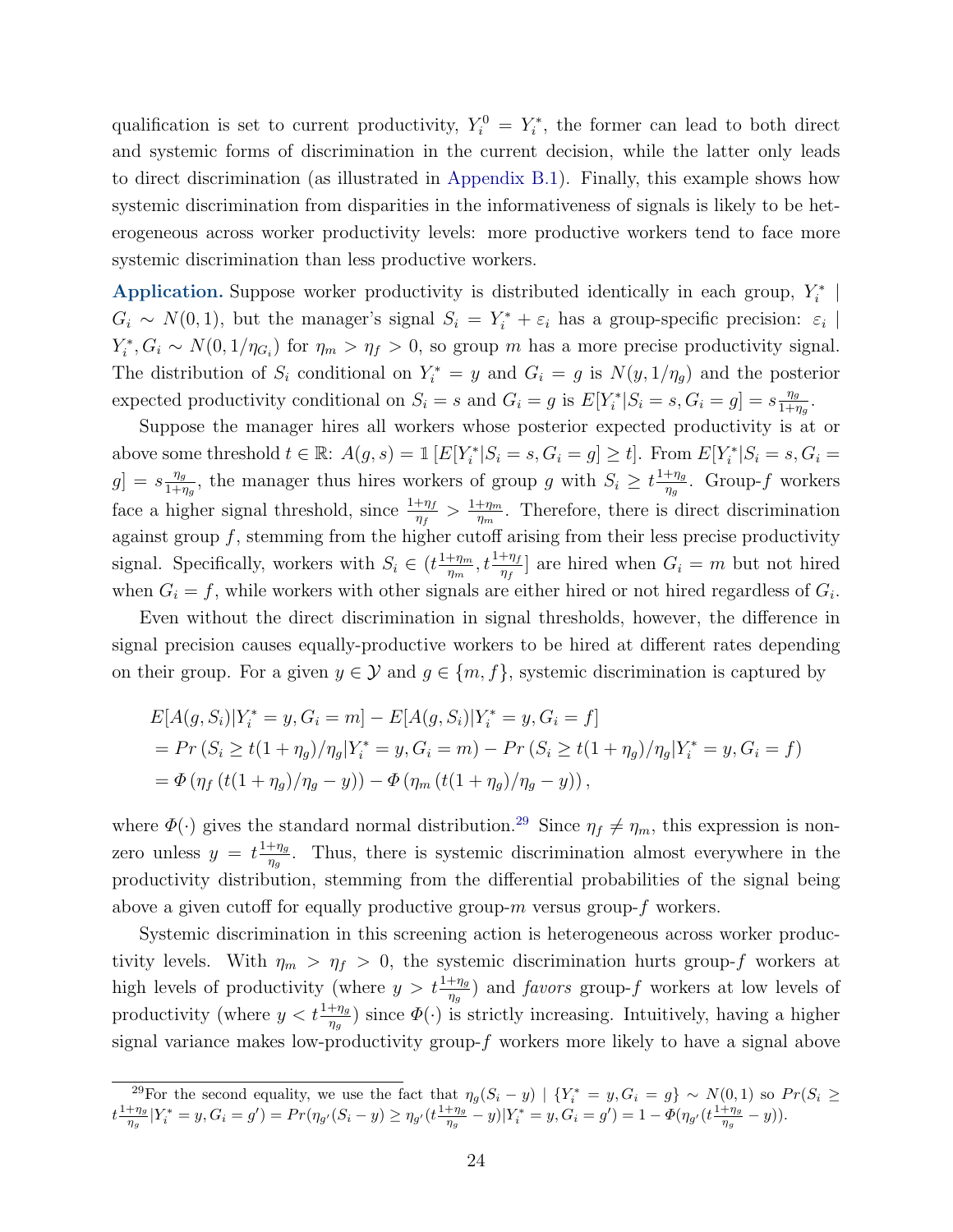the effective threshold by chance, while high-productivity group- $f$  workers are more likely to generate a signal below the threshold by chance.

The average level of systemic discrimination across workers depends on which of these two productivity groups is larger. In a "cherry-picking" market with  $t > 0$ , such that a minority of workers are hired in each group (i.e.  $Pr(S_i \geq t \frac{1+\eta_g}{n_g})$  $\frac{+\eta_g}{\eta_g} \mid G_i = g$  > (0.5), the systemic discrimination favors group  $f$  overall. Here, there are fewer high-productivity groupf workers hurt by the higher signal variance than low-productivity group-f workers helped by it. Conversely, in a "lemon-dropping" market with a majority of workers hired  $(t < 0)$ the systemic discrimination hurts group-f workers overall.

This application highlights the issue of examining screening discrimination using only direct measures, as this will miss an important component of how differential signal precision impacts total discrimination in the setting.

#### <span id="page-25-0"></span>4.5.2 Signaling Across Markets

Overview. This example shows how direct discrimination in one market can lead to systemic discrimination in another market through endogenous worker investments in the signaling technology. It highlights that systemic discrimination need not be dynamic: it can emerge through the contemporaneous interactions in treatment between markets or domains—what [Feagin and Feagin](#page-48-5) [\(1978\)](#page-48-5) call "side-effect" discrimination. We base this example on the field experiment of [Bursztyn, Fujiwara, and Pallais](#page-47-17) [\(2017\)](#page-47-17), where single women were found to report lower desired salaries and less preference for workplace flexibility when they expected peers to see their reports of these traits. This example also speaks to socialization as a potential mechanism for informational systemic discrimination, where seemingly inherent traits (such as "competitiveness" or "assertiveness") are expressed differentially among equally qualified individuals as a function of group identity in order to influence other objectives.

Application. Suppose a worker's choice of a trait  $S_i$  is observed and used to assess the payoff-relevant outcome in two markets: the job market and the marriage market. Each worker *i* has an initial level  $Y_i^* \in \mathbb{R}$  of the trait, which can be viewed as her "natural" or "endowed" level before any action can be taken to alter it. For a private cost, the worker can then take actions that either raise or lower the observable level of her trait. In other words, the worker strategically chooses  $S_i \in \mathbb{R}$  given  $Y_i^*$ . Suppose the cost to alter  $S_i$  away from  $Y_i^*$  is quadratic in the distance between the chosen and endowed trait: to set  $S_i = s$ when  $Y_i^* = y$  the worker bears a cost of  $C(s, y) = (s - y)^2$ .

Evaluators differentially value the outcome that the trait signals across the two markets. Suppose evaluators are unaware of the workers' ability to distort their signal, and believe  $E[Y_i^* | S_i = s] = s$  as in the setup of [Section 2.](#page-7-0) In the job market, recruiters prefer higher levels of  $Y_i^*$  for both groups and have a common action rule of  $A_1(g, s) = s$ . In the marriage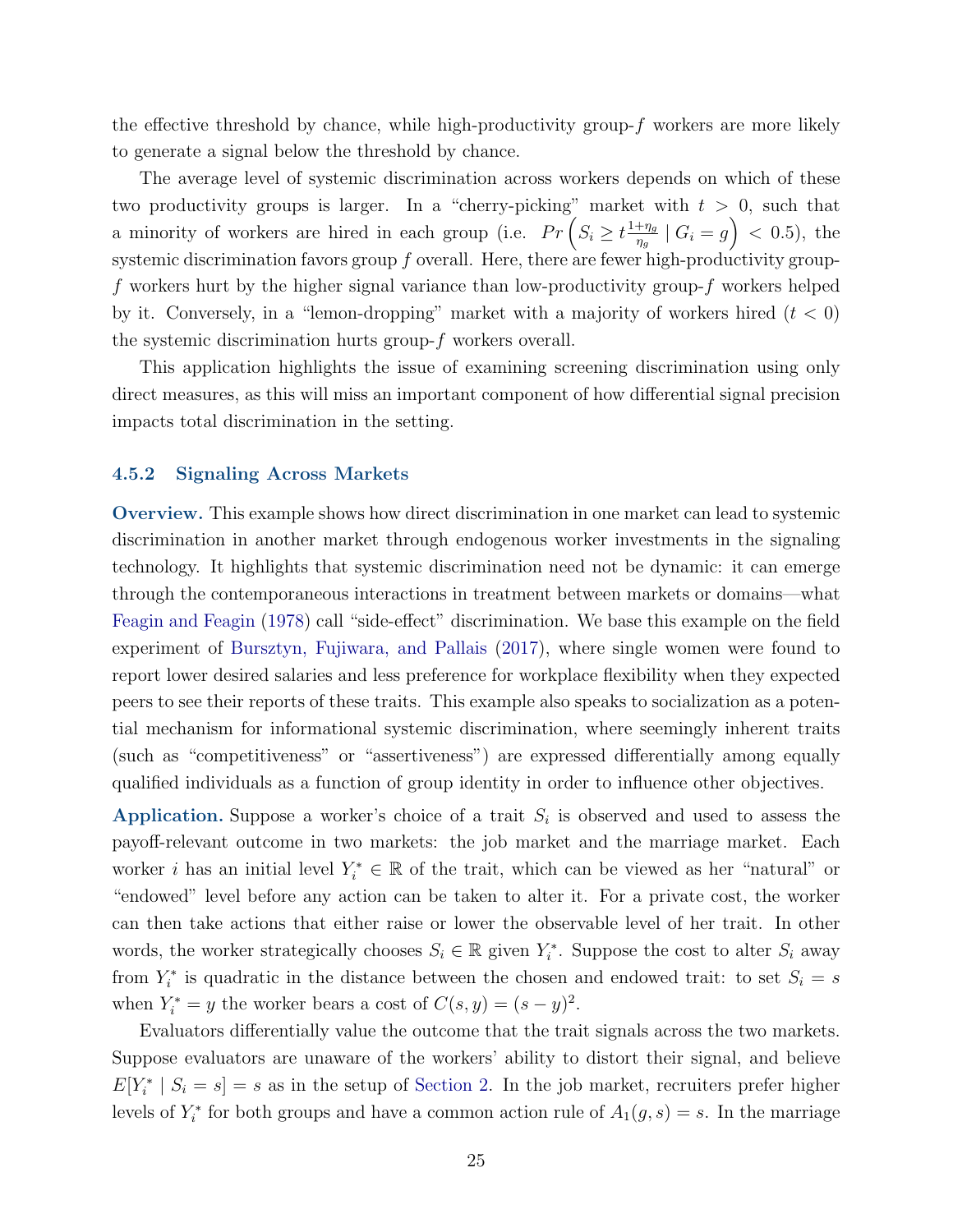market, prospective partners prefer higher levels of the trait among workers of group  $m$  and lower levels of the trait among workers of group  $f$ . Partner actions in this market are given by  $A_2(m, s) = s$  and  $A_2(f, s) = -s$ . There is thus no direct discrimination in the job market, but there is preference-based (direct) discrimination in the marriage market.

Workers value the chosen action in each market, with weight  $\gamma \in [0,1]$  on the job market action and  $1 - \gamma$  on the marriage market action. A worker from group g with an endowed trait level of y thus chooses  $S_i = S(G_i, Y_i^*)$ , where

$$
S(g, y) \equiv \arg \max_{s \in \mathbb{R}} \gamma A_1(g, s) + (1 - \gamma) A_2(g, s) - (s - y)^2.
$$

For group m, this leads to an endogenously inflated signal:  $S(m, y) = y + \frac{1}{2} > y$ . Whether or not group- $f$  workers inflate their signal depends on whether they put more weight on the job or marriage market:  $S(f, y) = y + \gamma - \frac{1}{2}$  $\frac{1}{2}$ . Intuitively, when  $\gamma > \frac{1}{2}$  the labor market benefit of a small increase in  $S_i$  from the endowed  $Y_i^*$  is larger than the marginal cost of such inflation on the marriage market:  $S(f, y) > y$ . But when  $\gamma < \frac{1}{2}$  the marriage market penalty induces the worker to shade down her endowed trait, with  $S(f, y) < y$ . Note that in the extreme case of  $\gamma = 1$  the two groups have identical choices of  $S(g, y) = y + \frac{1}{2}$  $\frac{1}{2}$ , as the marriage market discrimination has no effect on group  $f$ 's choices in this case.

When  $\gamma \neq 1$ , such that the marriage market affects the signal choice of group-f workers, there is systemic discrimination in the job market. Setting  $Y_i^0 = Y_i^*$ , we have  $E[A_1(g, S_i)|Y_i^0 =$  $[y, G_i = m] - E[A_1(g, S_i)|Y_i^0 = y, G_i = f] = 1 - \gamma > 0^{.30}$  $[y, G_i = m] - E[A_1(g, S_i)|Y_i^0 = y, G_i = f] = 1 - \gamma > 0^{.30}$  $[y, G_i = m] - E[A_1(g, S_i)|Y_i^0 = y, G_i = f] = 1 - \gamma > 0^{.30}$  Intuitively, the direct discrimination group-f workers face on the marriage market causes them to invest differently in the signaling technology than equally productive group- $m$  workers. Since there is no direct discrimination,  $A_1(m, s) = A_1(f, s)$ , total discrimination is entirely driven by this channel. A conventional analysis that conditions on or randomizes over the endogenous signals to measure direct discrimination would thus fail to detect discrimination in this setting.

#### <span id="page-26-0"></span>4.5.3 Managerial Composition and Institutional Discrimination

Overview. Our final example illustrates how manager composition impacts institutional discrimination in a setting where managers are divided into two groups,  $m$  and  $f$ , and favor workers from their own group. This example shows how the distribution of manager types can play a crucial role in determining whether individual direct or systemic discrimination translates into comparable discrimination at the institutional level. It also highlights the difficulty of overcoming systemic discrimination at the institutional level: given direct discrimination either in the past or in a different decision-relevant domain, systemic dis-

<span id="page-26-1"></span><sup>&</sup>lt;sup>30</sup>There is also systemic discrimination in the marriage market:  $E[A_2(g, S_i)|Y_i^0 = y, G_i = m]$  $E[A_2(g, S_i)|Y_i^0 = y, G_i = f]$  equals  $1 - \gamma$  for  $g = m$  and  $\gamma - 1$  for  $g = f$ .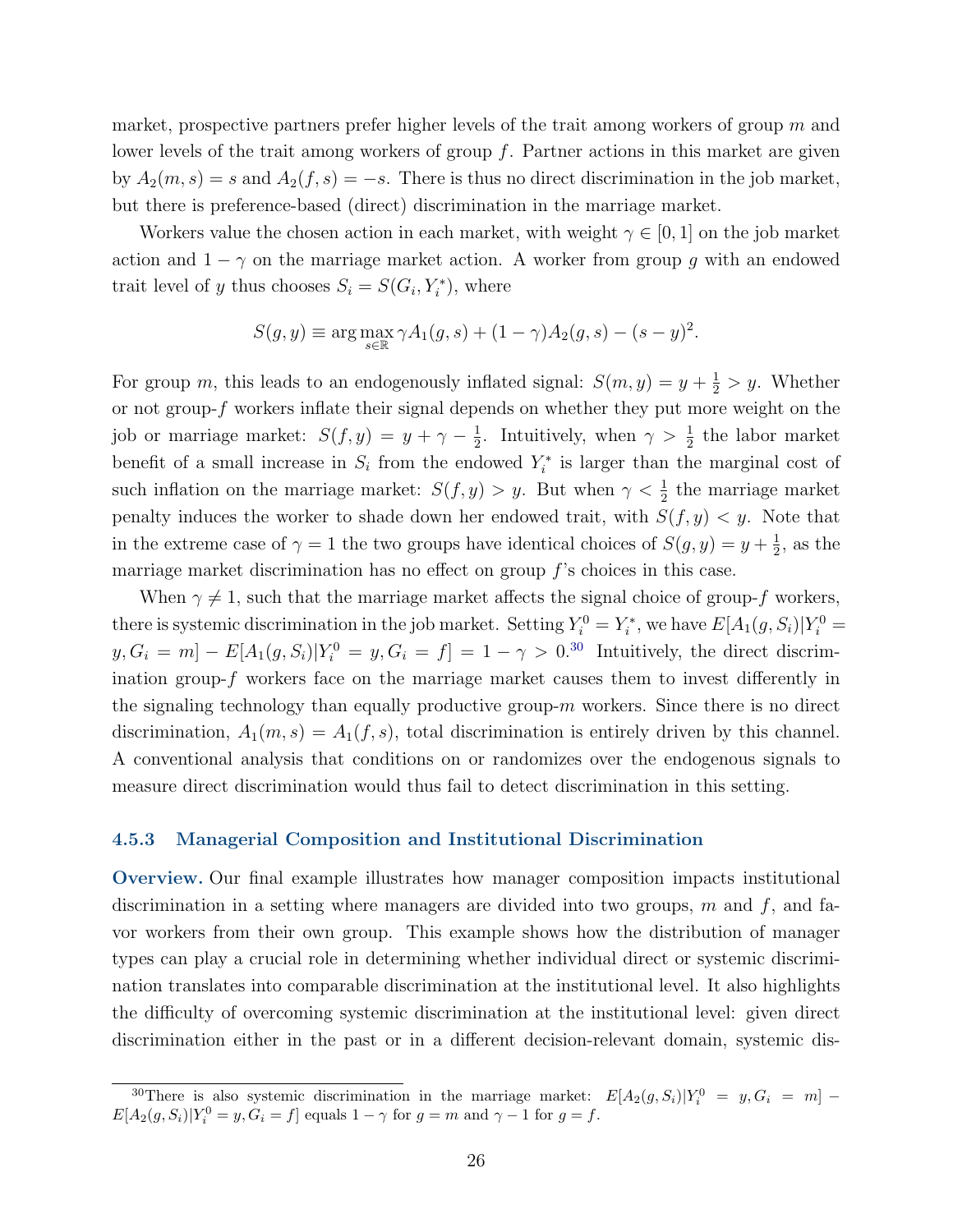crimination will persist for the decision at hand even if the composition of managers is fully representative. Here total discrimination dissipates if and only if the composition of managers is unbalanced in the opposite direction of the managerial group that generated the direct discrimination.

Application. Return to the set-up of [Section 2,](#page-7-0) but now suppose there are two types of recruiters and hiring managers who themselves belong to group  $m$  or group  $f$ . Each manager type exhibits in-group bias towards workers from the same group. Specifically, recruiters in group m use decision rule  $A^{R,m}(f, s) = s$  and  $A^{R,m}(m, s) = s + 1$ , which inflates the productivity forecasts of workers from group  $m$ , while recruiters in group  $f$  use decision rule  $A^{R,f}(f,s) = s+1$  and  $A^{R,f}(m,s) = s$ , inflating the forecast of workers from group f. Hiring managers in each group inflate wages in a similar way:  $A^{H,m}(f, s) = s$ ,  $A^{H,m}(m, s) = s + 1$ ,  $A^{H,f}(f,s) = s+1$  and  $A^{H,f}(m,s) = s$ . Suppose share  $\pi_m^R, \pi_m^H \in [0,1]$  of recruiters and hiring managers are in group  $m$ , respectively. Hiring managers are aware of the in-group bias of recruiters and know the share of group- $m$  recruiters,  $\pi_m^R$ . Each type of manager evaluates an equal share of group- $m$  and  $f$  workers.

Recruiters and hiring managers both exhibit direct discrimination against the out-group, as evidenced by  $A^{R,g}(m, s) \neq A^{R,g}(f, s)$  and  $A^{H,g}(m, s) \neq A^{H,g}(f, s)$  for each manager type  $g \in \{m, f\}$ . Given firm-level decision rules  $\alpha^{R}(f, s) = \pi_m^R s + (1 - \pi_m^R)(s + 1) = s + 1 - \pi_m^R$ and  $\alpha^{R}(m, s) = \pi_{m}^{R}(s + 1) + (1 - \pi_{m}^{R})s = s + \pi_{m}^{R}$ , recruiters exhibit institutional direct discrimination against group f when group m is dominant  $(\pi_m^R > 1/2)$ , and conversely for institutional direct discrimination against group  $m$ . The same holds for managers.

Hiring managers do not exhibit systemic discrimination if and only if the distribution of recruiters is balanced: i.e.,  $\pi_m^R = 1/2$ . Otherwise, both group- $m$  and group- $f$  hiring managers exhibit systemic discrimination against workers with the same group identity as the minority recruiter group, due to inflationary signals. Systemic discrimination against these workers by hiring managers from the same group is exactly offset by these hiring managers' direct discrimination favoring these workers, resulting in no total discrimination by these hiring managers. In contrast, systemic discrimination against these workers by hiring managers from the other group compounds their direct discrimination against these workers, resulting in an even larger measure of total discrimination.

<span id="page-27-0"></span>Given the share of group- $m$  recruiters, whether there is total discrimination at the institutional level depends on the share of group- $m$  hiring managers. If, for example, all recruiters are in group  $m(\pi_m^R=1)$ , then there is no total discrimination if and only if all hiring managers are in group  $f$ . Therefore, when there is initial imbalance by group for recruiters, total discrimination persists even when there is balance in the next stage. This is because of the systemic discrimination by hiring managers that stems from the imbalance of recruiters; it takes an imbalance of equal magnitude in the opposite direction to overcome.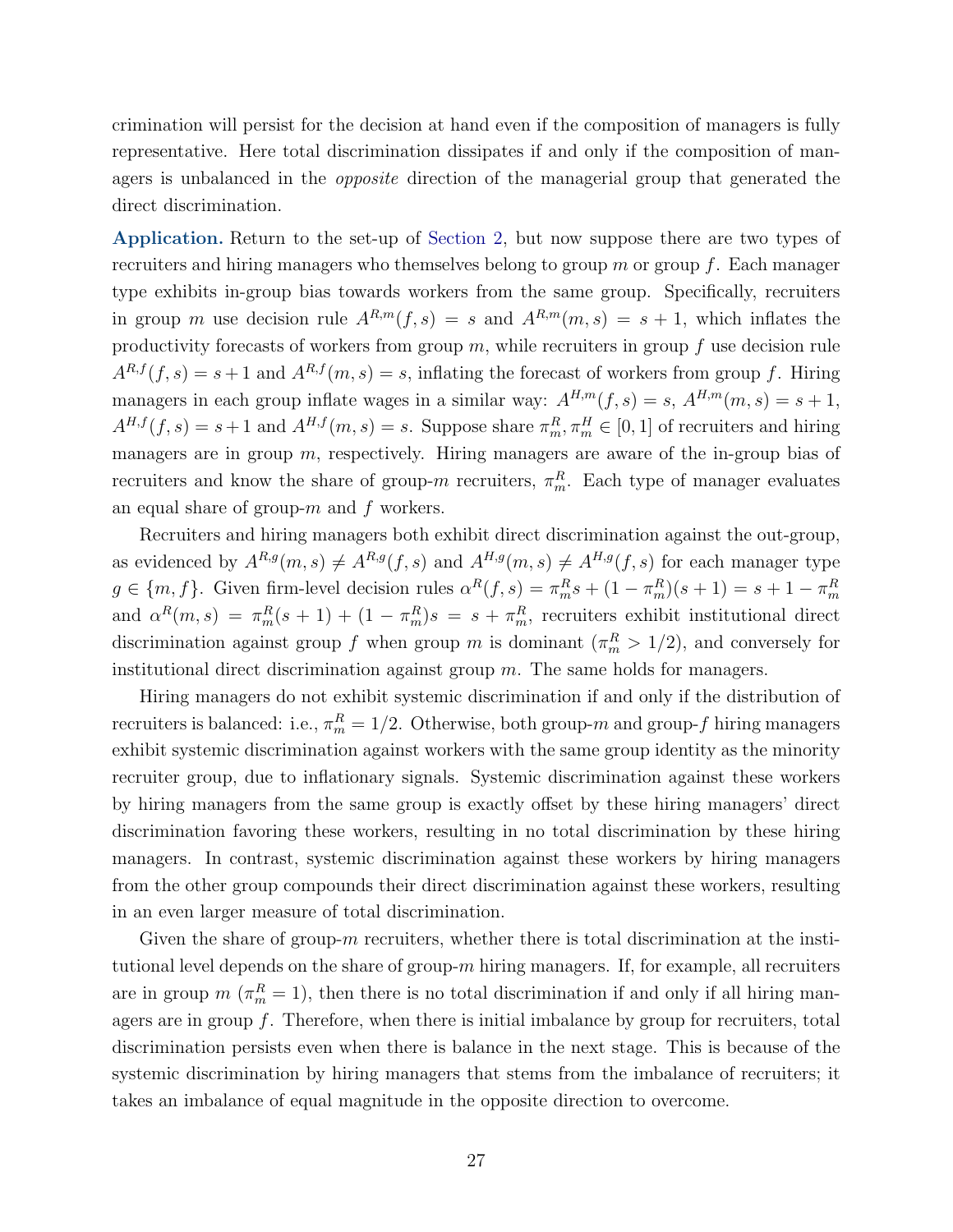# 5 Identification and Decomposition

We now discuss challenges and solutions in measuring direct, systemic and total discrimination. We first discuss existing approaches to identifying direct discrimination and certain kinds of total discrimination. We then propose a new strategy of measuring systemic discrimination by decomposing total discrimination into direct and systemic components. We bring this decomposition to data in [Section 6.](#page-33-0)

Core identification challenges stem from the fact that the econometrician may not observe all relevant worker characteristics,  $(G_i, Y_i^*, S_i, Y_i^0)$ . Our baseline analysis supposes the econometrician observes worker groups  $G_i$ , manager actions  $A_{ij}$ , and an ex post measure of output  $Y_{ij}$  that is determined by manager actions and worker productivity  $Y_i^*$ . For example, when  $A_{ij} \in \{0,1\}$  indicates a hiring decision, output may be given by  $Y_{ij} = A_{ij} Y_i^* \in \{0, Y_i^*\}.$ Workers who are not hired generate no output, while hired workers translate their productivity to output. In some of the discussion we also consider the observability of the non-group signal  $S_i$  and qualification measure  $Y_i^0$ .

For simplicity we assume  $A \subset \mathbb{R}$  throughout this section and focus on measures of discrimination corresponding to mean differences by group.<sup>[31](#page-28-0)</sup>

#### 5.1 Measuring Direct Discrimination

A measure of direct discrimination by manager j at signal realization  $s \in \mathcal{S}$  is given by

$$
\tau_j(s) \equiv A_j(m, s) - A_j(f, s),\tag{1}
$$

and analogously  $\tau(s) \equiv \alpha(m, s) - \alpha(f, s)$  for firm-level (institutional) direct discrimination. A finding of  $\tau(s) > 0$  would mean, for example, that belonging to group m vs. f causes workers with non-group characteristics s to be hired more often at the firm.

The core challenge with measuring direct discrimination is the unobservability of manager signals: if  $S_i$  is observed, direct discrimination is identified by a simple conditional disparity in average actions. Specifically,  $E[A_{ij} | G_i = m, S_i = s] - E[A_{ij} | G_i = f, S_i = s]$  identifies the individual direct discrimination exhibited by manager j at each  $s \in \mathcal{S}$ . Signals may be observed when managers follow a known algorithmic action rule, or when manager information sets are otherwise fully under the econometrician's control (as in certain correspondence studies). In general, however, managers are likely to act on a range of subjective or otherwise hard-to-measure signals which are not easily conditioned on. Feasible conditional disparities are then likely to suffer from omitted variables bias (OVB), relative to direct discrimination.

The typical solution to this OVB challenge is a correspondence study where the manager's perception of the worker's group is randomized to be independent of any other information

<span id="page-28-0"></span> $31$ Our analysis of means generalizes to other distributional features of  $A_{ij}$ , such as mean disparities in the indicators  $\mathbb{1}[A_{ij} \leq a]$  for  $a \in \mathcal{A}$ .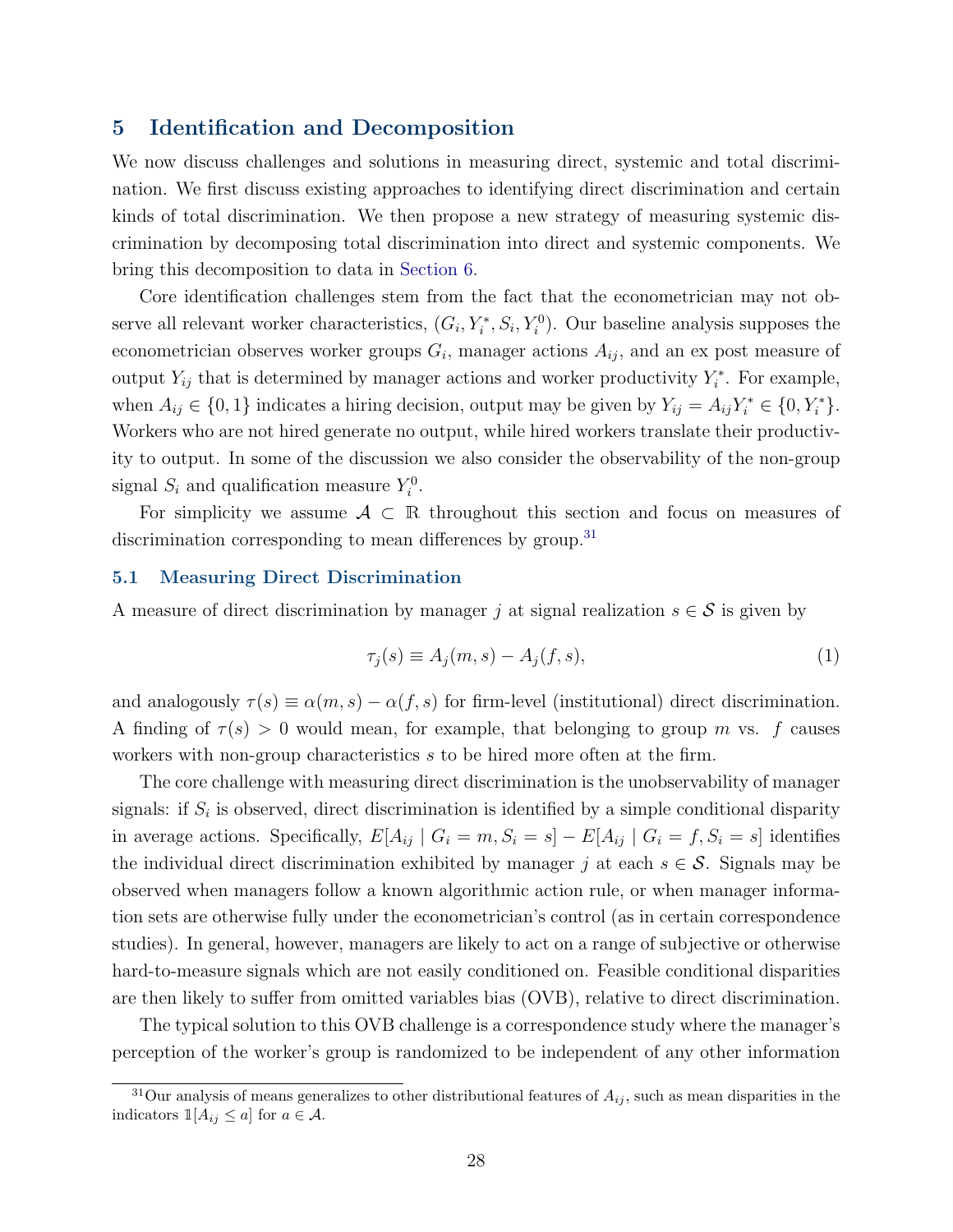that might enter  $S_i$ . For example, the econometrician may randomly vary a worker's selfreported gender, holding other characteristics in her employment application fixed.[32](#page-29-0) To formalize this solution, let  $\tilde{G}_i$  denote the managers' perception of  $G_i$  after such randomization, with  $\tilde{G}_i \perp (G_i, Y_i^*, S_i, Y_i^0)$  and now  $A_{ij} = A_j(\tilde{G}_i, S_i).^{33}$  $A_{ij} = A_j(\tilde{G}_i, S_i).^{33}$  $A_{ij} = A_j(\tilde{G}_i, S_i).^{33}$  Then, even when  $S_i$  is not fully observed, average direct discrimination is identified by simple  $\tilde{G}_i$ -based disparities. For example, the unconditional difference in means

$$
E[A_{ij} | \tilde{G}_i = m] - E[A_{ij} | \tilde{G}_i = f] = E[A_j(m, S_i) | \tilde{G}_i = m] - E[A_j(f, S_i) | \tilde{G}_i = f]
$$
  
= 
$$
E[A_j(m, S_i) - A_j(f, S_i)],
$$

identifies the average individual direct discrimination exhibited by manager  $j$ . The fact that randomization reveals direct discrimination reinforces its causal nature:  $A_i(q, S_i)$  can be viewed as the potential outcome of worker  $i$  when manager  $j$  perceives her group to be g, and  $E[A_i(m, S_i) - A_i(f, S_i)]$  can be viewed as the average treatment effect (ATE), of perceived group membership on manager j's actions.

Distinguishing between the different sources of direct discrimination generally requires additional (quasi-)experimental variation or outside knowledge of the action rule. For example, when  $S_i$  is not observed, a marginal outcome test which compares the productivity of workers the manager is just indifferent to treating in a particular way can distinguish accurate statistical discrimination from bias [\(Hull](#page-49-11) [2021;](#page-49-11) [Grau and Vergara](#page-49-10) [2021\)](#page-49-10). Such tests can be conducted when managers are as-good-as-randomly assigned to workers, typically under additional identifying restrictions (e.g. [Arnold et al.](#page-46-10) [2018\)](#page-46-10). Distinguishing between biased preferences and beliefs is generally challenging, absent direct information on (or experimental variation in) manager beliefs and signals [\(Bohren et al.](#page-47-0) [2020;](#page-47-0) [Canay et al.](#page-47-6) [2020\)](#page-47-6).

Institutional direct discrimination can be measured with a firm-level correspondence study in which perceived group membership is randomized (e.g. [Kline et al.](#page-49-9) [2021\)](#page-49-9). Separately measuring the direct discrimination at a firm and the direct discrimination of its managers can reveal whether the former is driven by aggregated heterogeneous behavior or uniform discriminatory decision-making, which might inform potential policy responses. For example, if institutional direct discrimination is driven by a combination of in-group favoritism and underrepresentation of a group among managers, increasing representation may be an effective policy response (see [Section 4.5.3\)](#page-26-0). But if institutional direct discrimination is driven by bias across all managers, effective policy responses must target bias directly.

<span id="page-29-0"></span> $32\text{Again}$ , we abstract away from conceptual and econometric issues with randomizing signals of group membership, such as "distinctively Black names," in analyses of direct racial discrimination; see [Footnote 15.](#page-13-1)

<span id="page-29-1"></span><sup>&</sup>lt;sup>33</sup>Workers are fictional in some correspondence studies, such that the information entering  $S_i$  is also randomly generated (independently of  $\tilde{G}_i$ ). These workers have no  $G_i$  or  $Y_i^*$  (and maybe no  $Y_i^0$ ), but we still have  $G_i \perp S_i$ . Average direct discrimination is then still identified when the marginal distribution of  $S_i$ in the experiment coincides with the population distribution.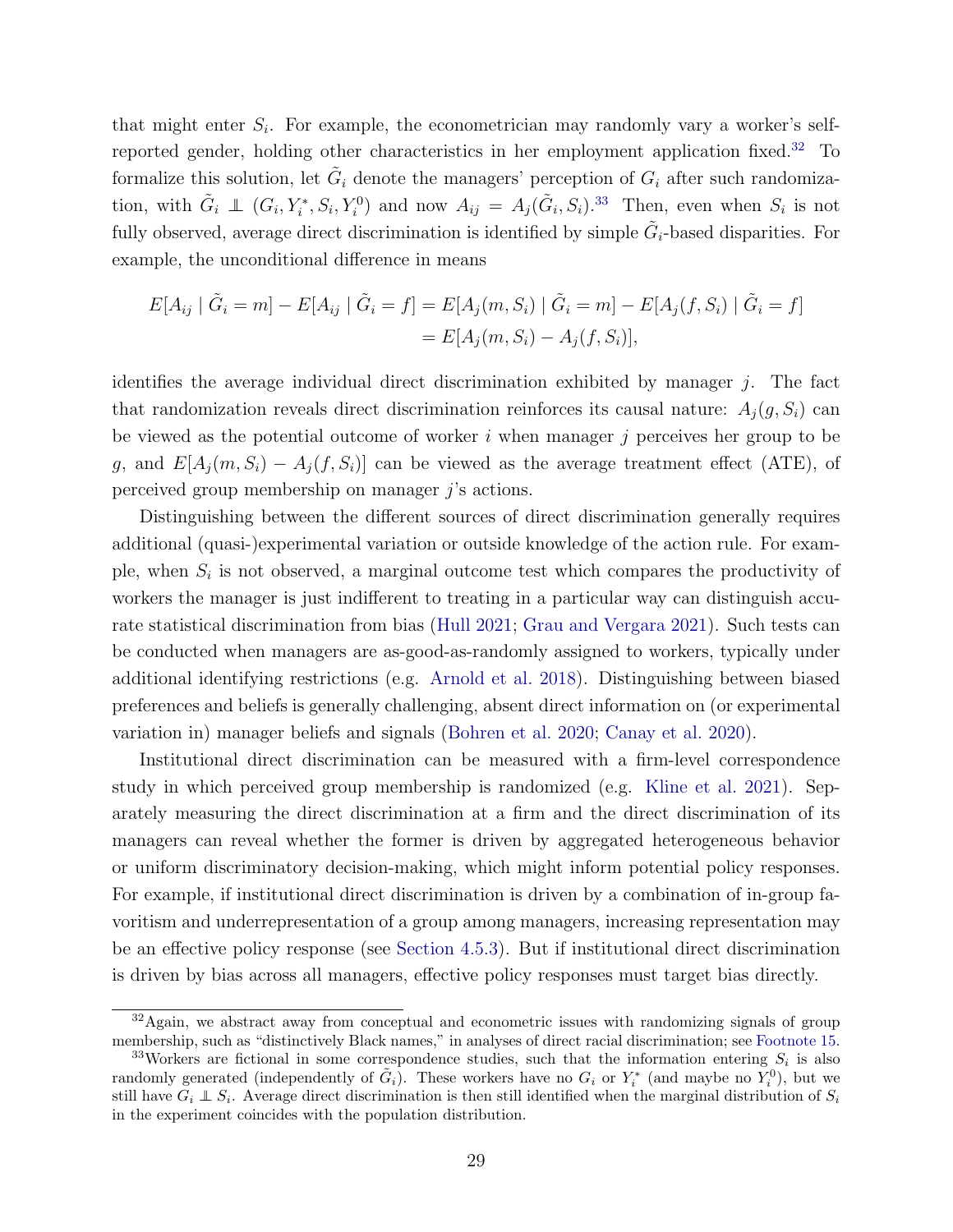In contrast, systemic discrimination cannot be measured by an experimental manipulation of perceived group membership. It arises from the statistical relationship between true group membership  $G_i$  and the non-group signal  $S_i$ , conditional on qualification  $Y_i^0$ , as well as the structure of action rules  $A_j(g, s)$ . Randomized membership  $\tilde{G}_i$  has no relationship with  $S_i$ by design, so conventional correspondence studies cannot measure systemic discrimination. For example, systemic discrimination arising from i's membership in certain social clubs (as recorded in  $S_i$ ) is obscured when club membership is randomized against or conditioned on when computing racial or gender disparities in firm hiring rates.

#### 5.2 Measuring Total Discrimination

A measure of total discrimination by manager j at qualification  $y^0 \in \mathcal{Y}^0$  is given by

$$
\Delta_j(y^0) \equiv E[A_j(G_i, S_i) \mid G_i = m, Y_i^0 = y^0] - E[A_j(G_i, S_i) \mid G_i = f, Y_i^0 = y^0], \tag{2}
$$

with an analogous definition of  $\Delta(y^0)$  with respect to  $\alpha(g, s)$  for firm-level (institutional) total discrimination. A finding of  $\Delta(y^0) > 0$  would mean, for example, that the firm hires group-m workers with qualification  $y^0$  at a higher rate than equally-qualified group-f workers.

The core challenge with measuring total discrimination is the unobservability of worker qualification: if  $Y_i^0$  is observed, total discrimination is identified by a simple conditional disparity in average actions. Specifically,  $E[A_{ij} | G_i = m, Y_i^0 = y^0] - E[A_{ij} | G_i = f, Y_i^0 = y^0]$ identifies the individual (total) discrimination exhibited by manager j at each  $y^0 \in \mathcal{Y}^0$ . Qualification may be observed when it is chosen to be a simple predetermined characteristic, such as a worker's educational attainment prior to joining the labor market. In the extreme case of  $Y_i^0 = 0$ , total discrimination is identified simply by the unconditional disparity in  $A_{ij}$ . In general, however, worker qualification is likely to be at best selectively observed. For example, when  $Y_i^0 = Y_i^*$  measures a worker's productivity in the task at hand and  $A_{ij} \in \{0,1\}$  indicates hiring, observed output  $Y_{ij} = A_{ij}Y_i^*$  gives a selective measure of qualification: workers who are hired  $(A_{ij} = 1)$  reveal their qualification, but  $Y_i^0$  is unobserved among unhired workers. Selective observability may also pose a challenge when  $Y_i^0$  is an "upstream" measure of productivity, such as when a worker first enters the labor market.

[Arnold et al.](#page-46-4) [\(2021a,](#page-46-4)[b\)](#page-46-3) develop quasi-experimental solutions to the challenge of selectively observable qualification, with examinations of disparate impact in pretrial release decisions leveraging the as-good-as-random assignment of pretrial judges. To translate their approach to the employment setting, let  $Y_i^0 = Y_i^*$  be a binary measure of worker productivity and let  $A_{ij}$  be a binary hiring decision with  $Y_{ij} = A_{ij} Y_i^*$ . When managers are as-good-as-randomly assigned to workers, identification of the group-specific qualification means  $E[Y_i^* | G_i]$  is sufficient to measure disparate impact (i.e. total discrimination) in hiring decisions at either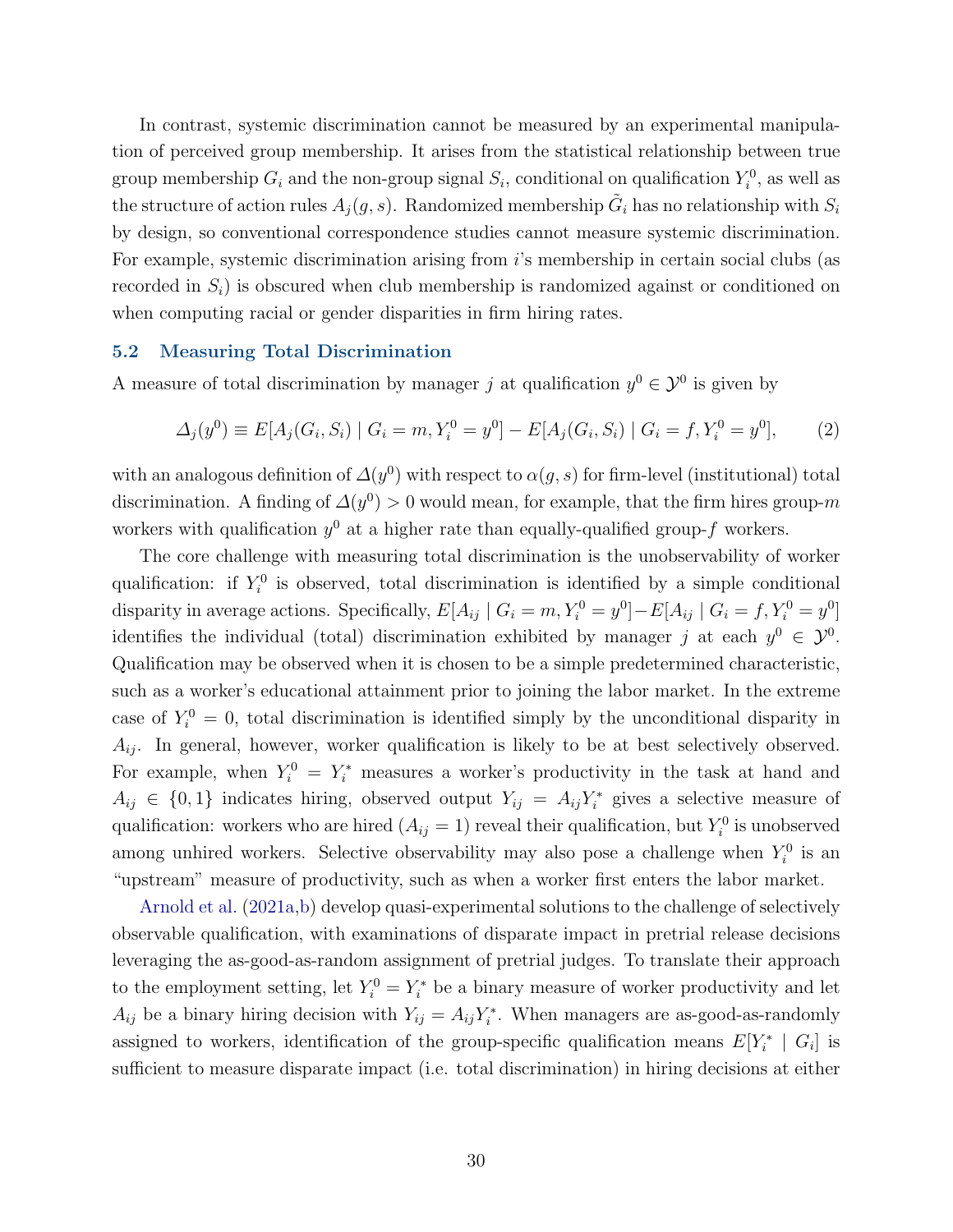the individual or institutional level.<sup>[34](#page-31-0)</sup> [Arnold et al.](#page-46-3)  $(2021b)$  further show that these key moments can be estimated by leveraging the quasi-random assignment of managers with different hiring rates. This approach effectively "selection-corrects" the observed worker output with statistical extrapolations across the quasi-randomly assigned managers, in an instrumental variables approach similar to [Heckman](#page-49-16) [\(1990\)](#page-49-16).

Quasi-experimental assignment can thus be used to identify total (either individual or institutional) discrimination when  $Y_i^0$  is selectively observed. In the  $Y_i^0 = Y_i^*$  case the approach would be a direct application of [Arnold et al.](#page-46-4) [\(2021a](#page-46-4)[,b\)](#page-46-3), leveraging the assignment of managers in the task at hand. More generally, the quasi-experimental assignment of managers and firms in different tasks can be used to address the selection challenge for other qualification measures. For example when  $Y_i^0$  is a measure of the qualification (potential output) of worker i when she first enters the labor market, initial quasi-experimental assignment to different hiring managers can be leveraged. As we discuss below, varying  $Y_i^0$ from entry-level potential output to the payoff-relevant  $Y_i^*$  can isolate the systemic sources of discrimination that emerge from decisions at different stages of the job market.

#### <span id="page-31-1"></span>5.3 Measuring Systemic Discrimination

A measure of systemic discrimination by manager j at qualification  $y^0 \in \mathcal{Y}^0$  is given by

<span id="page-31-2"></span>
$$
\delta_j(g, y^0) \equiv E[A_j(g, S_i) \mid G_i = m, Y_i^0 = y^0] - E[A_j(g, S_i) \mid G_i = f, Y_i^0 = y^0], \tag{3}
$$

for  $g \in \{m, f\}$ , with an analogous definition of  $\delta(g, y^0)$  with respect to  $\alpha(g, s)$  for firm-level (institutional) systemic discrimination. A finding of  $\delta(g, y) > 0$  would capture, for example, the difference in hiring rates among equally-productive group- $m$  and group- $f$  workers that arises indirectly from the non-group characteristics.

Our identification strategy for systemic discrimination leverages a statistical decomposition of total discrimination into direct and systemic components, in the same spirit as the classic decompositions of [Kitagawa](#page-49-2) [\(1955\)](#page-49-2), [Oaxaca](#page-50-7) [\(1973\)](#page-50-7), and [Blinder](#page-47-7) [\(1973\)](#page-47-7). With direct and total discrimination identified by the methods discussed above, systemic discrimination can be indirectly quantified by this decomposition. For concreteness, we derive the decomposition for the measures of institutional (i.e. firm-level) total, direct, and systemic discrimination, i.e.  $\Delta(y^0)$ ,  $\tau(s)$ , and  $\delta(g, y^0)$ ; the approach is analogous for the individual-

<span id="page-31-0"></span> ${}^{34}$ Specifically,  $E[A_j(G_i, S_i) | G_i = g, Y_i^* = 1] = \frac{E[A_{ij}Y_i^*|G_i = g]}{Pr(Y_i^* = 1|G_i = g)} = \frac{E[Y_{ij}|G_i = g]}{E[Y_i^*|G_i = g]}$  with  $Y_{ij} = A_{ij}Y_i^*$  and similarly  $E[A_j(G_i, S_i) | G_i = g, Y_i^* = 0] = \frac{E[A_{ij}(1-Y_i^*)|G_i = g]}{Pr(Y_i^* = 0|G_i = g)} = \frac{E[A_{ij} - Y_{ij}|\tilde{G}_i = g]}{1 - E[Y_i^*|G_i = g]}$ . The only moments that are not directly estimable in these formulas for individual (total) discrimination are given by  $E[Y_i^* | G_i]$ . Institutional (total) discrimination is then identified by the manager assignment shares  $\pi_i$ .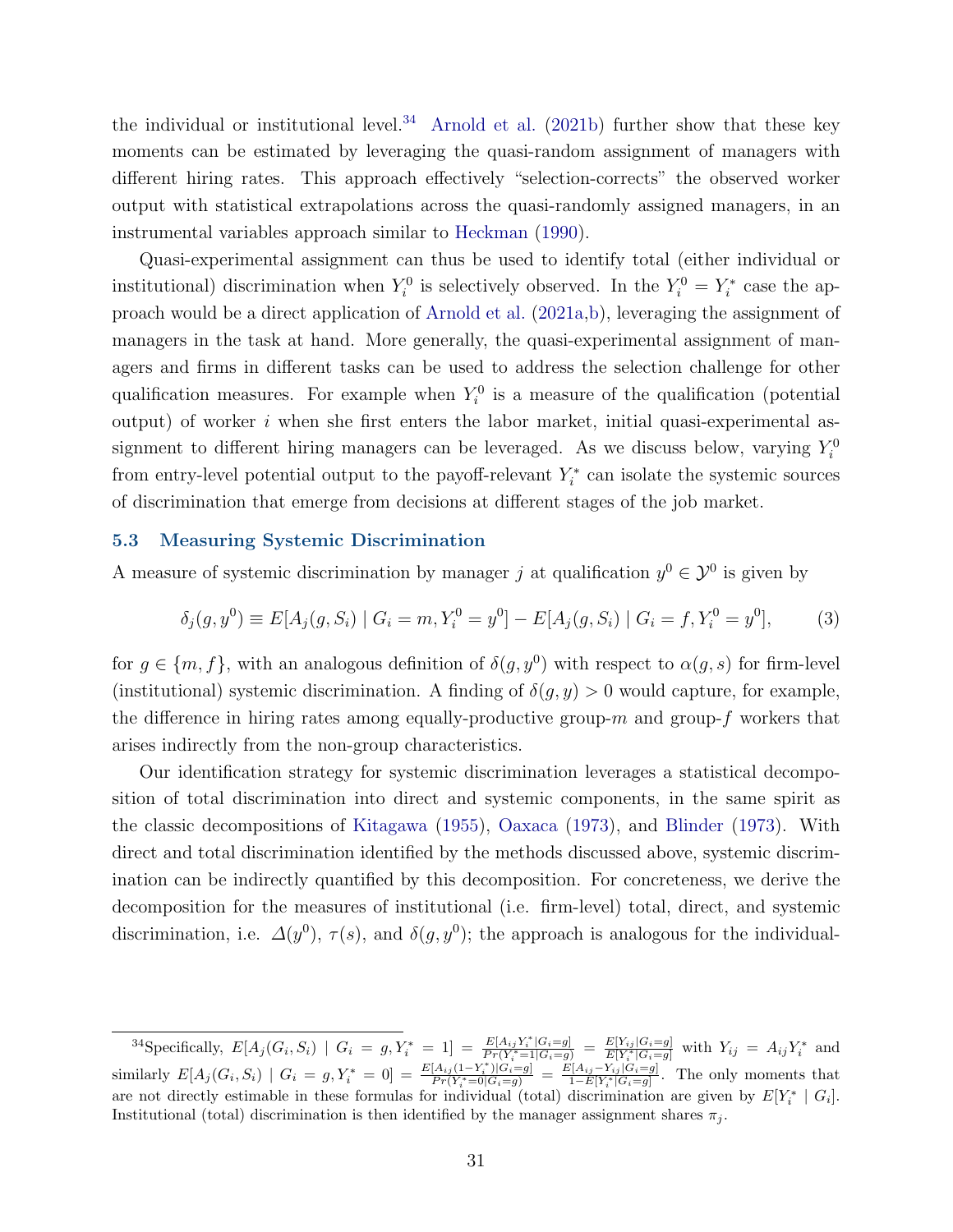level measures. We have:

Total discrimination

<span id="page-32-0"></span>
$$
\widehat{\Delta(y^0)} = E[\alpha(m, S_i) | G_i = m, Y_i^0 = y^0] - E[\alpha(f, S_i) | G_i = f, Y_i^0 = y^0]
$$

$$
- E[\alpha(f, S_i) | G_i = m, Y_i^0 = y^0] + E[\alpha(f, S_i) | G_i = m, Y_i^0 = y^0]
$$

$$
= E[\alpha(m, S_i) - \alpha(f, S_i) | G_i = m, Y_i^0 = y^0]
$$

$$
+ E[\alpha(f, S_i) | G_i = m, Y_i^0 = y^0] - E[\alpha(f, S_i) | G_i = f, Y_i^0 = y^0]
$$

$$
= \underbrace{E[\tau(S_i) | G_i = m, Y_i^0 = y^0]}_{\text{Average direct discrimination}} + \underbrace{\delta(f, y^0)}_{\text{Systemic discrimination}}, \qquad (4)
$$

where the expectations are taken with respect to the distribution  $\phi_s(s|y^0, g)$  when  $G_i = g$  and  $Y_i^0 = y^0$ . The first line of this expression adds and subtracts  $E[\alpha(f, S_i) | G_i = m, Y_i^0 = y^0]$ to and from the definition of  $\Delta(y^0)$ ; the second and third lines rearrange terms and apply the definitions of  $\tau(s)$  and  $\delta(g, y^0)$ . [Equation \(4\)](#page-32-0) shows that total discrimination at qualification level  $y^0$  can be written as the sum of two terms: (i) average direct discrimination across the signal space, where the average is taken with respect to the signal distribution for workers from group m with qualification level  $y^0$ , i.e.  $\phi_s(s|y^0, m)$ , and (ii) systemic discrimination at qualification level  $y^0$  when the firm uses the action rule for group f.

As in the classic Kitagawa-Oaxaca-Blinder approach, there are multiple equivalent ways to decompose total discrimination into direct and systemic components; the "order" of the decomposition may matter empirically. Namely, we can also decompose:

$$
\Delta(y^0) = E[\tau(S_i) \mid G_i = f, Y_i^0 = y^0] + \delta(m, y^0)
$$
\n(5)

by instead adding and subtracting  $E[\alpha(m, S_i) | G_i = f, Y_i^0 = y^0]$  from the definition of  $\Delta(y^0)$ . [Equation \(5\)](#page-32-1) decomposes total discrimination into the average direct discrimination with respect to the signal distribution for workers from group f, i.e.  $\phi_s(s|y^0, f)$ , and the systemic discrimination when the firm uses the action rule for group  $m$ , all at a given qualification level  $y^0$ . By averaging these two expressions, we obtain a third decomposition:

<span id="page-32-2"></span><span id="page-32-1"></span>
$$
\Delta(y^0) = \bar{\tau}(y^0) + \bar{\delta}(y^0),\tag{6}
$$

where  $\bar{\tau}(y^0) \equiv \frac{1}{2}$  $\frac{1}{2}(E[\tau(S_i) | G_i = m, Y_i^0 = y^0] + E[\tau(S_i) | G_i = f, Y_i^0 = y^0])$  is an unweighted average of the direct discrimination terms in equations [Equations \(4\)](#page-32-0) and [\(5\),](#page-32-1) while  $\bar{\delta}(y^0) \equiv$ 1  $\frac{1}{2}(\delta(m, y^0) + \delta(f, y^0))$  is an unweighted average of the systemic discrimination terms.

To see how this decomposition can be used to identify systemic discrimination, first suppose direct discrimination is constant across signal realizations:  $\tau(s) = \tau$  for all  $s \in \mathcal{S}$ . Then the direct discrimination terms in [Equations \(4\)](#page-32-0) to [\(6\)](#page-32-2) are the same, and systemic discrimination is given by the difference between total and direct discrimination:  $\Delta(y^0) - \tau =$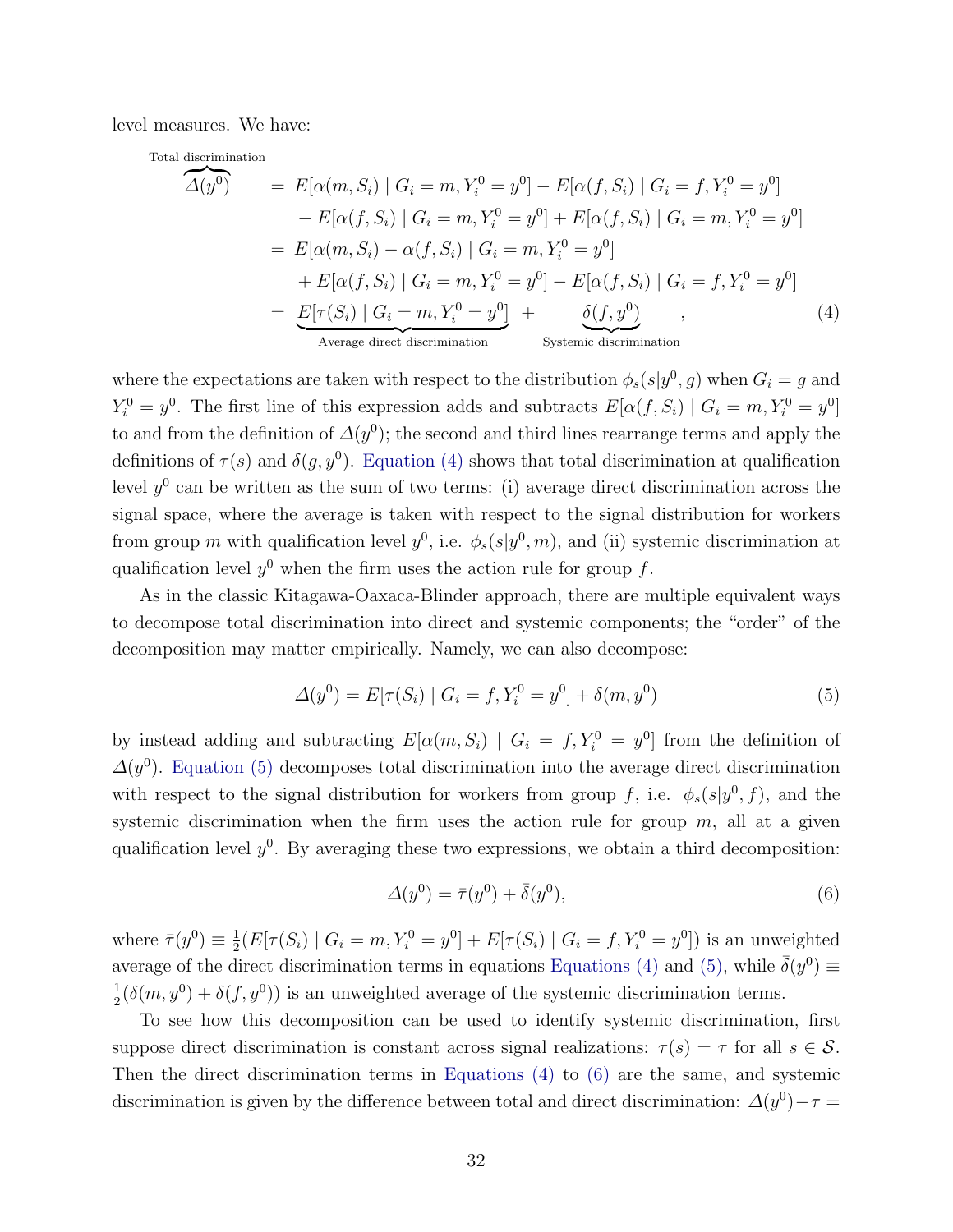$\delta(f, y^0) = \delta(m, y^0) = \bar{\delta}(y^0)$ . When  $\tau$  and  $\Delta(y^0)$  are identified (e.g. using the methods discussed above), systemic discrimination is also identified.

When direct discrimination varies across signal realizations, the measures of systemic discrimination in [Equations \(4\)](#page-32-0) to [\(6\)](#page-32-2) are identified by the difference between total discrimination and direct discrimination averaged across the signal distribution for workers from the given fixed group. Suppose first that qualification is observed, such that total discrimination can be measured simply by conditional-on- $Y_i^0$  disparities. The direct discrimination component of our decomposition can then be estimated with a correspondence study. Namely, with  $\tilde{G}_i \perp (G_i, S_i, Y_i^0)$ , we have  $E[\tau(S_i) | G_i = g, Y_i^0 = y^0]$  identified by  $E[A_{ij} | \tilde{G}_i = m, G_i = g, Y_i^0 = y^0] - E[A_{ij} | \tilde{G}_i = f, G_i = g, Y_i^0 = y^0]$ . For example the direct discrimination component of [Equation \(5\),](#page-32-1)  $E[\tau(S_i) | G_i = f, Y_i^0 = y^0]$ , can be measured by computing the disparity in actions among group- $f$  workers with qualification  $y^0$  who are and are not randomized to a perceived group of  $m$ . Subtracting this conditional disparity from the total discrimination measure  $\Delta(y^0)$ , computed as the action disparity between group-m and group-f workers with qualification  $y^0$ , measures systemic discrimination  $\delta(m, y^0)$ .

When qualification is only selectively observed, a researcher can leverage a combination of the two (quasi-)experimental identification strategies. As-good-as-random manager assignment can first be leveraged to estimate the distribution of  $(G_i, Y_i^0)$  by the method of [Arnold et al.](#page-46-3) [\(2021b\)](#page-46-3), which identifies total discrimination. By applying this approach to a population of workers where perceived group membership has been randomized, and comparing the [Arnold et al.](#page-46-3) [\(2021b\)](#page-46-3) measure among group-g workers randomized to either  $\tilde{G}_i = m$  or  $\tilde{G}_i = f$ , the appropriate average direct discrimination measure is identified.<sup>[35](#page-33-1)</sup>

By varying  $Y_i^0$  in this approach, the researcher can separate the two sources of systemic discrimination discussed in [Section 4.](#page-17-0) When  $Y_i^0 = Y_i^*$ , group differences in the signaling technology are the only source of systemic discrimination. Different choices of  $Y_i^0$  allow for systemic discrimination to also have a technological source. Therefore, through selecting multiple  $Y_i^0$ , it is possible to further decompose total discrimination into a direct component, a systemic informational component, and a systemic technological component. Identification of each component in this decomposition would follow similarly as above, and likely require additional (quasi-)experimental variation.

<span id="page-33-1"></span><span id="page-33-0"></span><sup>&</sup>lt;sup>35</sup>E.g. if  $Y_i^0 = Y_i^* \in \{0, 1\}$  and  $Y_{ij} = A_{ij} Y_i^*$ , the disparity in  $E[A_j(\tilde{G}_i, S_i) | \tilde{G}_i = g', G_i = g, Y_i^* = 1] =$  $E[A_{ij}Y_i^*|\tilde{G}_i = g', G_i = g]$  $\frac{E[A_{ij}Y_i^*|\tilde{G}_i=g',G_i=g]}{F[Y_i^*|\tilde{G}_i=g',G_i=g]} = \frac{E[Y_{ij}|\tilde{G}_i=g',G_i=g]}{E[Y_i^*|\tilde{G}_i=g]}$  over  $g' \in \{m, f\}$  identifies  $E[\tau(S_i) | G_i=g, Y_i^0=1]$ , using randomization of  $\tilde{G}_i$ . Similarly, the disparity in  $E[A_j(\tilde{G}_i, S_i) | \tilde{G}_i = g', G_i = g, Y_i^* = 0] = \frac{E[A_{ij}(1-Y_i^*) | \tilde{G}_i = g', G_i = g]}{P_T(Y^* = 0 | \tilde{G}_i = g', G_i = g)}$  $\frac{[A_{ij}(1-Y_i)](G_i=g',G_i=g]}{Pr(Y_i^*=0|\tilde{G}_i=g',G_i=g)}$  $\frac{E[A_{ij}-Y_{ij}|\tilde{G}_{i}^{\pi}g',G_{i}=g]}{1-E[Y_{i}^{*}|G_{i}=g]}$  over  $g' \in \{m, f\}$  identifies  $E[\tau(S_i) | G_i = g, Y_i^0 = 0]$ . The only moments that are not directly estimable in these formulas are again given by  $E[Y_i^* | G_i]$ .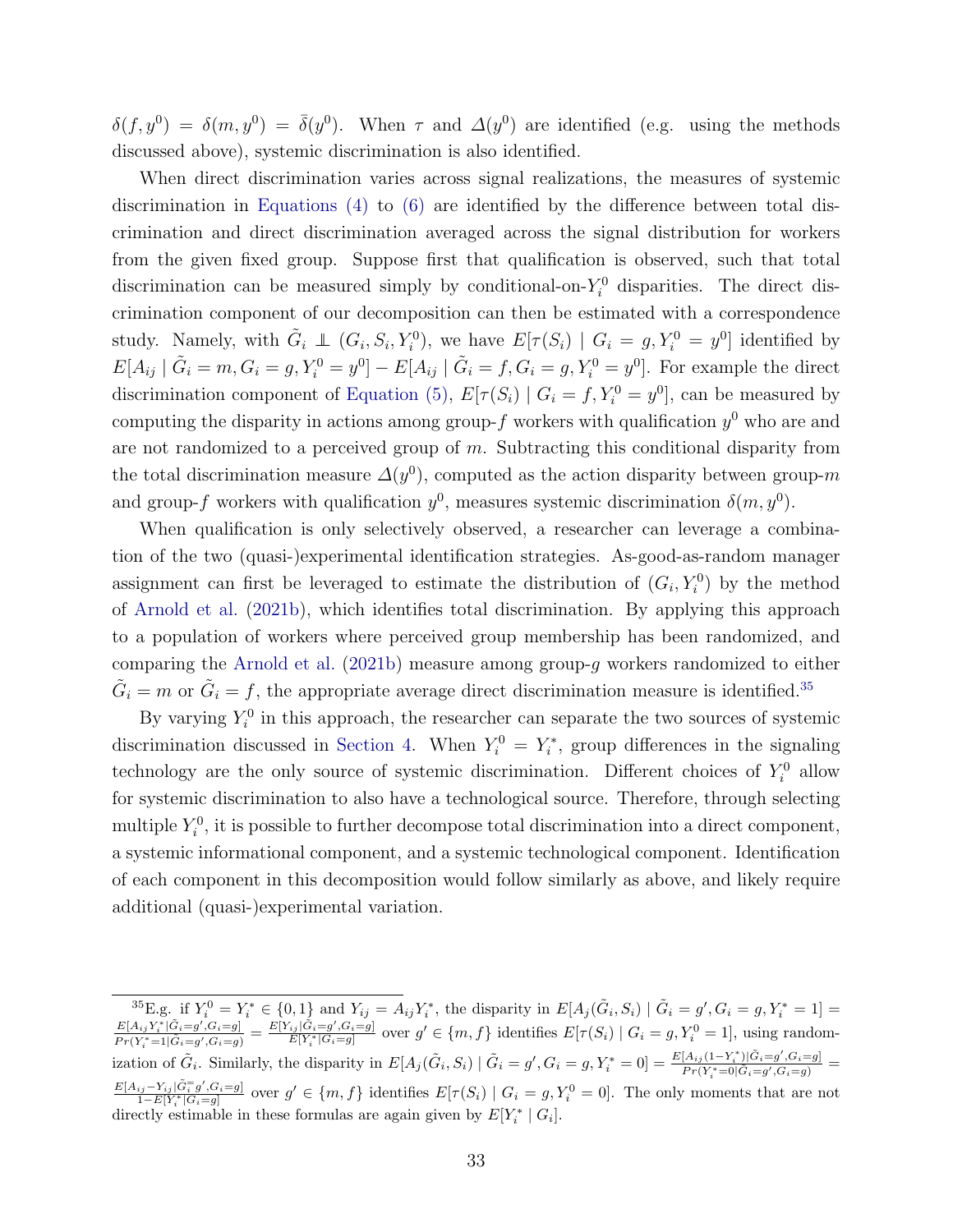# 6 Empirical Demonstration

We illustrate our decomposition and measure systemic discrimination in two experiments. The first experiment illustrates systemic discrimination arising from signal inflation, as in the motivating example in [Section 2.](#page-7-0) The second experiment illustrates how systemic discrimination can be heterogeneous in screening decisions, similar to the example in [Section 4.5.1.](#page-23-1) In both studies, a pool of workers face evaluations from two sets of managers. Each experiment produces three variables: the true underlying productivity of the workers, initial evaluations of those workers based on group identity and a productivity signal, and second-stage evaluations based on group identity and an endogenous productivity signal that depends on the first-stage evaluations. Worker qualification is chosen so that there is no systemic discrimination in initial evaluations: total discrimination is equal to direct discrimination. This direct discrimination can lead to systemic discrimination in the second-stage evaluation, alongside any direct discrimination. For each study, we first describe the experimental design and how it maps to our theoretical framework, before describing the empirical findings.<sup>[36](#page-34-1)</sup>

#### <span id="page-34-0"></span>6.1 Systemic Discrimination from Signal Inflation

#### 6.1.1 Design

The first experiment consists of three types of participants: Workers, Recruiters, and Hiring Managers. All participants were enlisted from the Prolific online crowd-sourcing platform and randomized into one of the three roles.[37](#page-34-2)

Workers: 100 participants were selected for the role of Worker. Each Worker completed a test of their basic math, business, and history knowledge. The tests consisted of two Tasks (A and B), each with 10 randomly-selected questions from these topics. After completing the Tasks, Workers answered several demographic questions. From this survey we obtain self-reported gender identity (male or female), which we consider the group  $G_i$ . We restrict attention to workers who had Task A performance in  $\{2, 3, 4, 5, 6\}$  in order to ensure enough data for each gender.

Recruiters: 200 participants were selected for the role of Recruiter. Each Recruiter was shown information about two Workers and reported their highest willingness to pay to hire each. Specifically, each Recruiter was shown a signal  $S_i^R$  for each assigned Worker consisting of the number of questions the Worker completed correctly on Task A, as well as the Worker's gender  $G_i$ . Given the restriction on Task A performance,  $S^R = \{2, 3, 4, 5, 6\}.$ 

After viewing  $S_i^R$  and  $G_i$ , Recruiters were asked to state their willingness to pay to hire

<span id="page-34-1"></span><sup>36</sup>Preregistration materials can be found at [https://aspredicted.org/TK7](https://aspredicted.org/TK7_R4J) R4J for the first experiment and at [https://aspredicted.org/K3Q](https://aspredicted.org/K3Q_RPK) RPK for the second experiment.

<span id="page-34-2"></span><sup>&</sup>lt;sup>37</sup>Online crowdsourcing platforms have increasingly been used in experimental economics. See, for example, [Enke and Graeber](#page-48-15) [\(2019\)](#page-48-15), [Frydman and Jin](#page-48-16) [\(2022\)](#page-48-16), and [DellaVigna and Pope](#page-48-17) [\(2018\)](#page-48-17).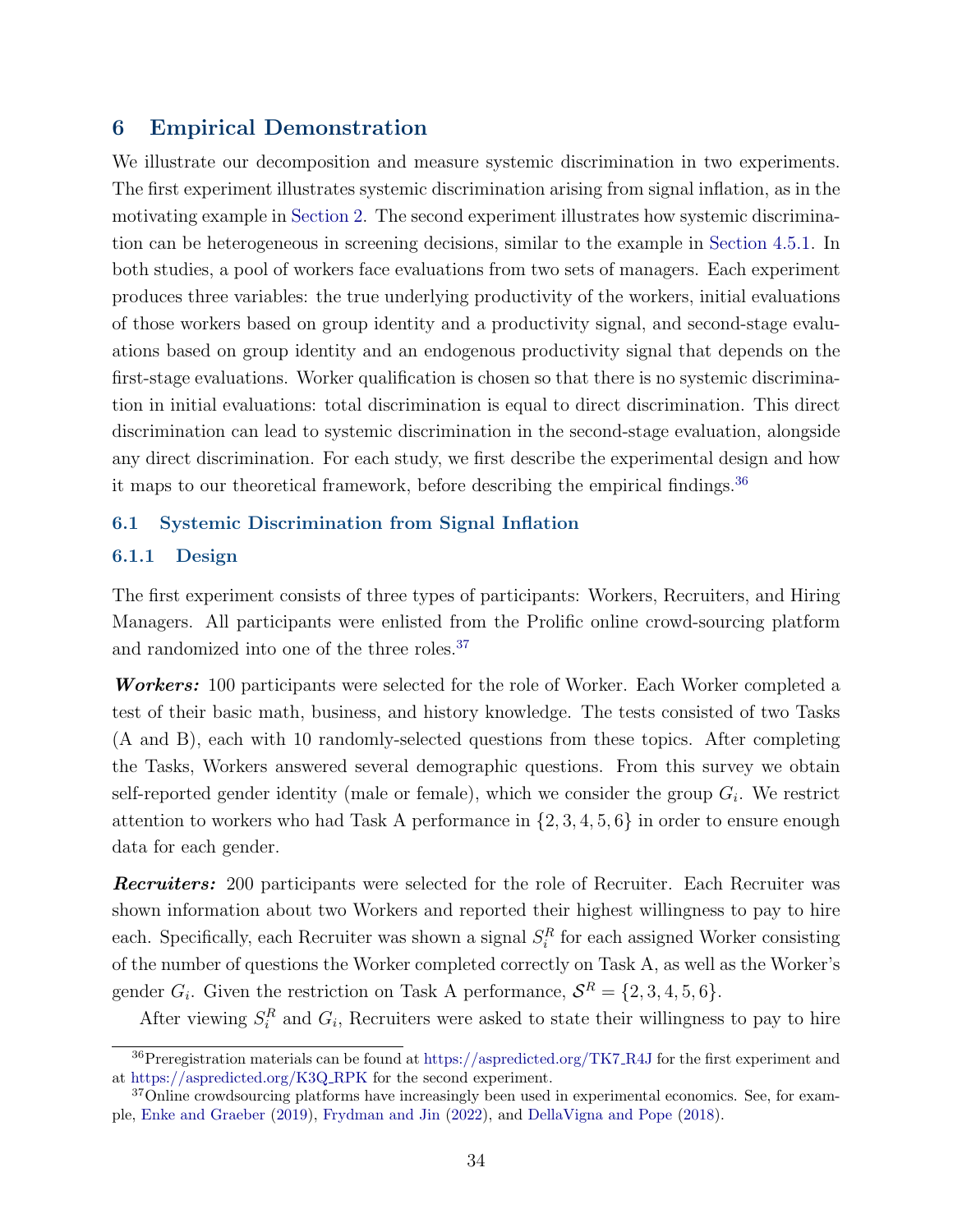Worker  $i$ , between 0 and 10 dollars. Formally, each Recruiter  $j$  took the action of stating a wage offer  $A_{ij}^R$ , with  $\mathcal{A} = \{0, \ldots, 10\}$ . The Recruiter's payoff was determined by  $A_{ij}^R$  and the Worker's Task B performance. Recruiter wage offers were accepted or rejected according to the Becker-DeGroot-Marschak mechanism to ensure truthful reporting. Specifically, if the Recruiter's wage offer was larger than a randomly chosen number (uniformly distributed between 0 and 10) the Worker would be "hired." Recruiters then received a payment based on Task B performance of the hired Workers: they received 1 dollar for each question the Worker answered correctly on Task B, minus the randomly generated number.<sup>[38](#page-35-0)</sup> If the Recruiter's wage offer was lower than the randomly generated number, the Worker would not be hired and the Recruiter's earnings would not be affected.<sup>[39](#page-35-1)</sup> Task B performance is thus the relevant measure of Worker productivity in this first stage of the experiment, which we denote  $Y_i^{R*}$  with  $\mathcal{Y}^* = \{0, \ldots, 10\}.$ 

Hiring Managers: 500 participants were selected for the role of Hiring Manager. Each Hiring Manager was shown a randomly-selected Worker's gender  $G_i$  and a Recruiter's wage offer to them.<sup>[40](#page-35-2)</sup> Formally, each Hiring Manager j observed signal  $S_i^H \equiv A_{ik}^R$  for some Recruiter k assigned to Worker i, with  $S<sup>H</sup> = \{0, \ldots, 10\}$ . Hiring Managers then stated their maximum willingness to pay to hire the worker using the same methodology as with the Recruiters. We denote the Hiring Manager's action (wage offer) as  $A_{ij}^H$ , with A as defined above. Each Hiring Manager's payment depended on the Worker's performance on Task A (rather than Task B). Hence Task A performance is the relevant measure of Worker productivity for Hiring Managers, which we denote  $Y_i^{H*}$  with  $\mathcal{Y}^{H*} = \{2, 3, 4, 5, 6\}$  since we restricted attention to workers with Task A performance in  $\{2, 3, 4, 5, 6\}$ .

### <span id="page-35-3"></span>6.1.2 Results

We measure discrimination with respect to Worker qualification  $Y_i^{R0} = Y_i^{H0} = S_i^R$  (Task A performance), with  $\mathcal{Y}^0 = \{2, 3, 4, 5, 6\}$ . This focuses our measure on disparities arising between Workers who enter the hiring market with the same initial productivity signal. We first discuss the results from the Workers and the behavior of Recruiters, which yields a measure of direct discrimination in the initial decision. We then analyze the behavior of the Hiring Managers, which yields measures of both direct and systemic discrimination in the second-stage decision.

Workers: There were no significant gender differences in Worker performance on either Task. On average, Workers completed 3.47 questions correctly on Task A and 3.63 questions correctly on Task B. Regressing overall performance (the sum of performance on both tasks)

<span id="page-35-1"></span><span id="page-35-0"></span><sup>38</sup>Here and in the next study we censor earnings at zero so that they could not be negative.

<sup>&</sup>lt;sup>39</sup>Recruiters saw examples of the mechanism and passed comprehension checks before making wage offers. <sup>40</sup>Hiring Managers saw only one Worker profile in order to minimize potential contrast effects.

<span id="page-35-2"></span>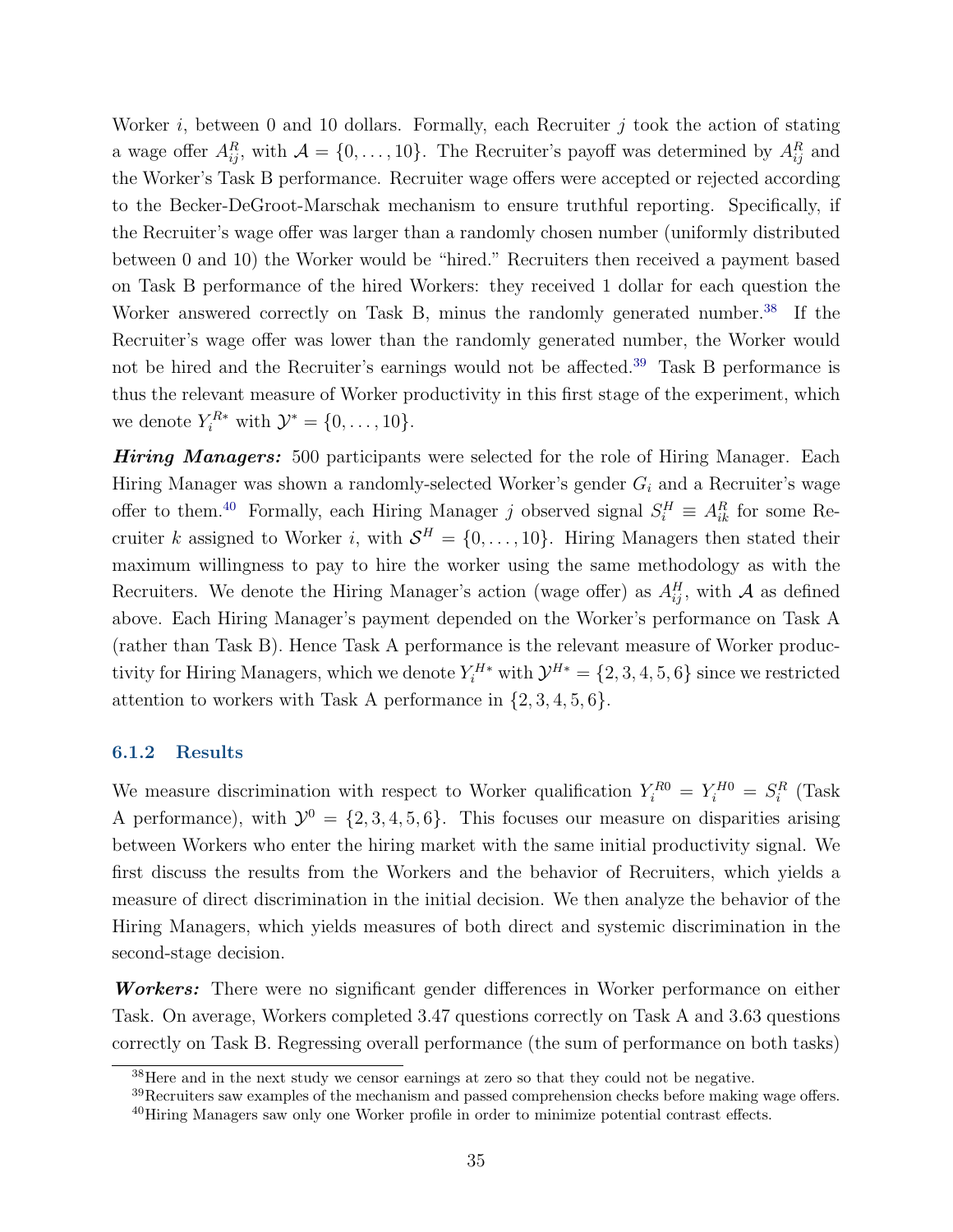|                                | (1)       | (2)       | (3)       |
|--------------------------------|-----------|-----------|-----------|
| Gender $(1=Male, 0=Female)$    | $0.47***$ | $0.47***$ | $0.49***$ |
|                                | (0.12)    | (0.12)    | (0.12)    |
| Signal $S_i^R$                 |           | $0.49***$ | $0.52***$ |
|                                |           | (0.09)    | (0.09)    |
| Constant                       | $4.99***$ | $3.04***$ | $5.71***$ |
|                                | (0.14)    | (0.36)    | (0.60)    |
| Recruiter Demographic Controls | N         | N         |           |

<span id="page-36-0"></span>Table 1. Signal Inflation: Direct Discrimination in Recruiter Wage Offers

Notes: This table reports coefficients from regressing Recruiter wage offers on Worker gender and the Worker's Task A performance. Columns 3 controls for Recruiter characteristics: age, gender, employment status, an indicator for the Recruiter being white, and an indicator for being college-educated. Standard errors, clustered at the Worker level, are reported in parentheses. \*\*\*  $p < 0.01$ ; \*\*  $p < 0.05$ ; \*  $p < 0.1$ ;

on a gender dummy (Male=1) yields a coefficient of  $-0.13$  ( $p = 0.84$ ). The gender coefficient is similarly insignificant when we regress performance on Task A  $(0.21; p = 0.63)$  and Task B (-0.34;  $p = 0.34$ ) on a gender dummy.

Performance on Task B was predictive of performance on Task A. Regressing the latter on the former yields a coefficient of 0.37 ( $p < 0.01$ ). There were no significant gender differences in this relationship. Regressing Task A performance on Task B performance, gender, and their interaction yields an insignificant interaction coefficient of 0.15 ( $p = 0.54$ ).

**Recruiters:** Given qualification  $Y_i^{R0} = S_i^R$ , any discrimination by Recruiters is direct. We can rule out accurate statistical discrimination as a driver of such direct discrimination, as the signal is equally informative for both men and women. Any direct discrimination is thus driven by the biased preferences or beliefs of Recruiters.

Recruiters directly discriminated against female Workers. The average offered wage was 5.23. Column 1 of [Table 1](#page-36-0) shows that male Workers were offered a 0.47 higher wage than female workers, on average  $(p < 0.01).<sup>41</sup>$  $(p < 0.01).<sup>41</sup>$  $(p < 0.01).<sup>41</sup>$  This effect corresponds to around 0.22 standard deviations of Recruiter wage offers. Column 2 shows that Recruiters responded positively to their signal, with each additional question correctly answered in Task A leading to a higher wage offer of 0.49 on average  $(p < 0.01)$ .<sup>[42](#page-36-2)</sup> Column 3 shows we get similar results controlling for Recruiter characteristics (gender, age, race, education, and employment status).<sup>[43](#page-36-3)</sup>

<span id="page-36-1"></span><sup>&</sup>lt;sup>41</sup>Since each Recruiter made offers to multiple Workers, standard errors are clustered at the individual level for all analyses that follow.

<span id="page-36-3"></span><span id="page-36-2"></span><sup>&</sup>lt;sup>42</sup>The coefficient without the gender control is identical, 0.49 ( $p < 0.01$ ), since  $G_i$  and  $S_i^R$  are uncorrelated.

<sup>43</sup>While this data alone cannot be used to disentangle preference and belief-based sources of direct discrimination, it is consistent with prior work showing inaccurate beliefs or stereotypes as drivers of gender discrimination in similar settings [\(Bordalo et al.](#page-47-8) [2019;](#page-47-8) [Bohren et al.](#page-47-9) [2019\)](#page-47-9).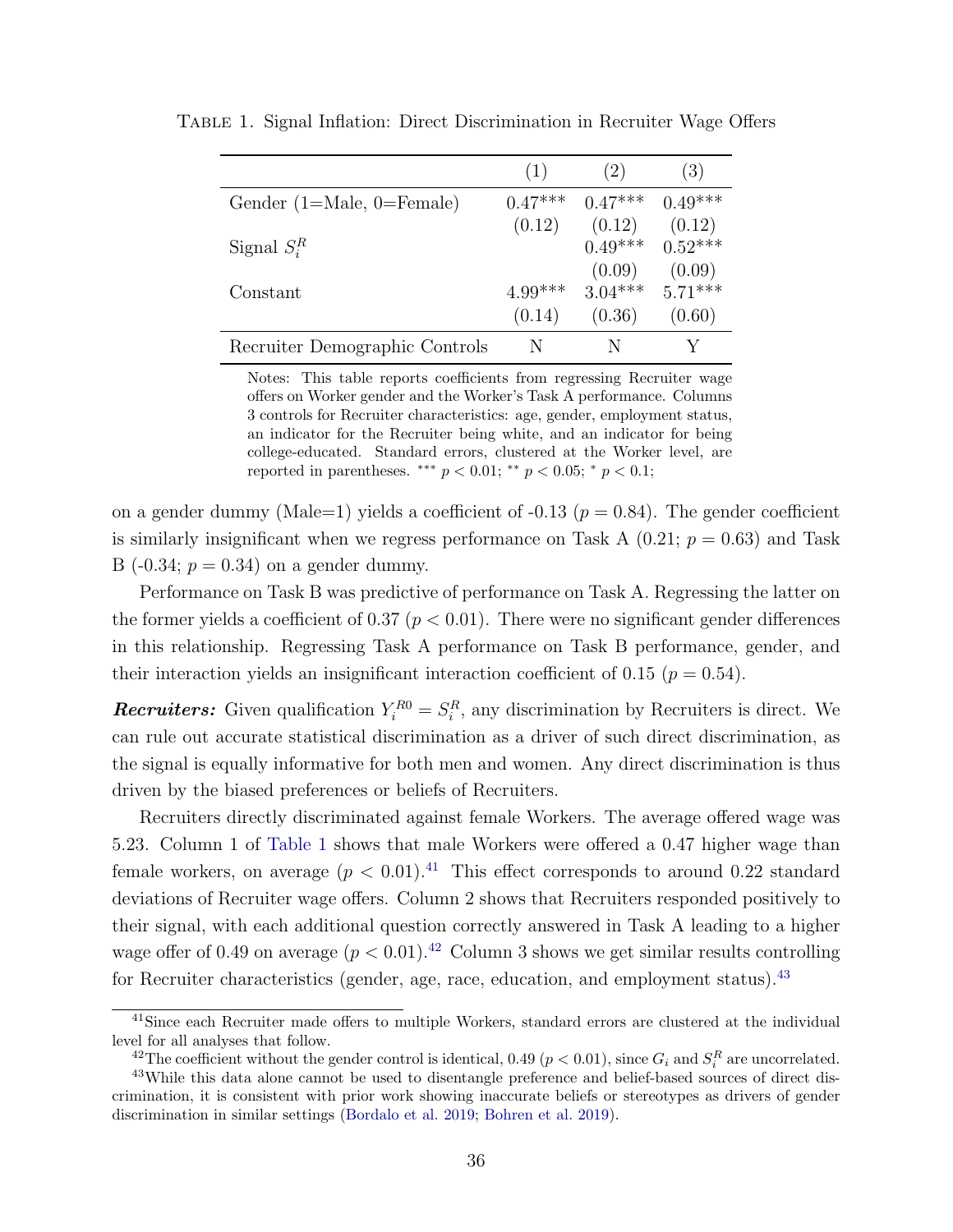<span id="page-37-0"></span>

Figure 1. Signal Inflation: Recruiter Wage Offers by Worker Gender and Signal

[Figure 1](#page-37-0) illustrates the direct discrimination by Recruiters, plotting average wage offers by Worker gender and Task A performance. Recruiter discrimination is similar across different performance signals. While higher signals leads to higher wage offers, there is a persistent wage gap between male and female Workers.

The direct discrimination in [Figure 1](#page-37-0) can be viewed as a measure of institutional discrimination among the "firm" of experimental Recruiters. To study whether such institutional discrimination is driven by in-group favoritism, we estimate the gender effect as a function of the Recruiter's own gender. Specifically, we estimate a regression of Recruiter wage offers on the Worker's gender separately for male and female Recruiters. Both sets of Recruiters offer significantly lower wages to female versus male workers. The coefficient for female Recruiters (0.30) is roughly half that of male Recruiters (0.68), though the difference between these coefficients is not statistically significant ( $p = 0.12$ ). Changing the composition of female and male Recruiters may thus decrease overall institutional discrimination, though the effects of such compositional changes may not be significant.

**Hiring Managers:** Since  $G_i$  is independent of  $Y_i^0$ , any disparities in Hiring Manager wage offers  $A_i^H$  reflect discrimination. Such discrimination could be direct (i.e. among male and female workers with the same Hiring Manager signal realization  $S_i^H = s$ ) or systemic (i.e. stemming from male and female workers with the same Recruiter signal realization  $S_i^R = s$ who then receive different Recruiter wage offers on average). Note that while Recruiter signals (Task A performance) are informative for their objective (Task B performance),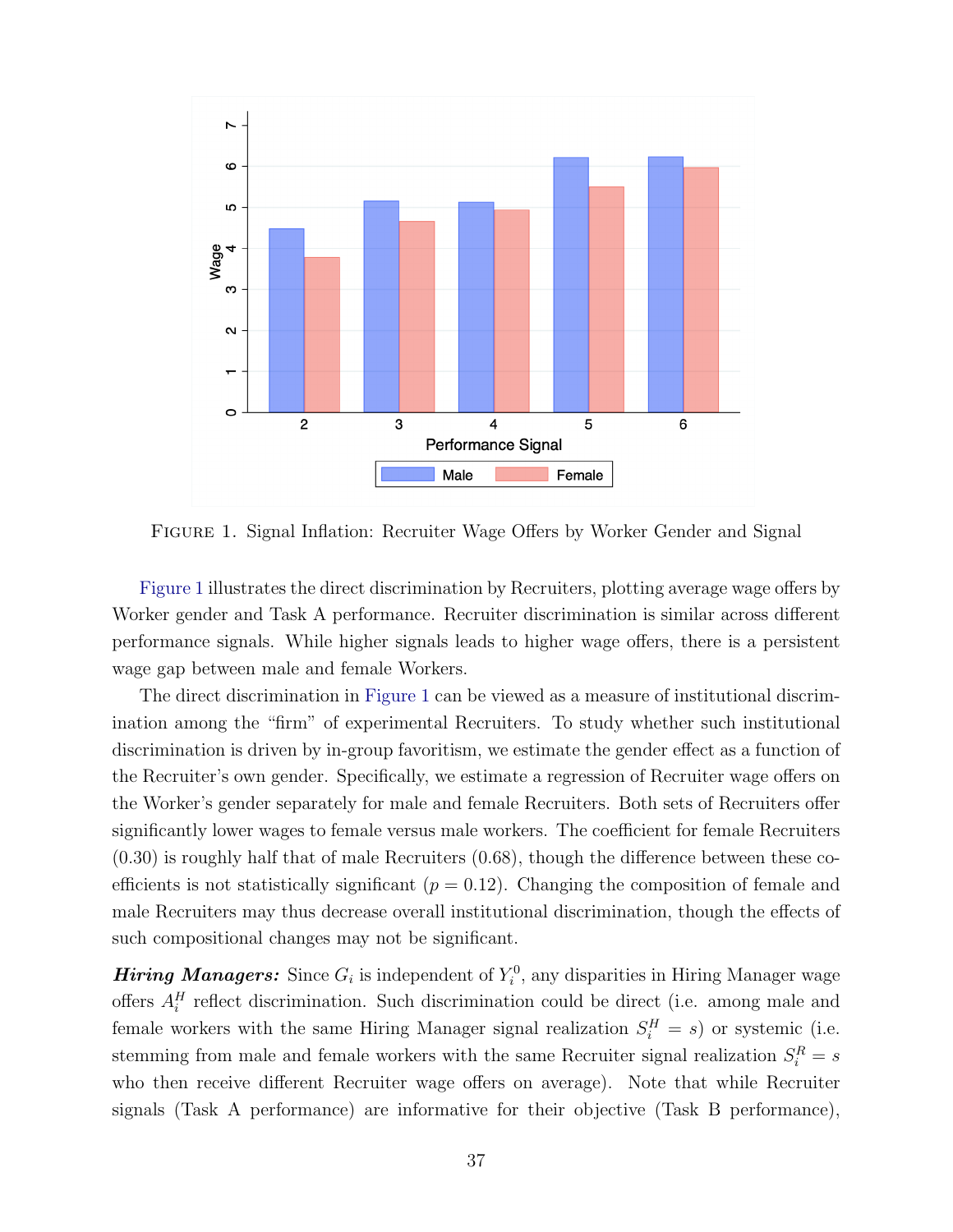<span id="page-38-1"></span>

|                                     | (1)       | (2)       | $\left(3\right)$ | (4)       |
|-------------------------------------|-----------|-----------|------------------|-----------|
| Gender $(1=Male, 0=Female)$         | $0.92***$ | $-0.09$   | $0.95***$        | $-0.09$   |
|                                     | (0.19)    | (0.13)    | (0.20)           | (0.13)    |
| Signal $S_i^H$                      |           | $0.72***$ |                  | $0.72***$ |
|                                     |           | (0.03)    |                  | (0.03)    |
| Constant                            | $5.18***$ | $1.78***$ | $5.36***$        | $1.76***$ |
|                                     | (0.14)    | (0.15)    | (0.42)           | (0.30)    |
| Hiring Manager Demographic Controls | N         | N         |                  |           |

Table 2. Signal Inflation: Total Discrimination in Hiring Manager Wage Offers

Notes: This table reports coefficients from regressing Hiring Manager wage offers on selfreported Worker gender and the Worker's Recruiter wage offer. Columns 3 and 4 control for Manager characteristics: age, gender, employment status, an indicator for the Manager being white, and an indicator for being college-educated. Robust standard errors are reported in parentheses. \*\*\*  $p < 0.01$ ; \*\*  $p < 0.05$ ; \*  $p < 0.1$ ;

Hiring Manager signals (prior wage offers) may be judged to be more informative since they are based on the same performance information that Hiring Managers will be compensated on (Task A performance). Indeed, regressing Hiring Manager wage offers on Hiring Manager signals yields a larger coefficient  $(0.71)$  than with Recruiters.<sup>[44](#page-38-0)</sup>

Hiring Managers discriminated against female Workers. The average Hiring Manager wage offer was 5.66, similar to the average Recruiter wage offer. Column 1 of [Table 2](#page-38-1) shows that male Workers were offered a 0.92 higher wage than female workers, on average  $(p < 0.01)$ . This disparity captures average total discrimination by Hiring Managers, and corresponds to roughly 0.45 standard deviations of Hiring Manager wage offers.

Hiring Manager discrimination, however, is mostly systemic. This result is suggested by Column 2 of [Table 2:](#page-38-1) adding a control for the Hiring Manager signal (i.e. the Recruiter wage offer) to the regression makes the effect of gender small and insignificant. Hiring Managers thus appear to offer similar wages to male and female Workers with the same Hiring Manager signal realization, on average. Columns 3 and 4 add Managers' demographic variables, again yielding similar results.

We now proceed to quantify systemic discrimination using the decompositions in [Sec](#page-31-1)[tion 5.3.](#page-31-1) We first estimate total Hiring Manager discrimination  $\Delta(y)$  by comparing male and female wage offers for each Task A performance level  $y \in \{2, 3, 4, 5, 6\}$ . We then estimate Hiring Managers' average direct discrimination against female workers with a given Task A performance,  $E[\tau_i \mid G_i = m, Y_i^0 = y]$ , by averaging gender disparities across each Hiring Manager signal realization according to the distribution each Task A performance induces over the Hiring Manager signal (i.e. the Recruiter wage offer). Per [Equation \(4\),](#page-32-0)

<span id="page-38-0"></span><sup>44</sup>Since each Hiring Manager made only one offer, standard errors are not clustered in these analyses.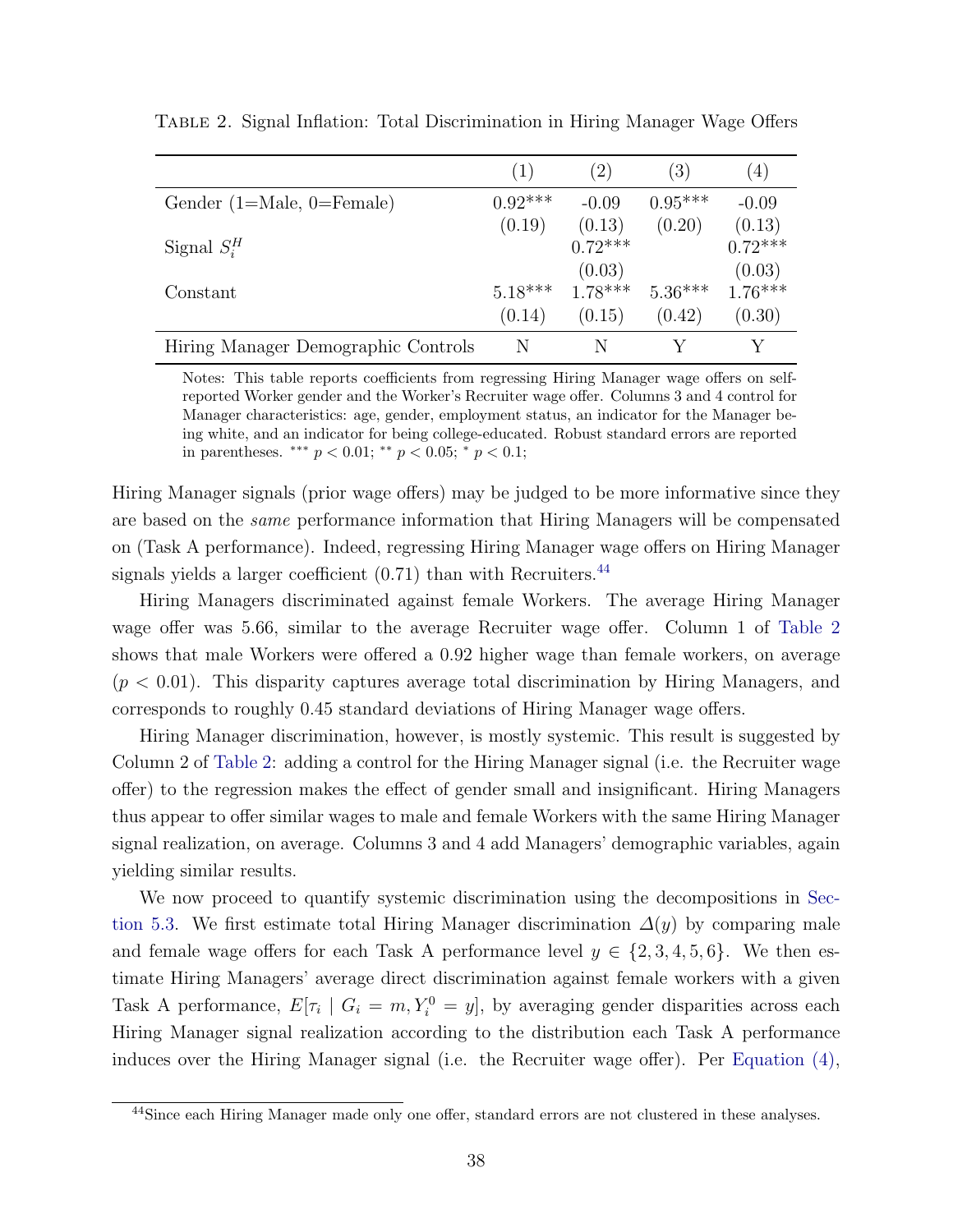subtracting this estimate of direct discrimination from the estimate of total discrimination yields an estimate of the measure of systemic discrimination in [Equation \(3\):](#page-31-2)  $\delta(f, y)$ . We similarly decompose total discrimination into the alternative measures of direct and systemic components in [Equations \(5\)](#page-32-1) and [\(6\).](#page-32-2) See [Appendix A](#page-52-0) for details on these three calculations.

[Table 4](#page-43-0) confirms that most Hiring Manager discrimination is systemic. Estimated total discrimination against female Workers ranges from 0.47 to 2.01 for Task A performance levels 2 through 6. Estimated average direct discrimination is smaller (and sometimes negative) in each decomposition. For example, Column 1 shows that total discrimination is 1.00 for Workers with a Task A performance level of 2. Estimates of systemic discrimination for this performance level range from 1.10 to 1.25, while estimated average direct discrimination at this performance level ranges from  $-0.25$  to  $-0.10$ . At the highest level of Task A performance in the table, total discrimination is 0.33 with systemic discrimination ranging from 0.20 to 0.22 and average direct discrimination ranging from 0.10 to 0.13.

The smaller levels of direct discrimination observed in the case of Hiring Managers versus Recruiters likely stems from their beliefs about the informativeness of the provided signal. As discussed in [Bohren et al.](#page-47-9) [\(2019\)](#page-47-9), belief-based discrimination is predicted to decrease as the perceived precision of the signal increases. Since the signal for males is inflated relative to the signal for females, accurate statistical discrimination would favor female workers to undo this inflation. Given that the direct discrimination mostly favors males, it must stem from biased beliefs or preferences [\(Bohren et al.](#page-47-0) [2020\)](#page-47-0).

#### <span id="page-39-0"></span>6.2 Systemic Discrimination and Screening

#### 6.2.1 Design

Our second experiment examined the role of screening in generating systemic discrimination. The study also recruited three types of participants—Workers, Recruiters, and Hiring Managers—through the Prolific platform.

Workers: We used the same 100 Workers from the first experiment. Here we restricted attention to Workers with Task A performance in {2, 3, 4, 5} in order to obtain enough data for each gender to be evaluated by Recruiters.

**Recruiters:** As in the first study, 200 participants were randomized into the role of Recruiter. Recruiters were shown the Task A performance of two Workers and the Workers' gender. Thus, as before, Task A performance is the Recruiter's signal  $S_i^R$ , with  $\mathcal{S}^R = \{2, 3, 4, 5\}$ .

The main difference between Recruiters in the first and second study is the type of decision they were asked to make. Rather than stating their highest willingness to pay, Recruiters here were asked to select which of the two Workers they would like to hire. Recruiters were then paid 1 dollar for each question the hired Worker answered correctly on Task B, above 5. Recruiter j's action rule is thus  $A_{ij}^R \in \{0,1\}$  and their payoff  $Y_i^{R*}$  is based on Task B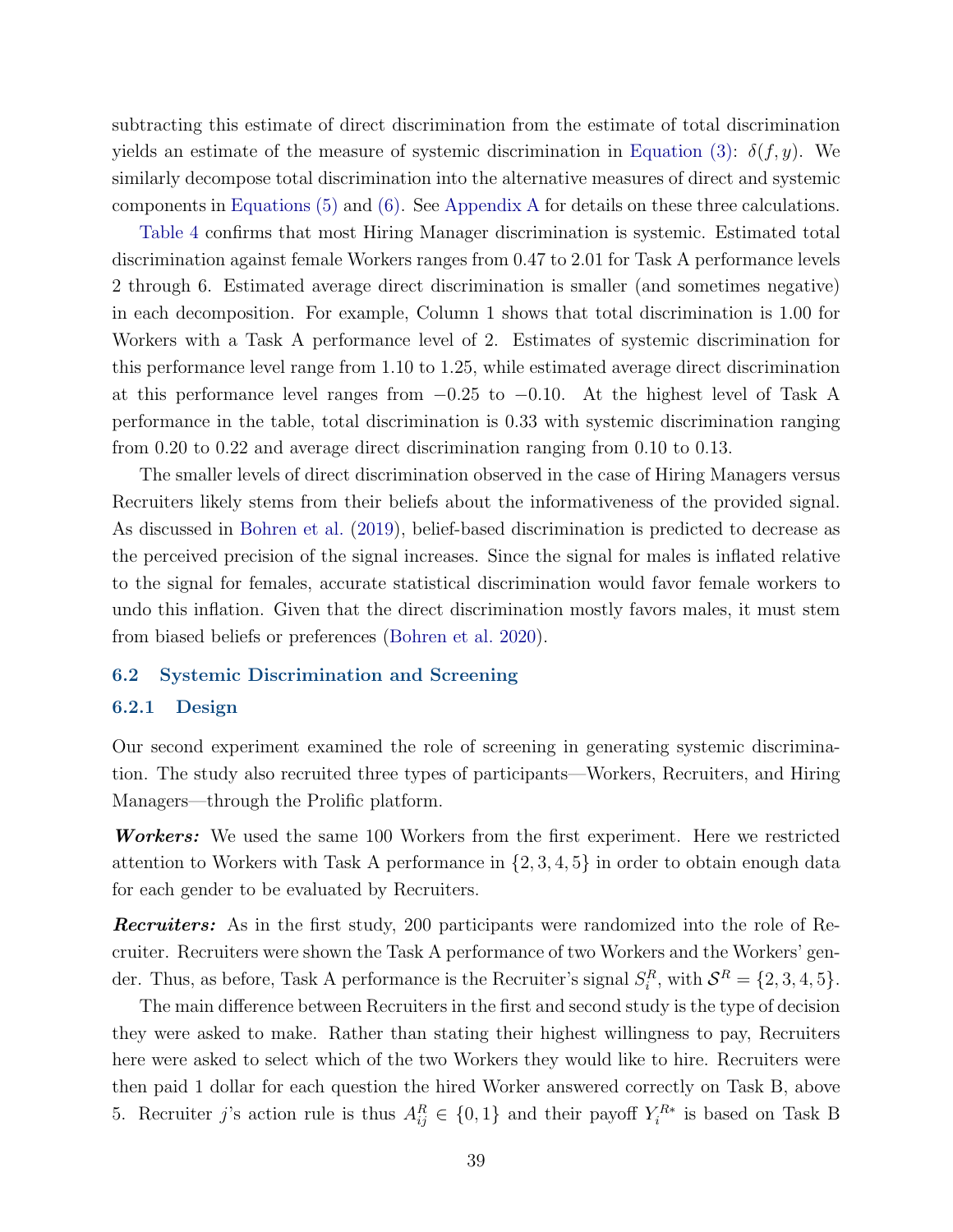|                                                                          | (1)             | (2)                                 | (3)          | (4)             | (5)          |  |
|--------------------------------------------------------------------------|-----------------|-------------------------------------|--------------|-----------------|--------------|--|
|                                                                          |                 | Worker Performance Level $Y_i^{H0}$ |              |                 |              |  |
|                                                                          | $\overline{2}$  | 3                                   | 4            | 5               | 6            |  |
| Total Discrimination                                                     | 1.00            | 1.39                                | 0.47         | 2.01            | 0.33         |  |
| Equation (4)<br>Average Direct Discrimination<br>Systemic Discrimination | $-0.10$<br>1.10 | 0.30<br>1.09                        | 0.11<br>0.36 | 0.51<br>1.50    | 0.10<br>0.23 |  |
| Equation (5)<br>Average Direct Discrimination<br>Systemic Discrimination | $-0.25$<br>1.25 | $-0.17$<br>1.56                     | 0.29<br>0.17 | $-0.08$<br>2.08 | 0.13<br>0.20 |  |
| Equation (6)<br>Average Direct Discrimination<br>Systemic Discrimination | $-0.18$<br>1.18 | 0.07<br>1.33                        | 0.20<br>0.27 | 0.22<br>1.79    | 0.12<br>0.22 |  |

Table 3. Signal Inflation: Total, Direct, and Systemic Discrimination in Manager Wages

Notes: This table reports estimates of total discrimination, average direct discrimination, and systemic discrimination in Hiring Manager wage offers across different levels of Worker productivity. Total discrimination is measured by the average difference in wage offers among male vs. female Workers with a given Task A score. Average direct and systemic discrimination are measured by equations [Equations \(4\)](#page-32-0) to [\(6\),](#page-32-2) as described in the text.

performance, with  $\mathcal{Y}^* = \{0, \ldots, 10\}.$ 

**Hiring Managers:** As in the first study, we recruited 500 participants for the role of Hiring Manager. Hiring Managers saw one Worker's profile who had been evaluated by a Recruiter, along with information about their gender. There were two key differences relative to the first study: in how the Hiring Managers' information was generated and decision environment. First, Hiring Managers were shown information on the Worker's Task A performance but only if the Recruiter had chosen to hire them; Managers saw no performance information if the Worker had not been hired. Second, rather than stating a wage, Managers made a binary decision of whether or not to hire the Worker. If hired, the Manager received a bonus corresponding to the Worker's Task B performance; if not hired, the Manager received 4 dollars with certainty.

Formally, each Hiring Manager j observed a signal  $S_i^H$  in  $S^H = \{2, 3, 4, 5\}$ , corresponding to Worker *i*'s Task A performance, if the Worker was hired by the recruiter  $(A_{ij}^R = 1)$ . If the Worker was not hired  $(A_{ij}^R = 0)$ , the Hiring Manager observed no signal  $(S^H = \emptyset)$ . In either case, Hiring Managers saw Worker gender  $G_i$ . The Manager's action  $A_{ij}^H \in \{0,1\}$ corresponds to her hiring the Worker. The relevant measure of Worker productivity for Hiring Managers is Task B performance,  $Y_i^{H*} \in \{0, \ldots, 10\}.$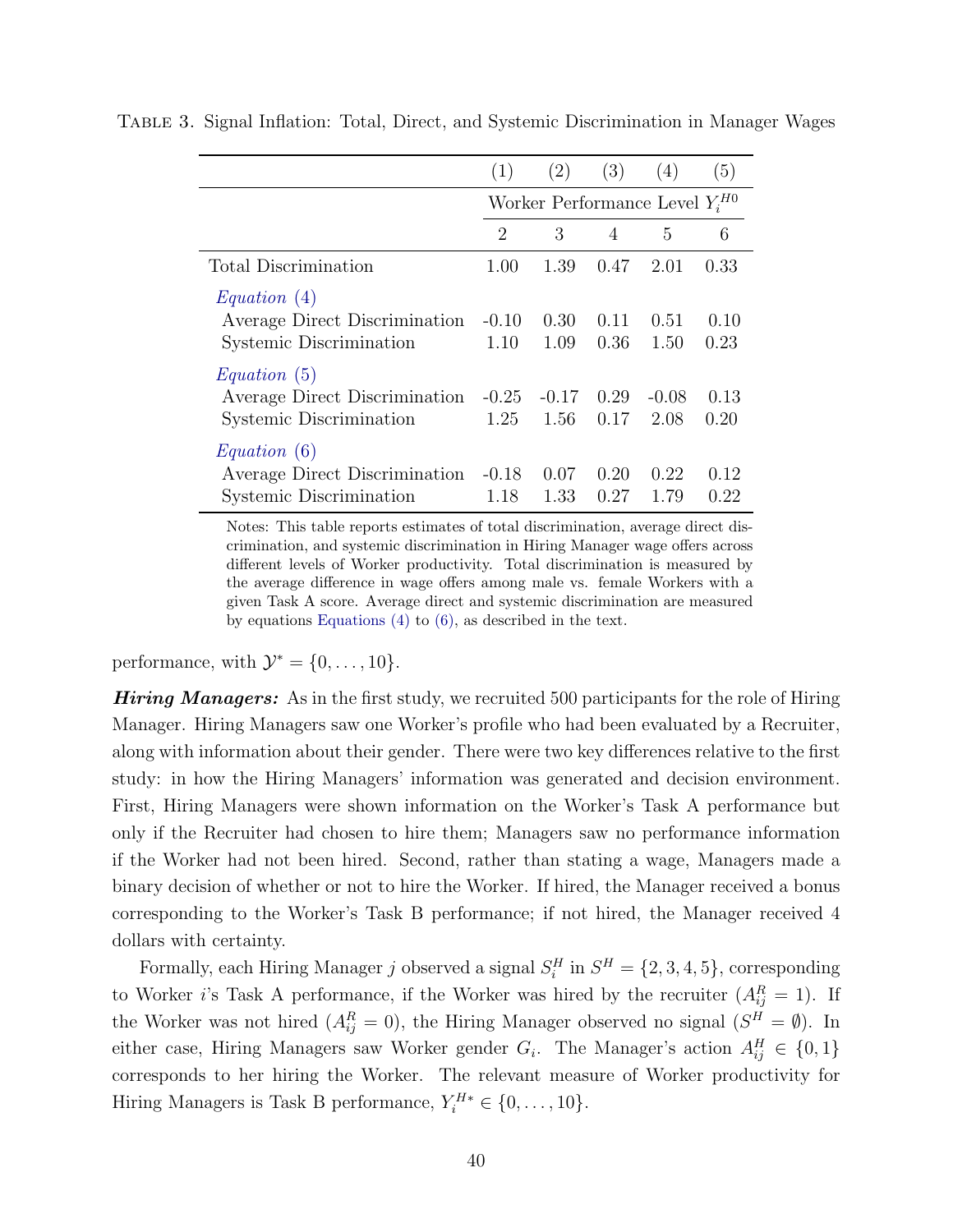#### 6.2.2 Results

As before, we measure systemic and total discrimination with respect to Task A performance,  $Y_i^{R0} = Y_i^{H0} = S_i^R$ , with  $\mathcal{Y}^0 = \{2, 3, 4, 5\}$  here. Total discrimination for recruiters at signal realization  $S_i^R = s^R$  is again equal to the level of direct discrimination at this qualification level. We first discuss Recruiter direct discrimination before discussing direct and systemic discrimination in Hiring Manager actions.

**Recruiters:** Recruiter hiring actions exhibited direct discrimination against female Workers. The hiring rate for male Workers was 28 percentage points higher than for female Workers ( $p < 0.01$ ), who were hired at a rate of 36%.<sup>[45](#page-41-0)</sup> Given the lack of gender-based performance differences, as reported in [Section 6.1.2,](#page-35-3) this disparity in hiring rates is not consistent with accurate statistical discrimination. Therefore, Recruiter direct discrimination again stems from either biased preferences or beliefs.

As in the first study, we can examine the extent of institutional discrimination in the "firm" consisting of our experimental Recruiters. We again find that both male and female Recruiters are less likely to hire female versus male Workers. Here, the coefficient for female Recruiters (0.25) is approximately 20% smaller than that of male Recruiters (0.31). The difference in coefficients in not statistically significant ( $p = 0.66$ ), but does further illustrate how gender composition can impact the extent of institutional discrimination.

**Hiring Managers:** Differential hiring rates in  $A_i^H$  reflect (total) discrimination, which can be direct (i.e. holding  $S_i^H$  fixed) or systemic. As before, systemic discrimination stems from the dependence of the Hiring Manager's signal on the Recruiter's action. Here, however, Recruiter actions affect signal *informativeness*—whether the Hiring Manager sees an (uninflated) productivity signal. Per [Section 4.5.1](#page-23-1) we expect the differences in signal quality across groups to lead to heterogeneity in the systemic discrimination faced by Workers with different qualification (Task A performance) levels.

We find significant discrimination against female workers by Hiring Managers. On average, male Workers were hired at a 9 percentage point higher rate than female Workers  $(p = 0.02)$ , who were hired at a rate of 22%. This average effect masks important heterogeneity. [Figure 2](#page-42-0) shows hiring rates by Worker gender and their Task A performance. While the discrepancy in hiring rates is relatively small for low performance levels, it increases substantially at high performance: the gender gap in hiring rates increases from 5 to 27 percentage points as we move from the lowest to the highest Task A performance levels.

The heterogeneity in total discrimination is due in part to gender differences in the availability of productivity signals. Because of direct discrimination by Recruiters, Managers

<span id="page-41-0"></span><sup>45</sup>Standard errors are clustered at the individual level. Since each Recruiter had to make an offer to one of the Workers, we do not include further controls when examining hiring rates.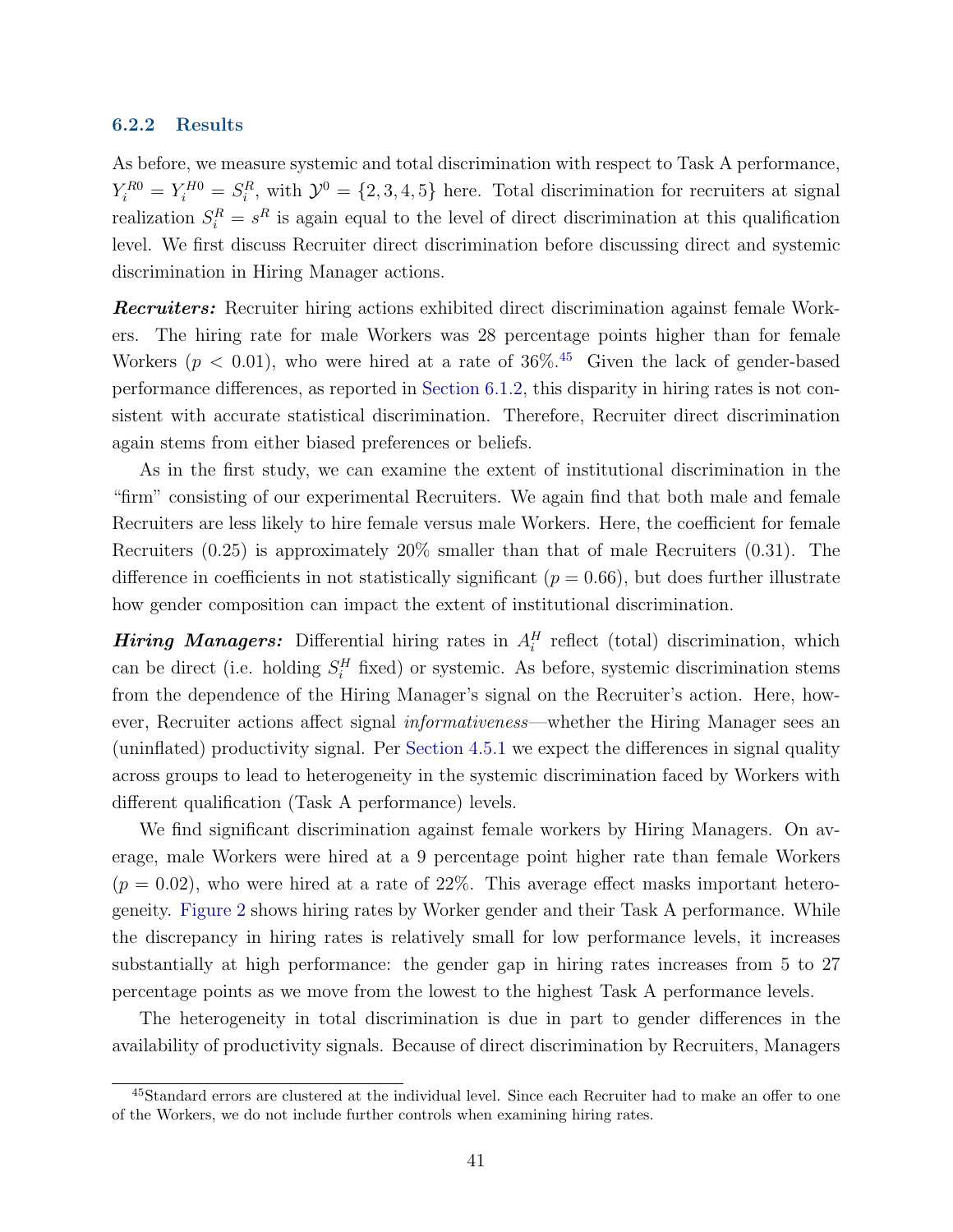<span id="page-42-0"></span>

Figure 2. Screening: Manager Hiring Rates by Worker Gender and Qualification

are 27% less likely to see Task A performance information from a high-performing woman than from an equally qualified man. Hiring Managers are substantially more likely to hire a high-performing Worker when they have access to performance information versus the case where they do not  $(53\% \text{ vs. } 12\%, p < 0.01)$ . Since Managers are less likely to learn this information about women, they are less likely to hire them. Thus, systemic discrimination from screening hurts high-performing women the most.

As before we estimate systemic discrimination in Hiring Manager actions using the de-compositions in [Section 5.3.](#page-31-1) We first estimate total Hiring Manager discrimination  $\Delta(y^0)$ by comparing male and female hiring rates for each level of Task A performance  $y^0 \in$  $\mathcal{Y}^{H0} = \{2, 3, 4, 5\}.$  We then estimate the average direct Hiring Manager discrimination  $E[\tau_i \mid G_i = m, Y_i^{H0} = y^0]$  faced by male Workers with a given Task A performance  $y^0$  by computing and averaging gender disparities that condition on the observed  $y^0$  (or nothing). Per [Equation \(4\),](#page-32-0) subtracting this estimate of direct discrimination from the estimate of total discrimination yields an estimate of the measure of systemic discrimination in equa-tion [Equation \(3\):](#page-31-2)  $\delta(f, y)$ . We similarly decompose total discrimination into the alternative measures of direct and systemic components in equations [Equations \(5\)](#page-32-1) and [\(6\).](#page-32-2) Again, see [Appendix A](#page-52-0) for details on these three calculations.

[Table 4](#page-43-0) confirms the heterogeneity in systemic discrimination faced by women with different productivity levels. At the two lower levels of Task A performance, systemic discrimination is estimated to be slightly negative or zero. However, we estimate positive systemic discrimination at the two higher performance levels, ranging from 2 to 3 percentage points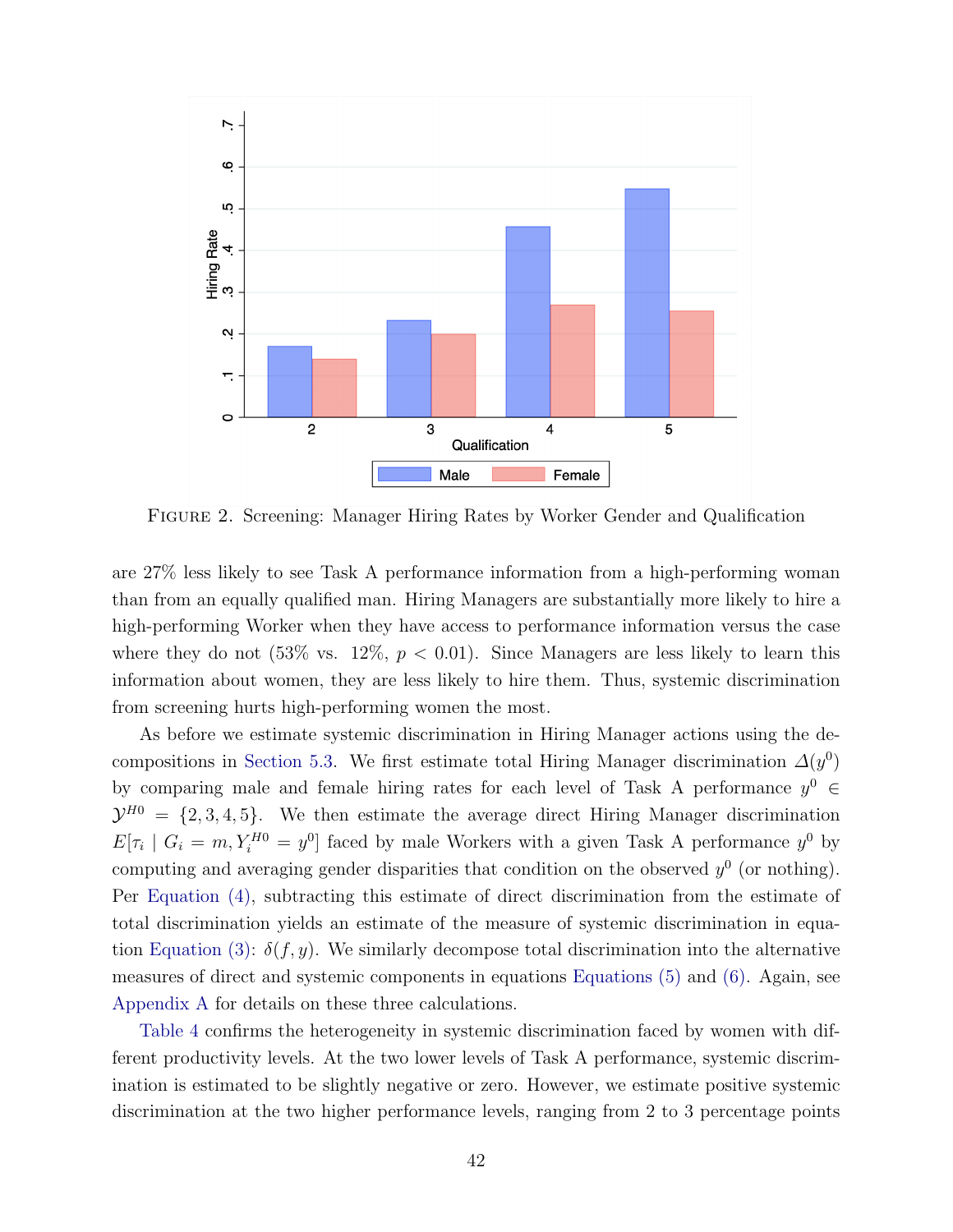|                                                                          | (1)                           | (2)            | (3)            | (4)            |
|--------------------------------------------------------------------------|-------------------------------|----------------|----------------|----------------|
|                                                                          | Task A Performance $Y_i^{H0}$ |                |                |                |
|                                                                          | $\mathcal{D}_{\mathcal{L}}$   | 3              | $\overline{4}$ | 5              |
| Total Discrimination                                                     | 0.05                          | 0.09           | 0.16           | 0.27           |
| Equation (4)<br>Average Direct Discrimination<br>Systemic Discrimination | 0.06<br>$-0.01$               | 0.09<br>0.00   | 0.14<br>0.02   | 0.20<br>0.07   |
| Equation (5)<br>Average Direct Discrimination<br>Systemic Discrimination | 0.07<br>$-0.02$               | 0.10<br>0.00   | 0.13<br>0.04   | 0.16<br>0.11   |
| Equation (6)<br>Average Direct Discrimination<br>Systemic Discrimination | 0.06<br>$-()$ . $()$          | 0.09<br>(1.00) | 0.13<br>0.03   | 0.18<br>(0.09) |

<span id="page-43-0"></span>Table 4. Screening: Total, Direct, and Systemic Discrimination in Hiring Manager Actions

Notes: This table reports estimates of total discrimination, average direct discrimination, and systemic discrimination in Hiring Manager hiring rates across different levels of Worker performance on Task A. Total discrimination is measured by the average difference in hiring rates among male vs. female Workers with a given Task A score. Average direct and systemic discrimination are measured by equations Equations  $(4)$  to  $(6)$ , as described in the text.

when  $Y_i^{H0} = 4$  and from 7 to 11 percentage points when  $Y_i^{H0} = 5$ . Thus, only looking at direct discrimination would miss up to 40 percent of total discrimination in our setting. Interestingly, estimated direct discrimination also rises with Worker productivity; the heterogeneity in [Figure 2](#page-42-0) comes from both types of discrimination in Hiring Manager actions.

In summary, our two empirical investigations illustrate both the potential impact of systemic factors in treatment disparities (despite no underlying disparity in worker productivity) as well as how such systemic discrimination can be measured. Importantly, despite the substantial levels of total discrimination in our setting, standard tools such as correspondence and audit studies would not have detected the majority of discrimination in Hiring Manager wage offers or hiring rates: direct Hiring Manager discrimination, which conditions on the non-gender signal, was much smaller than total discrimination in the first study and misses important heterogeneity in total discrimination in the second study. The results also underscore the pitfalls of conditioning on observables which may themselves be the outcomes of previous discrimination; this strategy would suggest minimal discrimination in the first study, despite substantial total discrimination. Finally, the studies illustrate how direct discrimination against members of specific groups, such as those stemming from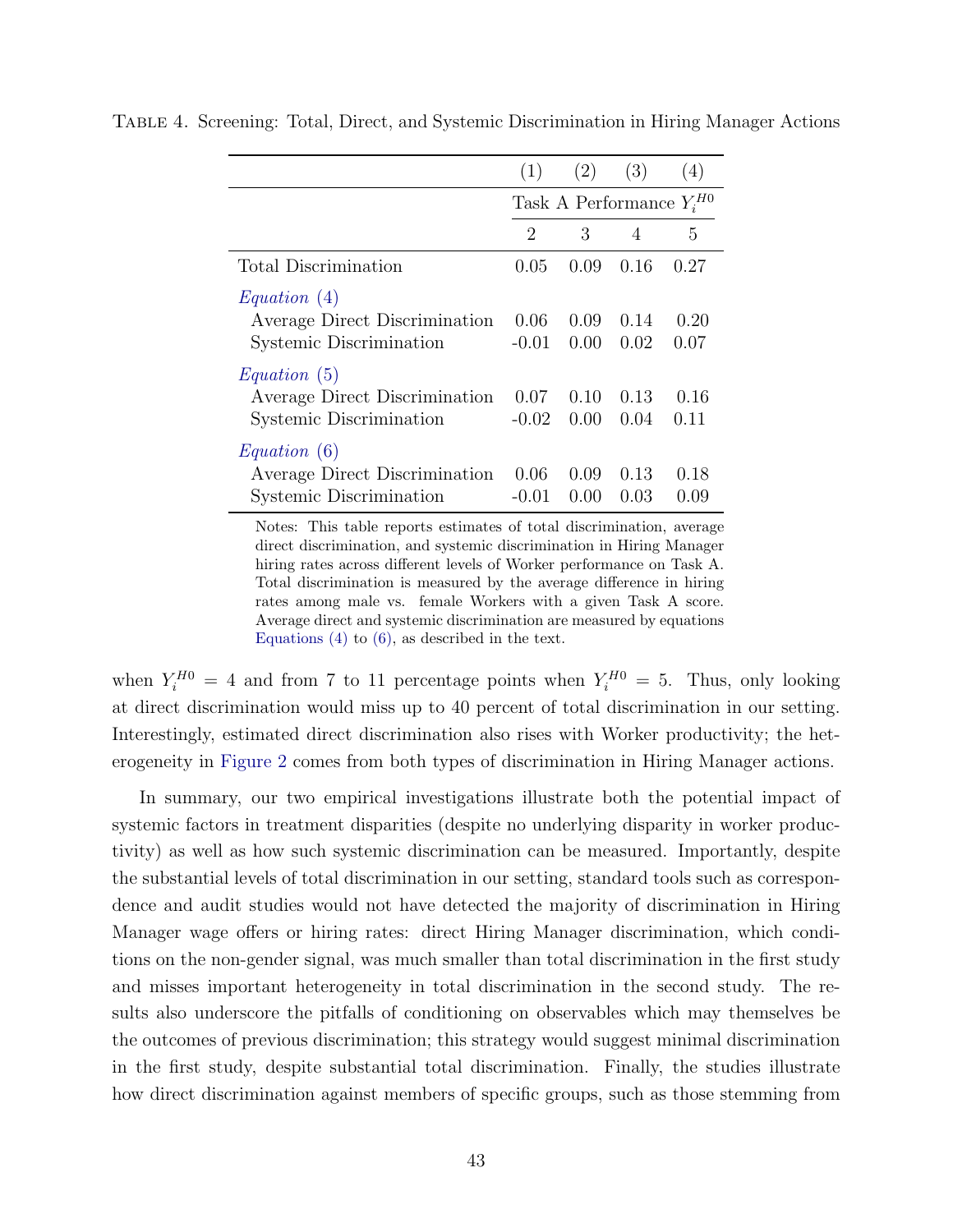animus, inaccurate stereotypes, or accurate statistical discrimination [\(Becker](#page-46-0) [1957;](#page-46-0) [Phelps](#page-50-0) [1972;](#page-50-0) [Bordalo et al.](#page-47-13) [2016\)](#page-47-13), can perpetuate total discrimination even when the direct discrimination is mitigated (as in [Section 2](#page-7-0) and [Appendix B.1\)](#page-53-0). Thus policies which aim to eliminate direct discrimination through contact [\(Rao](#page-50-15) [2019;](#page-50-15) [Paluck, Green, and Green](#page-50-16) [2019\)](#page-50-16) or correcting beliefs [\(Bohren et al.](#page-47-0) [2020\)](#page-47-0) may still allow discrimination to persist through systemic factors.

# <span id="page-44-0"></span>7 Conclusion

Vast literatures in social and computer science emphasize the importance of systemic factors in driving group-based disparities, yet economic analyses largely focus on direct discrimination by individuals. This paper seeks to bridge this gap by developing new theoretical and empirical tools to study systemic discrimination. We show how economic models and measures of individual direct discrimination can be seen as focusing on one component of total discrimination. This analysis suggests high returns to new economic theories of how systemic discrimination can arise and persist across different contexts and time periods. Our decomposition of total discrimination into direct and systemic components further motivates the development of new econometric tools that identify these components with different forms of experimental and observational data. Our hiring experiments show how conventional methods of studying direct discrimination can miss total discrimination and important heterogeneity in practice.

Understanding the interaction between different sources of direct and systemic discrimination is important from a policy perspective. As an example, consider the case of Banthe-Box (BTB) policies that seek to eliminate questions about prior criminal history from job applications. The premise is based on the fact that employers are less likely to call back and interview applicants with past criminal records, even when those infractions are minor and not relevant for the job. As we formalize, direct discrimination in policing will thus generate systemic discrimination from signal inflation against Black workers. BTB policies presumably address this disparity by eliminating the inflated signal. However, if evaluators believe that Black workers have a higher underlying propensity for criminal activity than white workers—then this can interact with screening discrimination to exacerbate disparities. Specifically, by making the applicant's signal less informative, BTB policies may lead employers to rely on their biased priors—hurting Black applicants without criminal records without necessarily helping those with criminal records. [Agan and Starr](#page-46-16) [\(2017a\)](#page-46-16) report results from a field experiment demonstrated this effect: removing information about criminal records exacerbated the Black-white callback gap from 7% to 43%. By formalizing the interaction between direct and systemic sources of discrimination, our framework is useful for interpreting and predicting the effects of policies that aim to address it.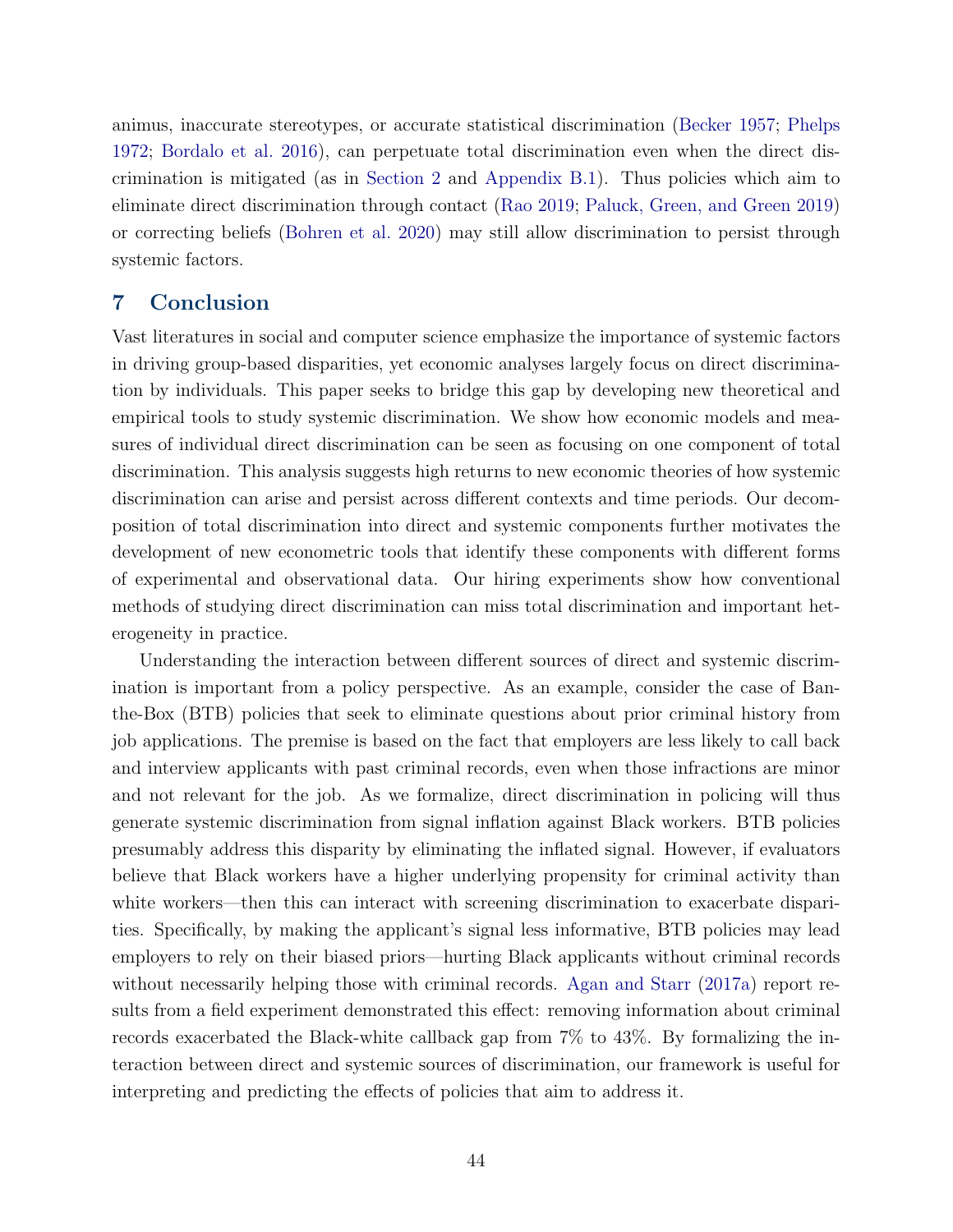New analytic tools may broaden the scope for formulating appropriate policy responses to the many large and persistent disparities documented in the literature. Indirect discrimination can lead to illegal disparate impact in some settings, as in the landmark Griggs v. Duke Power Co. (1970) finding. The development of robust econometric methods for measuring systemic and total discrimination, perhaps across different qualification measures, can be a powerful complement to existing regulatory tools in such settings. $^{46}$  $^{46}$  $^{46}$  Robust economic models of systemic discrimination can aide the interpretation of these methods, by enriching policymakers' understanding of dynamics and heterogeneity within and across different domains. Such theoretical and empirical advancements can improve policy making and equity in labor markets, housing, criminal justice, education, healthcare, and other areas.

<span id="page-45-0"></span><sup>46</sup>For example, the U.S. Equal Employment Opportunity Commission (EEOC) launched nearly 600 investigations into systemic discrimination in 2020. Many employment practices EEOC flags for possible systemic are indirect (such as word-of-mouth recruitment practices), and would thus not be picked up by a conventional correspondence or audit study (see [https://www.eeoc.gov/systemic-enforcement-eeoc\)](https://www.eeoc.gov/systemic-enforcement-eeoc).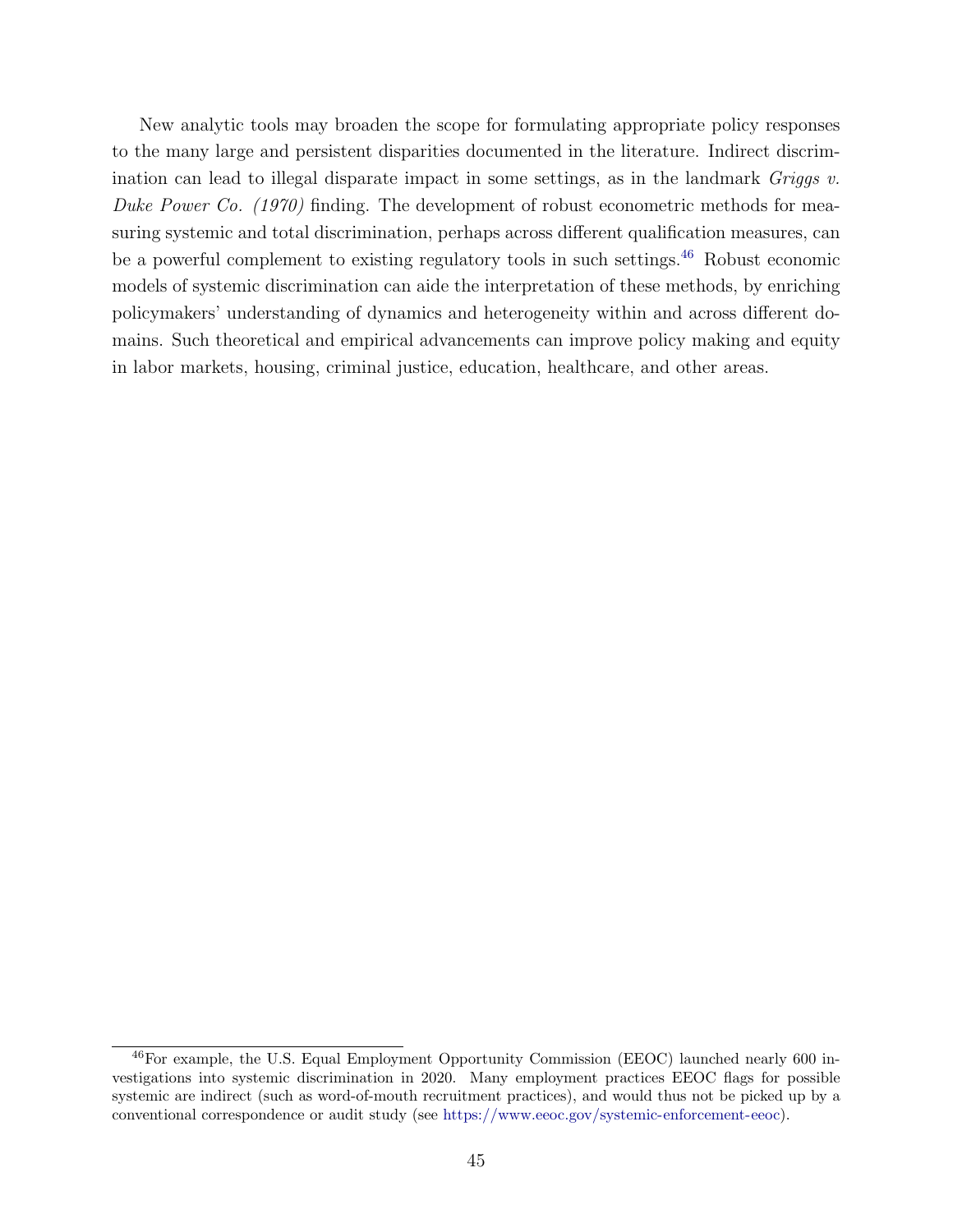# References

- <span id="page-46-6"></span>AARONSON, D., D. HARTLEY, AND B. MAZUMDER (2021): "The Effects of the 1930s HOLC 'Redlining' Maps," American Economic Journal: Economic Policy, 13, 355–92.
- <span id="page-46-16"></span><span id="page-46-13"></span>AGAN, A. AND S. STARR (2017a): "Ban the Box, Criminal Records, and Racial Discrimination: A Field Experiment," The Quarterly Journal of Economics, 133, 191–235.  $(2017b)$ : "The Effect of Criminal Records on Access to Employment," American
- Economic Review P&P, 107, 560–64.
- <span id="page-46-8"></span>Aigner, D. and G. Cain (1977): "Statistical Theories of Discrimination in Labor Markets," Industrial and Labor Relations Review, 30, 175–187.
- <span id="page-46-5"></span>Allard, S. W. and M. L. Small (2013): "Reconsidering the Urban Disadvantaged: The Role of Systems, Institutions, and Organizations," Annals of the American Academy of Political and Social Science, 647, 6–20.
- <span id="page-46-11"></span>ANDRE, P. (2022): "Shallow Meritocracy," *Working Paper.*
- <span id="page-46-1"></span>ANGWIN, J., J. LARSON, S. MATTU, AND L. KIRCHNER (2016): "Machine Bias," ProPublica Report.
- <span id="page-46-15"></span>Antonovics, K. and B. G. Knight (2009): "A New Look at Racial Profiling: Evidence from the Boston Police Department," The Review of Economics and Statistics, 91, 163– 177.
- <span id="page-46-4"></span>ARNOLD, D., W. DOBBIE, AND P. HULL (2021a): "Measuring Racial Discrimination in Algorithms," AEA Papers and Proceedings, 111, 49–54.
- <span id="page-46-3"></span> $-(2021b)$ : "Measuring Racial Discrimination in Bail Decisions," *NBER Working Paper* No. 26999.
- <span id="page-46-10"></span>Arnold, D., W. Dobbie, and C. S. Yang (2018): "Racial Bias in Bail Decisions," Quarterly Journal of Economics, 133, 1885–1932.
- <span id="page-46-7"></span>ARROW, K. J. (1973): "The Theory of Discrimination," in *Discrimination in Labor Markets*, ed. by O. Ashenfelter and A. Rees, Princeton, NJ: Princeton University Press.
- <span id="page-46-9"></span>BARRON, K., R. DITLMANN, S. GEHRIG, AND S. SCHWEIGHOFER-KODRITSCH (2020): "Explicit and Implicit Belief-Based Gender Discrimination: a Hiring Experiment," WZB Discussion Paper.
- <span id="page-46-12"></span>BARTOŠ, V., M. BAUER, J. CHYTILOVÁ, AND F. MATĚJKA (2016): "Attention Discrimination: Theory and Field Experiments with Monitoring Information Acquisition," American Economic Review, 106, 1437–75.
- <span id="page-46-2"></span>BAYER, P., F. FERREIRA, AND S. L. ROSS (2017): "What Drives Racial and Ethnic Differences in High-Cost Mortgages? The Role of High-Risk Lenders," Review of Financial Studies, 31, 175–205.
- <span id="page-46-14"></span><span id="page-46-0"></span>BECKER, G. S. (1957): *The Economics of Discrimination*, University of Chicago Press.
- Benson, A., S. Board, and M. Meyer-ter Vehn (2019): "Discrimination in Hiring: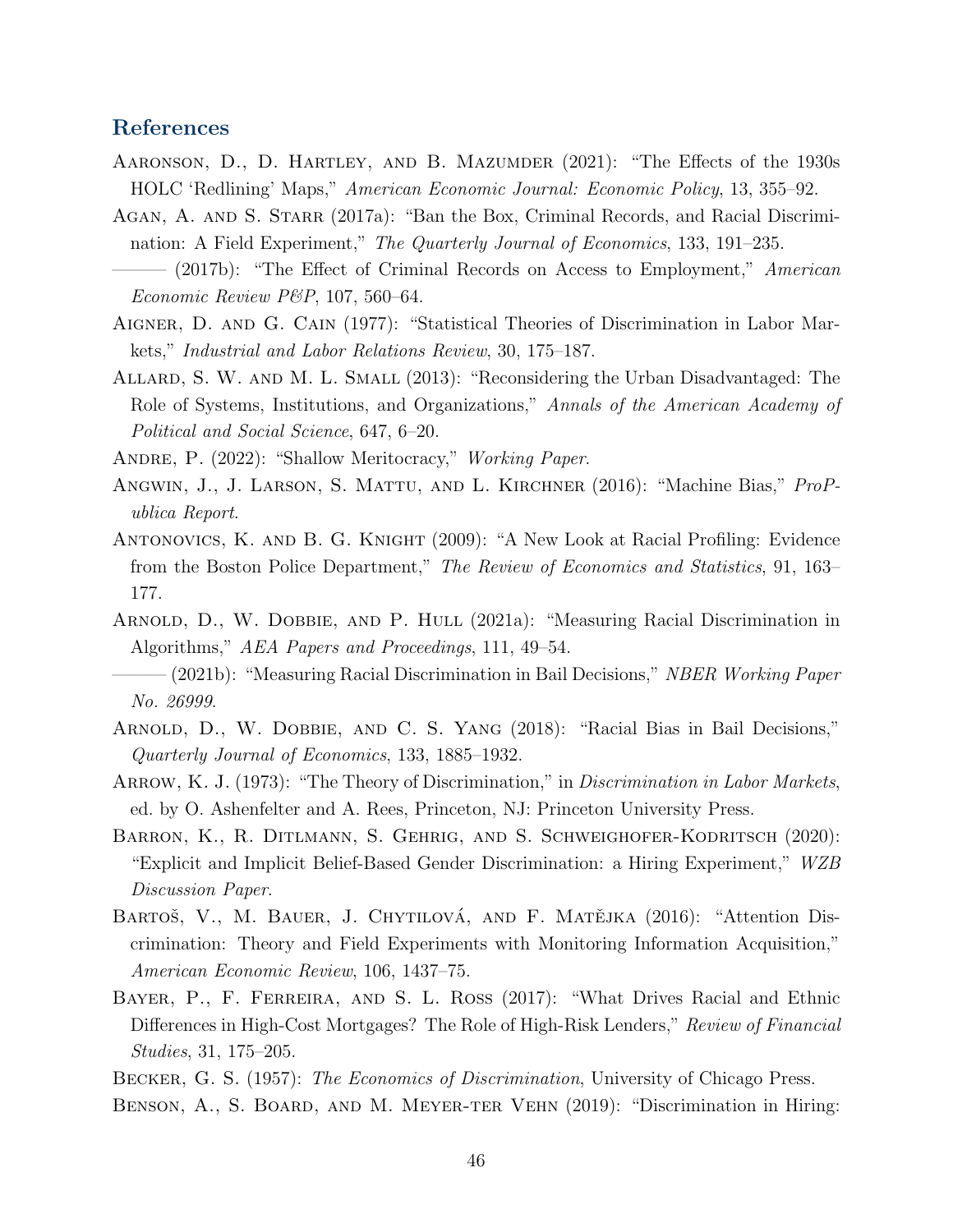Evidence from Retail Sales," UCLA Working Paper.

- <span id="page-47-11"></span>BERK, R., H. HEIDARI, S. JABBARI, M. KEARNS, AND A. ROTH (2018): "Fairness in Criminal Justice Risk Assessments: The State of the Art," Sociological Methods  $\mathcal{C}$ Research, 50, 1–42.
- <span id="page-47-14"></span><span id="page-47-5"></span>BERTRAND, M. AND E. DUFLO (2016): Field Experiments on Discrimination, Elsevier.
- Bertrand, M. and S. Mullainathan (2004): "Are Emily and Greg More Employable Than Lakisha and Jamal? A Field Experiment on Labor Market Discrimination," American Economic Review, 94, 991–1013.
- <span id="page-47-1"></span>Blau, F. D. and L. M. Kahn (2017): "The Gender Wage Gap: Extend, Trends, and Explanations," Journal of Economic Literature, 55, 789–865.
- <span id="page-47-7"></span>Blinder, A. S. (1973): "Wage Discrimination: Reduced Form and Structural Estimates," Journal of Human Resources, 8, 436–455.
- <span id="page-47-0"></span>Bohren, J. A., K. Haggag, A. Imas, and D. G. Pope (2020): "Inaccurate Statistical Discrimination: An Identification Problem," NBER Working Paper No. 25935.
- <span id="page-47-16"></span>Bohren, J. A. and D. N. Hauser (2022): "Representing Biases and Heuristics as Misspecified Models," Working Paper.
- <span id="page-47-9"></span>BOHREN, J. A., A. IMAS, AND M. ROSENBERG (2019): "The Dynamics of Discrimination: Theory and Evidence," American Economic Review, 109, 3395–3436.
- <span id="page-47-13"></span>Bordalo, P., K. Coffman, N. Gennaioli, and A. Shleifer (2016): "Stereotypes," The Quarterly Journal of Economics, 131, 1753–1794.
- <span id="page-47-8"></span>— (2019): "Beliefs About Gender," *American Economic Review*, 109, 739–73.
- <span id="page-47-10"></span>BREKOULAKIS, S. (2013): "Systemic Bias and the Institution of International Arbitration: A New Approach to Arbitral Decision-Making," Journal of International Dispute Settlement, 4, 553–585.
- <span id="page-47-15"></span>BROWNBACK, A. AND M. A. KUHN (2019): "Understanding Outcome Bias," *Games and* Economic Behavior, 117, 342–360.
- <span id="page-47-17"></span>Bursztyn, L., T. Fujiwara, and A. Pallais (2017): "'Acting Wife': Marriage Market Incentives and Labor Market Incentives," American Economic Review, 107, 3288–3319.
- <span id="page-47-6"></span>CANAY, I., M. MOGSTAD, AND J. MOUNTJOY (2020): "On the Use of Outcome Tests for Detecting Bias in Decision Making," NBER Working Paper No. 27802.
- <span id="page-47-3"></span>CARD, D. AND A. B. KRUEGER (1992): "School Quality and Black-White Relative Earnings: A Direct Assessment," Quarterly Journal of Economics, 107, 151–200.
- <span id="page-47-4"></span>CHANDRA, A. AND D. O. STAIGER (2010): "Identifying Provider Prejudice in Healthcare," NBER Working Paper No. 16382.
- <span id="page-47-2"></span>CHARLES, K. K. AND E. HURST (2002): "The Transition To Home Ownership And The Black-White Wealth Gap," Review of Economics and Statistics, 84, 281–297.
- <span id="page-47-12"></span>Coate, S. and G. C. Loury (1993): "Will Affirmative-Action Polices Eliminate Negative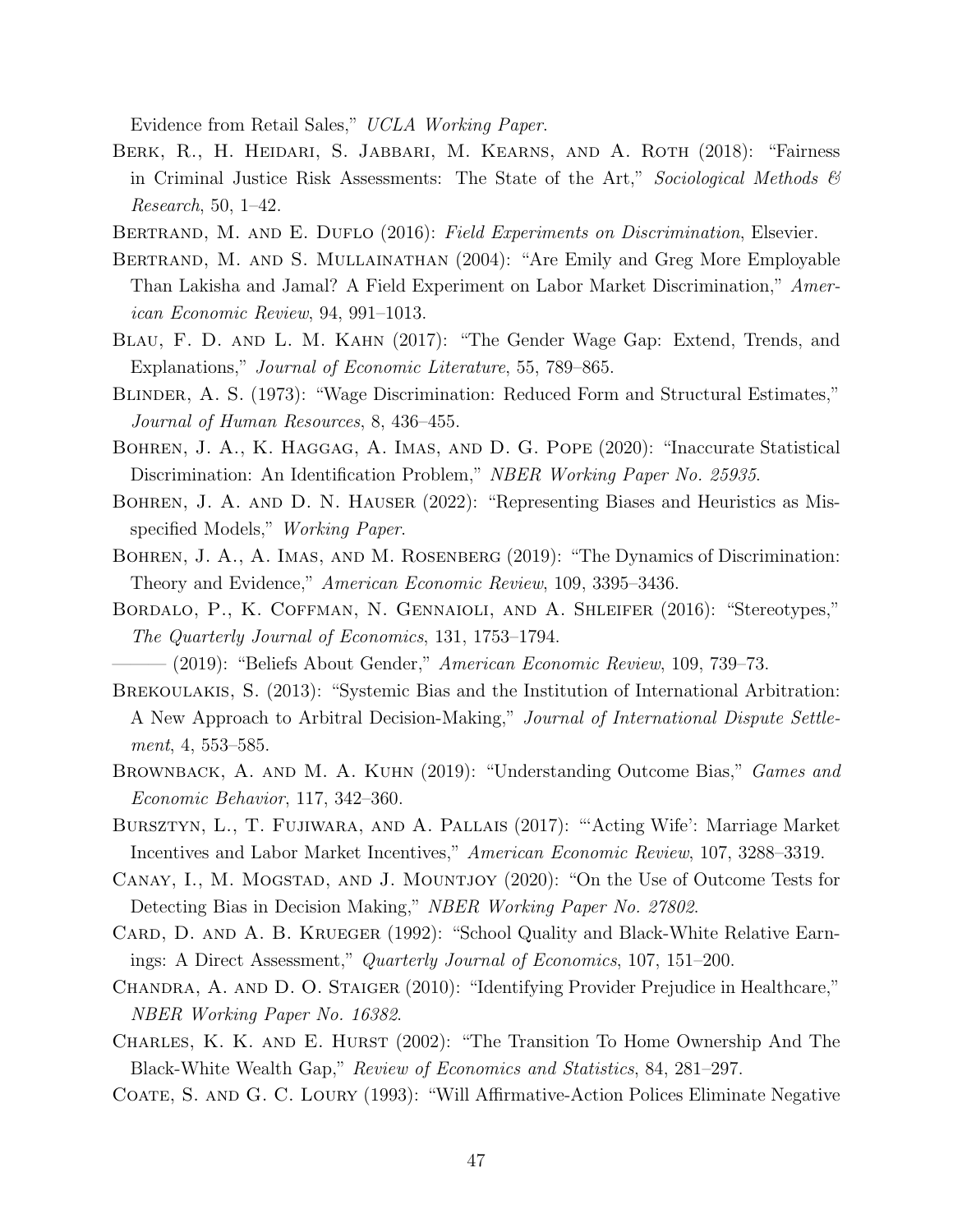Stereotypes?" American Economic Review, 83, 1220–1240.

- <span id="page-48-8"></span>Coffman, K. B., C. L. Exley, and M. Niederle (2021): "The Role of Beliefs in Driving Gender Discrimination," Management Science, 67, 3551–3569.
- <span id="page-48-7"></span>Cook, L. (2014): "Violence and Economic Growth: Evidence from African American Patents, 1870-1940," Journal of Economic Growth, 19, 221–257.
- <span id="page-48-2"></span>DARITY, W. (2005): "Stratification Economics: the Role of Intergroup Inequality," Journal of Economics and Finance, 29, 144–153.
- <span id="page-48-1"></span>DARITY, W. A. AND P. L. MASON (1998): "Evidence on Discrimination in Employment: Codes of Color, Codes of Gender," Journal of Economic Perspectives, 12, 63–90.
- <span id="page-48-0"></span>De Plevitz, L. (2007): "Systemic Racism: The Hidden Barrier to Educational Success for Indigenous School Students," Australian Journal of Education, 51, 54–71.
- <span id="page-48-6"></span>DE QUIDT, J., J. HAUSHOFER, AND C. ROTH (2018): "Measuring and Bounding Experimenter Demand," American Economic Review, 108, 3266–3302.
- <span id="page-48-17"></span>DellaVigna, S. and D. Pope (2018): "What Motivates Effort? Evidence and Expert Forecasts," The Review of Economic Studies, 85, 1029–1069.
- <span id="page-48-15"></span>Enke, B. and T. Graeber (2019): "Cognitive Uncertainty," NBER Working Paper No. 26518.
- <span id="page-48-10"></span>Fang, H. and A. Moro (2011): "Theories of Statistical Discrimination and Affirmative Action: A Survey," in Handbook of Social Economics, Elsevier, vol. 1, 133–200.
- <span id="page-48-3"></span>Farkas, G. (2003): "Racial Disparities and Discrimination in Education: What Do We Know, How Do We Know It, and What Do We Need to Know?" Teachers College Record, 105, 1119–1146.
- <span id="page-48-5"></span><span id="page-48-4"></span>FEAGIN, J. (2013): Systemic Racism: A Theory of Oppression, Routledge.
- Feagin, J. R. and C. B. Feagin (1978): Discrimination American Style: Institutional Racism and Sexism, Prentice Hall.
- <span id="page-48-9"></span>Fiske, S. T. (1998): "Stereotyping, Prejudice, and Discrimination," The Handbook of Social Psychology, 2, 357–411.
- <span id="page-48-14"></span>Fisman, R., D. Paravisini, and V. Vig (2017): "Cultural proximity and loan outcomes," American Economic Review, 107, 457–92.
- <span id="page-48-16"></span>FRYDMAN, C. AND L. J. JIN (2022): "Efficient Coding and Risky Choice," The Quarterly Journal of Economics, 137, 161–213.
- <span id="page-48-11"></span>FRYER, R. G. AND S. D. LEVITT (2004): "The Causes and Consequences of Distinctively Black Names," The Quarterly Journal of Economics, 119, 767–805.
- <span id="page-48-12"></span>GADDIS, S. M. (2017): "How Black Are Lakisha and Jamal? Racial Perceptions from Names Used in Correspondence Audit Studies," Sociological Science, 4, 469–489.
- <span id="page-48-13"></span>Gallen, Y. and M. Wasserman (2021): "Informed Choices: Gender Gaps in Career Advice," CEPR Discussion Paper No. DP15728.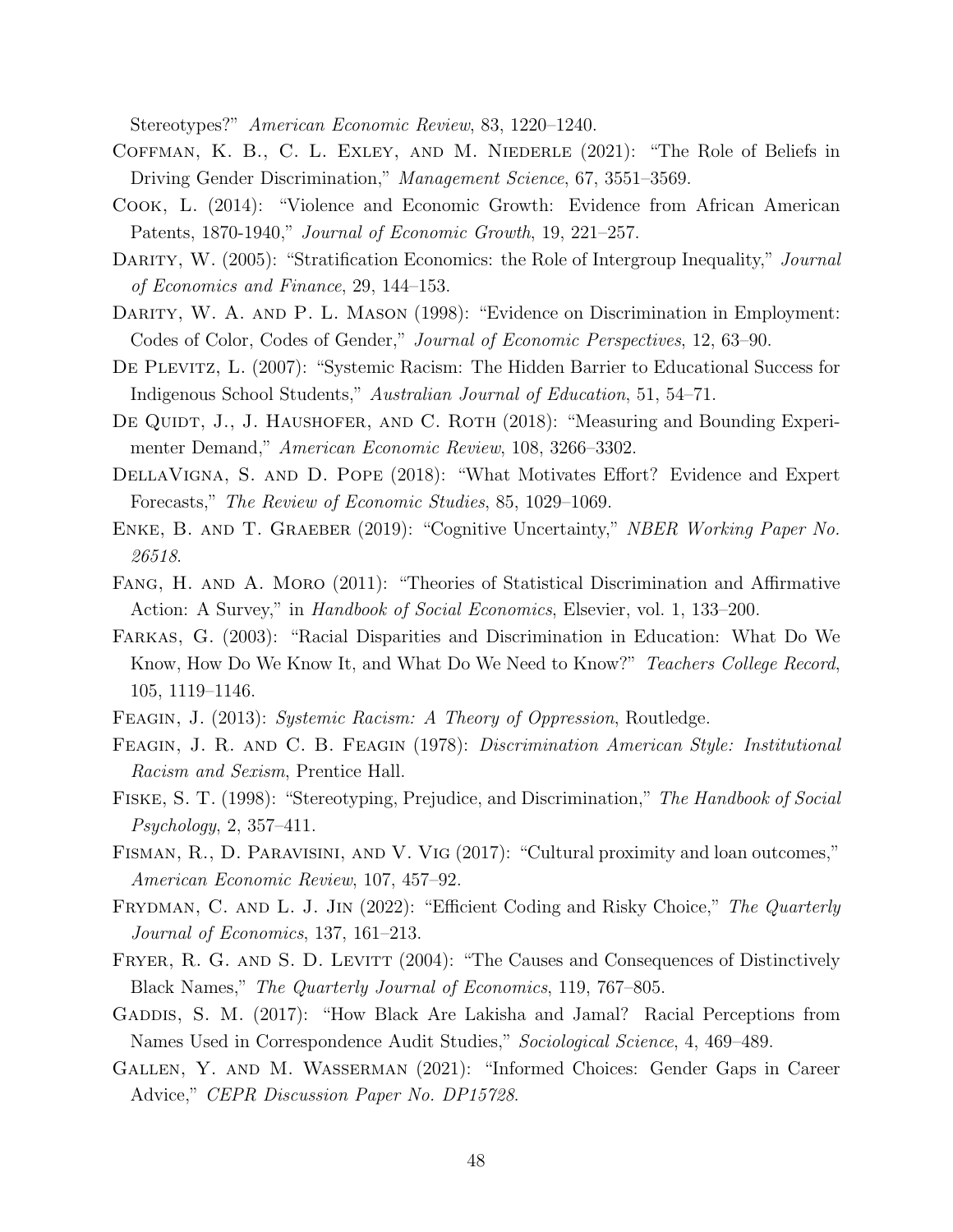- <span id="page-49-7"></span>Glover, D., A. Pallais, and W. Pariente (2017): "Discrimination as a Self-Fulfilling Prophecy: Evidence from French Grocery Stores," The Quarterly Journal of Economics, 132, 1219–1260.
- <span id="page-49-0"></span>Gorman, E. H. (2005): "Gender Stereotypes, Same-Gender Preferences, and Organizational Variation in the Hiring of Women: Evidence from Law Firms," American Sociological Review, 70, 702–728.
- <span id="page-49-10"></span>Grau, N. and D. Vergara (2021): "An Observational Implementation of the Outcome Test with an Application to Ethnic Prejudice in Pretrial Detentions," Working Paper.
- <span id="page-49-3"></span>Gynter, P. (2003): "On the Doctrine of Systemic Discrimination and its Usability in the Field of Education," International Journal on Minority and Group Rights, 10, 45–54.
- <span id="page-49-6"></span>HARDT, M., E. PRICE, AND N. SREBRO (2016): "Equality of Opportunity in Supervised Learning," Proceedings of the 30th Conference on Neural Information Processing Systems, 3323–3331.
- <span id="page-49-16"></span>Heckman, J. J. (1990): "Varieties of Selection Bias," American Economic Review Papers and Proceedings, 80, 313–318.
- <span id="page-49-4"></span>HILL, R. B. (1988): Structural Discrimination: The Unintended Consequences of Institutional Processes., Wesleyan University Press.
- <span id="page-49-8"></span>HÜBERT, R. AND A. T. LITTLE (2020): "A Behavioral Theory of Discrimination in Policing," Working Paper.
- <span id="page-49-11"></span>HULL, P. (2021): "What Marginal Outcome Tests Can Tell Us About Racially Biased Decision-Making," NBER Working Paper No. 28503.
- <span id="page-49-14"></span>Jolly-Ryan, J. (1998): "Chipping Away at Discrimination at the Country Club," Pepperdine Law Review, 25, 2.
- <span id="page-49-2"></span>KITAGAWA, E. M. (1955): "Components of a Difference Between Two Rates," *Journal of* the American Statistical Association, 50, 1168–1194.
- <span id="page-49-15"></span>Kleinberg, J., H. Lakkaraju, J. Leskovec, J. Ludwig, and S. Mullainathan (2018): "Human Decisions and Machine Predictions," Quarterly Journal of Economics, 133, 237–293.
- <span id="page-49-9"></span>Kline, P. M., E. K. Rose, and C. R. Walters (2021): "Systemic Discrimination among Large U.S. Employers," NBER Working Paper No. 29053.
- <span id="page-49-1"></span>KNOWLES, J., N. PERSICO, AND P. TODD (2001): "Racial Bias in Motor Vehicle Searches: Theory and Evidence," Journal of Political Economy, 109, 203–229.
- <span id="page-49-13"></span>Kohler-Hausmann, I. (2019): "Eddie Murphy and the Dangers of Counterfactual Causal Thinking about Detecting Racial Discrimination," Northwestern University Law Review, 113, 1163–1227.
- <span id="page-49-12"></span><span id="page-49-5"></span>MAYHEW, L. H. (1968): Law and Equal Opportunity, Harvard University Press.
- MENGEL, F., J. SAUERMANN, AND U. ZÖLITZ (2019): "Gender Bias in Teaching Evalua-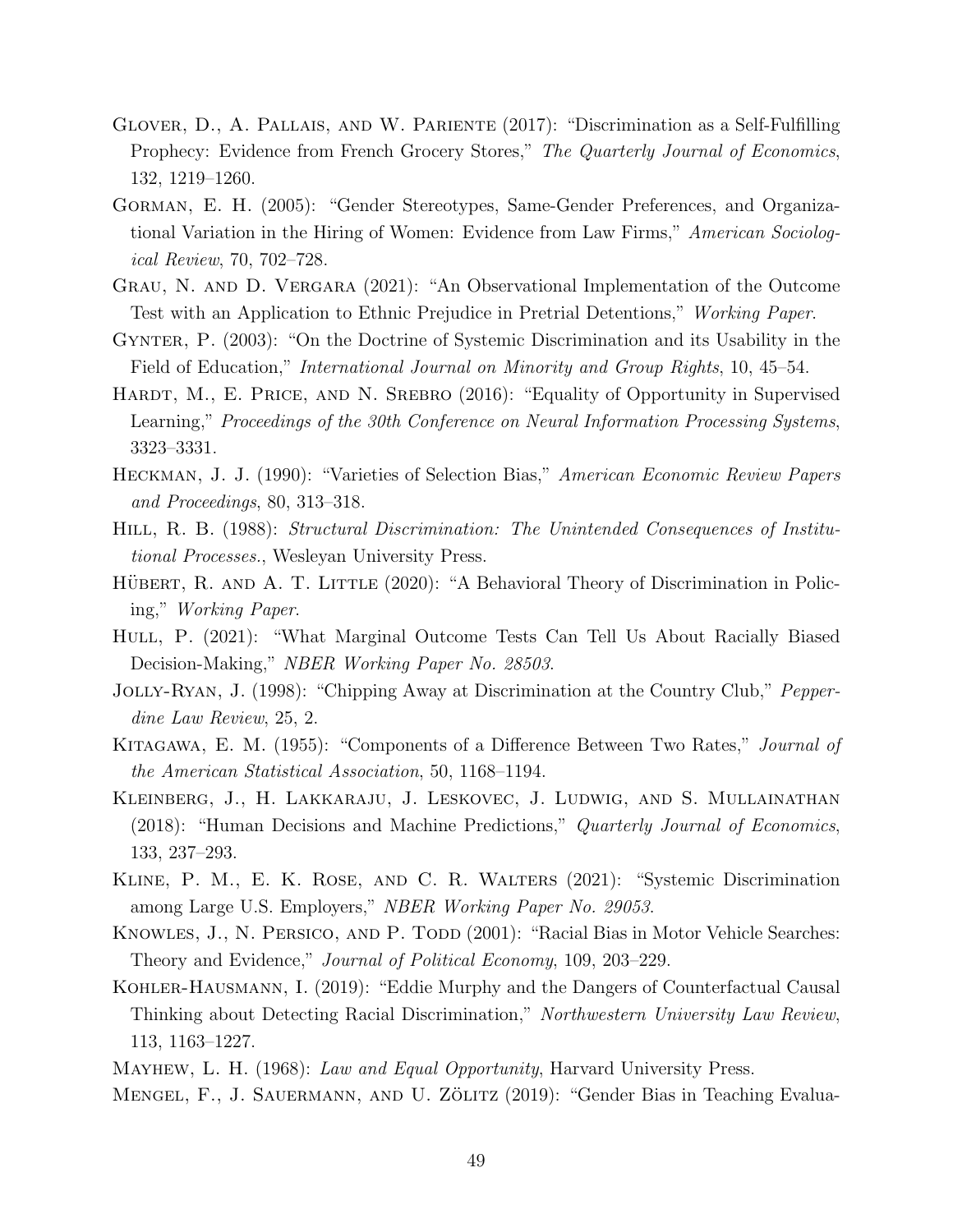tions," Journal of the European Economic Association, 17, 535–566.

- <span id="page-50-10"></span>Miller, D. T. and C. McFarland (1987): "Pluralistic Ignorance: When Similarity is Interpreted as Dissimilarity." Journal of Personality and Social Psychology, 53, 298.
- <span id="page-50-14"></span>Mocanu, T. (2022): "Designing Gender Equity: Evidence from Hiring Practices and Committees," .
- <span id="page-50-4"></span>Mustard, D. B. (2001): "Racial, Ethnic, and Gender Disparities in Sentencing: Evidence from the US Federal Courts," The Journal of Law and Economics, 44, 285–314.
- <span id="page-50-6"></span>Nazroo, J. Y. (2003): "The Structuring of Ethnic Inequalities in Health: Economic Position, Racial Discrimination, and Racism," American Journal of Public Health, 93, 277–284.
- <span id="page-50-9"></span>Neal, D. A. and W. R. Johnson (1996): "The Role of Premarket Factors in Black-White Wage Differences," Journal of Political Economy, 104, 869–895.
- <span id="page-50-7"></span>Oaxaca, R. (1973): "Male-Female Wage Differentials in Urban Labor Markets," International Economic Review, 14, 693–709.
- <span id="page-50-12"></span>PAGER, D., B. BONIKOWSKI, AND B. WESTERN (2009): "Discrimination in a Low-Wage Labor Market: A Field Experiment," American Sociological Review, 74, 777–799.
- <span id="page-50-8"></span>PAGER, D. AND H. SHEPHERD (2008): "The Sociology of Discrimination: Racial Discrimination in Employment, Housing, Credit, and Consumer Markets," Annuual Review of Sociology, 34, 181–209.
- <span id="page-50-16"></span>PALUCK, E. L., S. A. GREEN, AND D. P. GREEN (2019): "The Contact Hypothesis Re-evaluated," Behavioural Public Policy, 3, 129–158.
- <span id="page-50-0"></span>PHELPS, E. S. (1972): "The Statistical Theory of Racism and Sexism," American Economic Review, 62, 659–661.
- <span id="page-50-13"></span>PIERSON, E., C. SIMOIU, J. OVERGOOR, S. CORBETT-DAVIES, D. JENSON, A. SHOEmaker, V. Ramachandran, P. Barghouty, C. Phillips, R. Shroff, et al. (2020): "A Large-Scale Analysis of Racial Disparities in Police Stops Across the United States," Nature Human Behaviour, 4, 736–745.
- <span id="page-50-1"></span>Pincus, F. L. (1996): "Discrimination Comes in Many Forms: Individual, Institutional, and Structural," American Behavioral Scientist, 40, 186–194.
- <span id="page-50-2"></span>POWELL, J. A. (2007): "Structural Racism: Building Upon the Insights of John Calmore," North Carolina Law Review, 86, 791.
- <span id="page-50-3"></span>RAMBACHAN, A. AND J. ROTH (2020): "Bias In, Bias Out? Evaluating the Folk Wisdom," 1st Symposium on the Foundations of Responsible Computing (FORC 2020), 156, 6:1–6:15.
- <span id="page-50-15"></span>Rao, G. (2019): "Familiarity Does Not Breed Contempt: Generosity, Discrimination, and Diversity in Delhi Schools," American Economic Review, 109, 774–809.
- <span id="page-50-5"></span>REHAVI, M. M. AND S. B. STARR (2014): "Racial Disparity in Federal Criminal Sentences," Journal of Political Economy, 122, 1320–1354.
- <span id="page-50-11"></span>Rose, E. K. (2022): "A Constructivist Perspective on Empirical Discrimination Research,"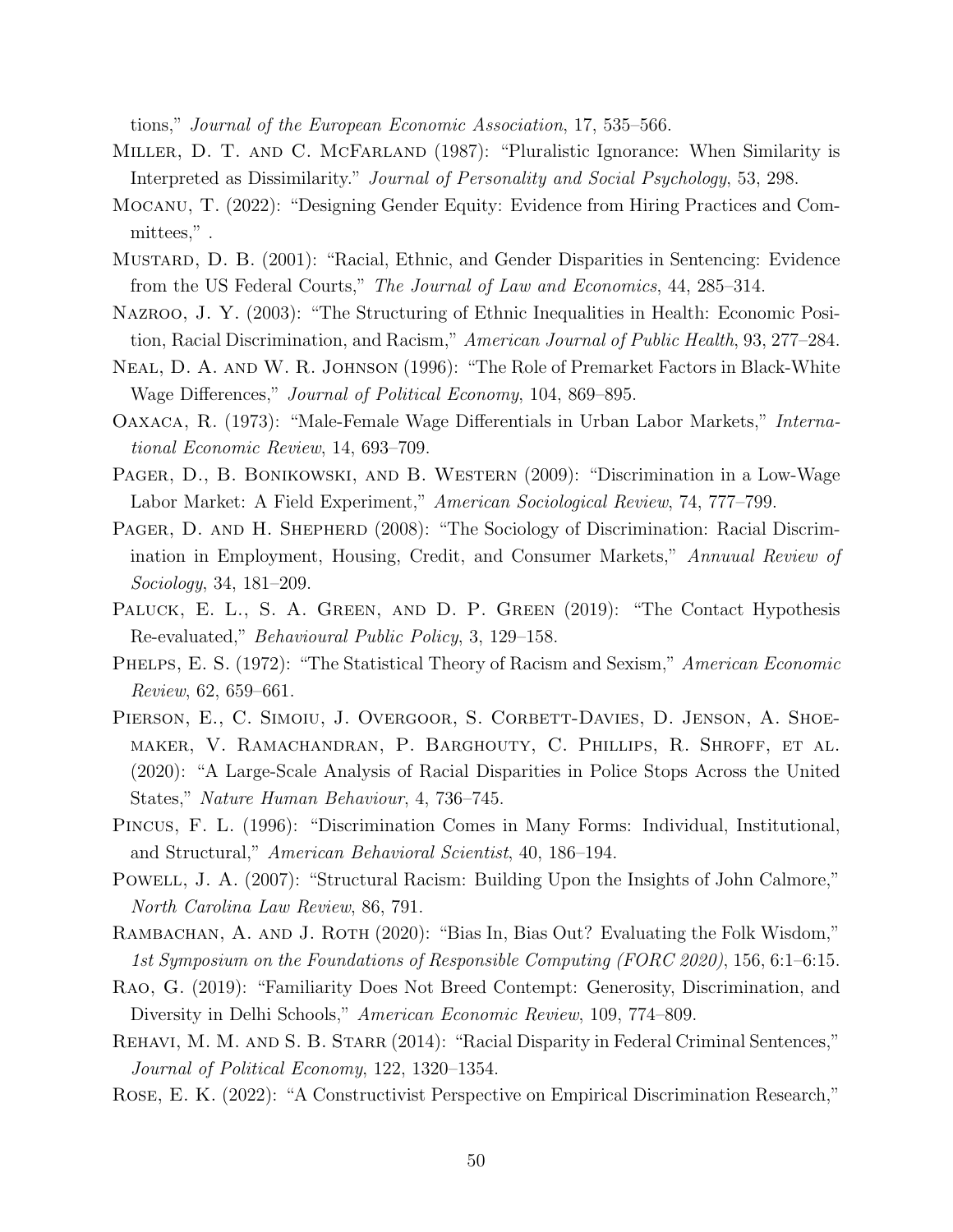Working Paper.

- <span id="page-51-6"></span>Ross, L., D. Greene, and P. House (1977): "The "False Consensus Effect": An Egocentric Bias in Social Perception and Attribution Processes," Journal of Experimental Social Psychology, 13, 279–301.
- <span id="page-51-3"></span>ROTHSTEIN, R. (2017): The Color of Law: A Forgotten History of How Our Government Segregated America, Liveright Publishing.
- <span id="page-51-0"></span>Rugh, J. S. and D. S. Massey (2010): "Racial Segregation and the American Foreclosure Crisis," American Sociological Review, 75, 629–651.
- <span id="page-51-5"></span>Sarsons, H. (2019): "Interpreting Signals in the Labor Market: Evidence from Medical Referrals," Working Paper.
- <span id="page-51-7"></span>Sen, M. and O. Wasow (2016): "Race as a Bundle of Sticks: Designs that Estimate Effects of Seemingly Immutable Characteristics," Annual Review of Political Science, 19, 499–522.
- <span id="page-51-2"></span>WELCH, F. (1973): "Black-White Differences in Returns to Schooling," American Economic Review, 63, 893–907.
- <span id="page-51-1"></span>YINGER, J. (1995): Closed Doors, Opportunities Lost: The Continuing Costs of Housing Discrimination, Russell Sage Foundation.
- <span id="page-51-4"></span>Zafar, M. B., I. Valera, M. Gomez Rodriguez, and K. Gummadi (2017): "Fairness Beyond Disparate Treatment & Disparate Impact: Learning Classification without Disparate Mistreatment," Proceedings of the 26th International Conference on World Wide Web.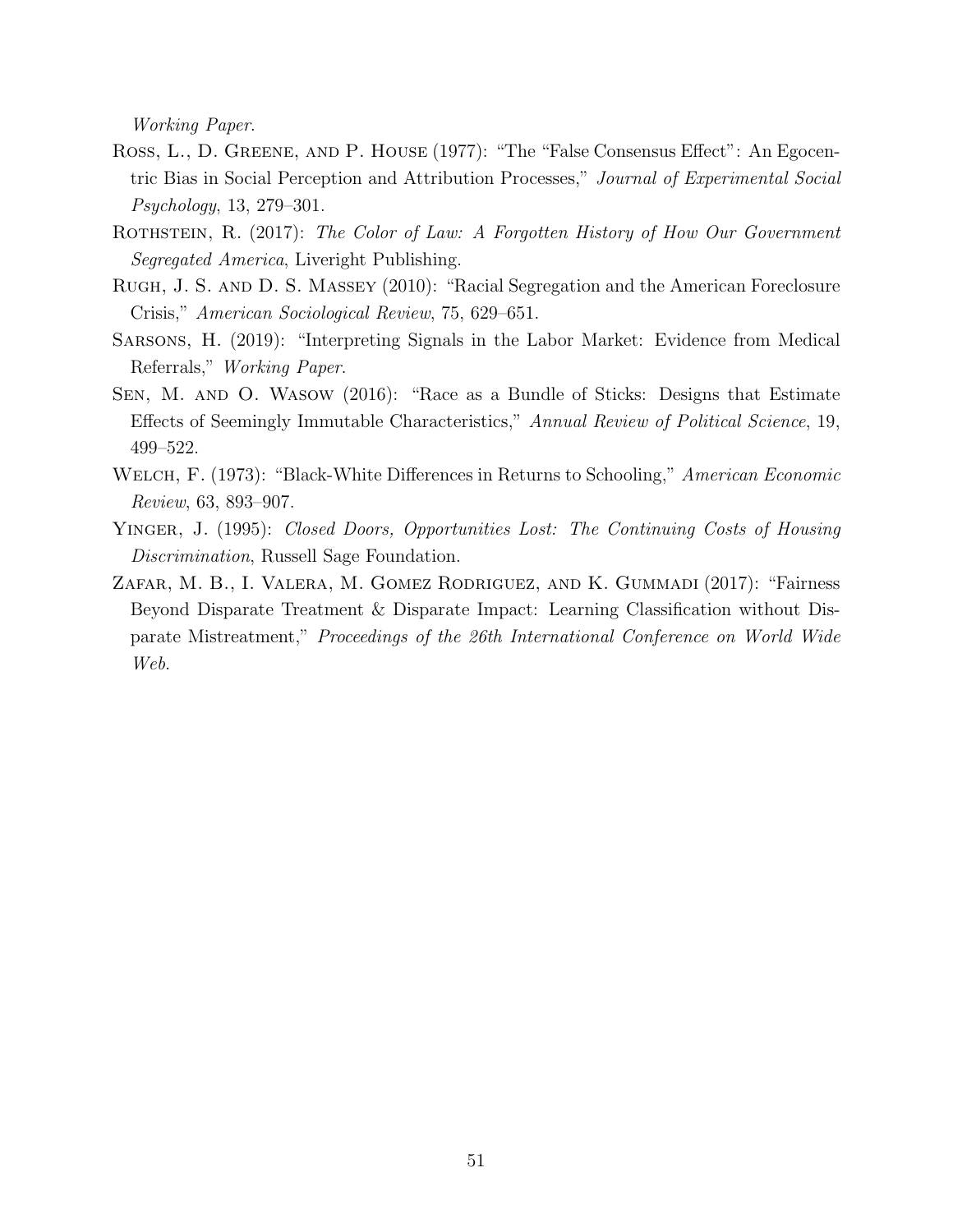# <span id="page-52-0"></span>A Empirical Decompositions

This appendix details our experimental decompositions of total discrimination in Hiring Manager actions into direct and systemic components, following [Equations \(4\)](#page-32-0) to [\(6\).](#page-32-2) For  $y \in \{2, 3, 4, 5, 6\}$  in the first experiment and  $y \in \{2, 3, 4, 5\}$  in the second experiment, total discrimination is given by

$$
\Delta(y) = E[A_{i,j(i)}^H \mid G_i = m, Y_i^{H0} = y] - E[A_{i,j(i)}^H \mid G_i = f, Y_i^{H0} = y]
$$

where  $j(i)$  denotes the Hiring Manager of Worker i,  $A_{ij(i)}^H$  is the Hiring Manager action for Worker *i*,  $G_i$  is Worker *i*'s self-reported gender (either male *m* or female *f*), and  $Y_i^{H0}$  is Worker i's qualification (Task A performance). We estimate total discrimination by the corresponding sample average differences,  $\widehat{\Delta}(y)$ .

Expected direct discrimination at Hiring Manager signal realization  $s^H \in \mathcal{S}^H$ , where  $\mathcal{S}^H = \{1, \ldots, 10\}$  in the first experiment and either  $\mathcal{S}^H = \{2, 3, 4, 5\}$  or  $\mathcal{S}^H = \emptyset$  in the second experiment, is given by

$$
\tau(s) = E[A_{i,j(i)}^H \mid G_i = m, S_i^H = s^H] - E[A_{i,j(i)}^H \mid G_i = f, S_i^H = s^H],
$$

with  $\tau_i \equiv \tau(S_i^H)$  giving the expected direct discrimination faced by each worker *i*. The corresponding sample average differences  $\hat{\tau}(s)$  yield estimates  $\hat{\tau}_i = \hat{\tau}(S_i^H)$ . For the first term of [Eq. \(4\)](#page-32-0) we then compute average direct discrimination as

$$
\hat{E}[\tau_i \mid G_i = m, Y_i^{H0} = y] = \frac{1}{N_{m,y}} \sum_{i: G_i = m, Y_i^0 = y} \hat{\tau}_i,
$$

for each y, where  $N_{g,y}$  gives the number of Workers with  $G_i = m$  and  $Y_i^{H0} = y$ . This gives our estimates of average direct discrimination for [Equation \(4\)](#page-32-0) in [Table 4.](#page-43-0) Estimates of systemic discrimination are then given by

$$
\hat{\delta}(f, y) = \hat{\Delta}(y) - \hat{E}[\tau_i \mid G_i = m, Y_i^{H0} = y]
$$

Similar computations yield the estimates of average direct and systemic discrimination in [Equations \(5\)](#page-32-1) and [\(6\).](#page-32-2) For the former, average direct discrimination is estimated as

$$
\hat{E}[\tau_i \mid G_i = f, Y_i^0 = y] = \frac{1}{N_{f,y}} \sum_{i: G_i = f, Y_i^0 = y} \hat{\tau}_i,
$$

with systemic discrimination estimated as  $\hat{\delta}(m, y) = \hat{\Delta}(y) - \hat{E}[\tau_i \mid G_i = f, Y_i^0 = y]$ . For [Equation \(6\)](#page-32-2) we take an unweighted average of the average direct and systemic discrimination estimates in [Equations \(4\)](#page-32-0) and [\(5\)](#page-32-1) to estimate  $\bar{\tau}(y)$  and  $\delta(y)$ , respectively.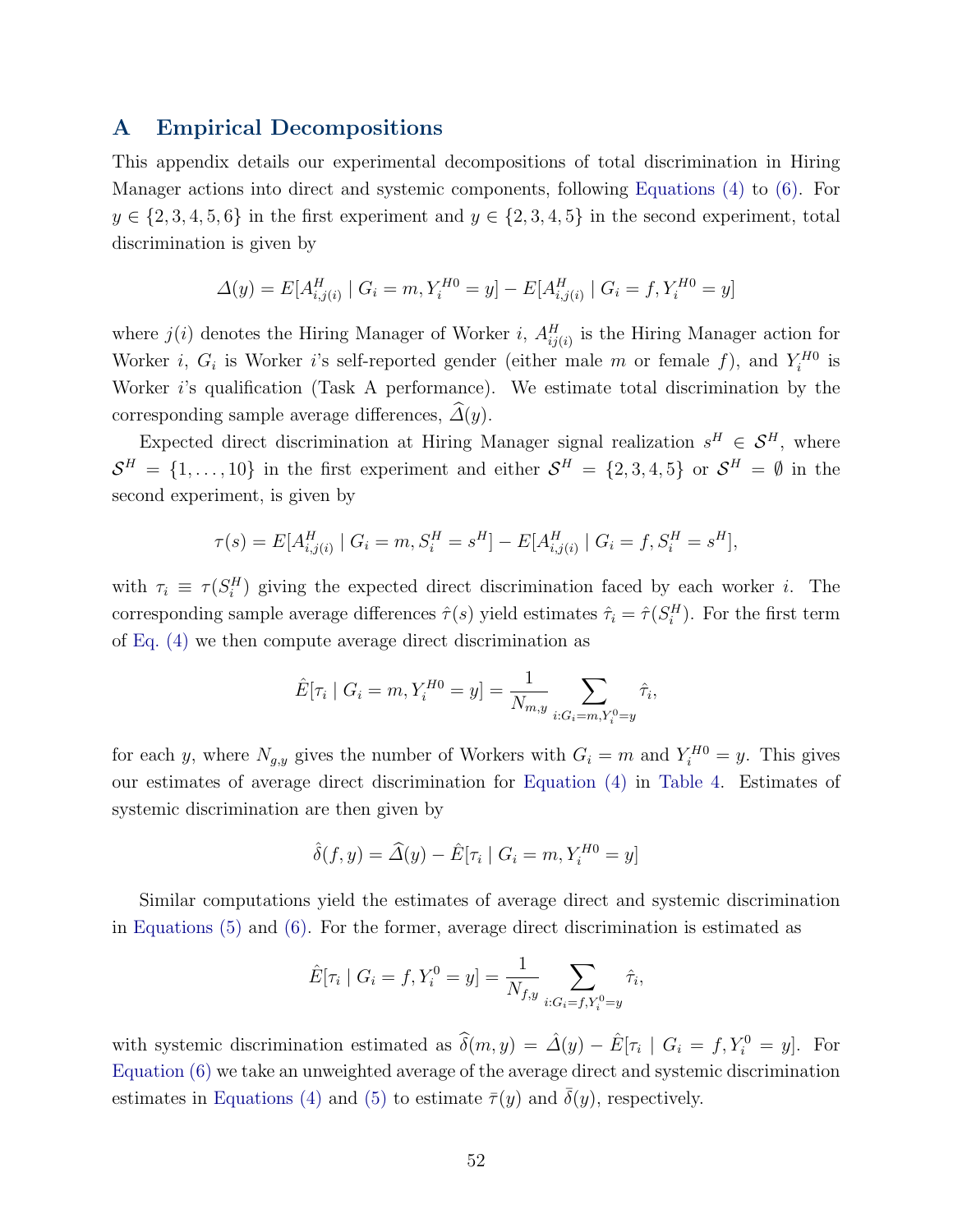# B Additional Examples

#### <span id="page-53-0"></span>B.1 Accurate Statistical Discrimination with Social Information

In this example, we show how accurate statistical discrimination in an initial decision leads to persistent systemic discrimination. This systemic discrimination stems from inflationary signals, which arise endogenously from the social learning and persist in all subsequent decisions. In contrast, if the signaling technology were exogenous, such systemic discrimination would not arise.

Suppose a worker's productivity  $Y_i^*$  is distributed normally with a group-specific mean and common variance:  $Y_i$  |  $\{G_i = g\} \sim N(\mu_g, 1)$  for  $\mu_m > \mu_f$ . A sequence of evaluators  $t = 1, 2, ...$  predict each worker's productivity with a forecast  $A_{it} \in \mathbb{R}$ . Before reporting her forecast, evaluator t observes the history of past forecasts  $H_{it} = \{A_{i1},...,A_{i,t-1}\}\$ , with  $H_{i1} =$  $\emptyset$ , and a new signal  $\tilde{S}_{it} = Y_i^* + \varepsilon_{it}$ , where  $\varepsilon_{it} \mid H_{it}$ ,  $G_i \sim N(0, 1)$ . All evaluators have correct knowledge of the distribution of productivity and the signal-generating process.<sup>[47](#page-53-1)</sup> They use Bayes' rule to form a forecast from  $S_{it} = \{H_{it}, \tilde{S}_{it}\}.$  The researcher selects qualification  $Y_i^0 = Y_i^*$  to measure discrimination among equally-productive workers.

The first evaluator's forecast exhibits direct discrimination, due to accurate statistical discrimination. Namely, she observes a signal of  $\tilde{S}_{i1}$  and reports a forecast of  $A_1(g, S_{i1}) =$  $(\mu_g + \tilde{S}_{i1})/2$  for a worker of gender g. Thus there is direct discrimination of  $(\mu_m - \mu_f)/2 > 0$ . There is no systemic discrimination, because conditional on productivity the signal process is the same for group- $m$  and group- $f$  workers. Therefore, total discrimination is equal to direct discrimination for the first forecast.

In all subsequent forecasts, however, there is no direct discrimination. The second evaluator reports a forecast of  $A_2(g, S_{i2}) = (2A_{i1} + \tilde{S}_{i2})/3$  for a worker of gender g. Therefore, workers with the same forecast history and current signal receive the same forecast, regardless of their group. The same is true in subsequent periods:  $A_t(g, S_{it}) = (tA_{i,t-1} + \tilde{S}_{it})/(t+1)$ for  $t > 1$ , which does not depend on g. Intuitively, the worker's history is a sufficient statistic for her productivity (more formally, the group mean difference in productivity), such that, conditional on the history, there is no information gained from  $G_i$  after the initial forecast.

Nevertheless, there is systemic (and therefore, total) discrimination in all forecasts after the first. In the second period,  $E[A_2(g, S_{i2}) | G_i = m, Y_i^*] = (\mu_m + 2Y_i^*)/3 > (\mu_f + 2Y_i^*)/3 =$  $E[A_2(g, S_{i2}) | G_i = f, Y_i^*],$  so systemic discrimination is given by  $(\mu_m - \mu_f)/3 > 0$ . Similarly, systemic discrimination persists in subsequent periods: in period t,  $E[A_t(g, S_{it})|G_i =$  $[m, Y_i^*] = (\mu_m + tY^*)/(t+1) > (\mu_f + tY^*)/(t+1) = E[A_t(g, S_{it})|G_i = f, Y_i^*]$ , yielding systemic discrimination of  $(\mu_m-\mu_f)/(t+1)$ .<sup>[48](#page-53-2)</sup> Intuitively, the initial accurate statistical discrimination

<span id="page-53-1"></span><sup>&</sup>lt;sup>47</sup>Correct knowledge simplifies exposition but is immaterial for this example; all that matters is all evaluators have the same beliefs and this is common knowledge.

<span id="page-53-2"></span><sup>&</sup>lt;sup>48</sup>In this simple example, systemic discrimination decays to zero as  $t \to \infty$ , since the forecasts converge